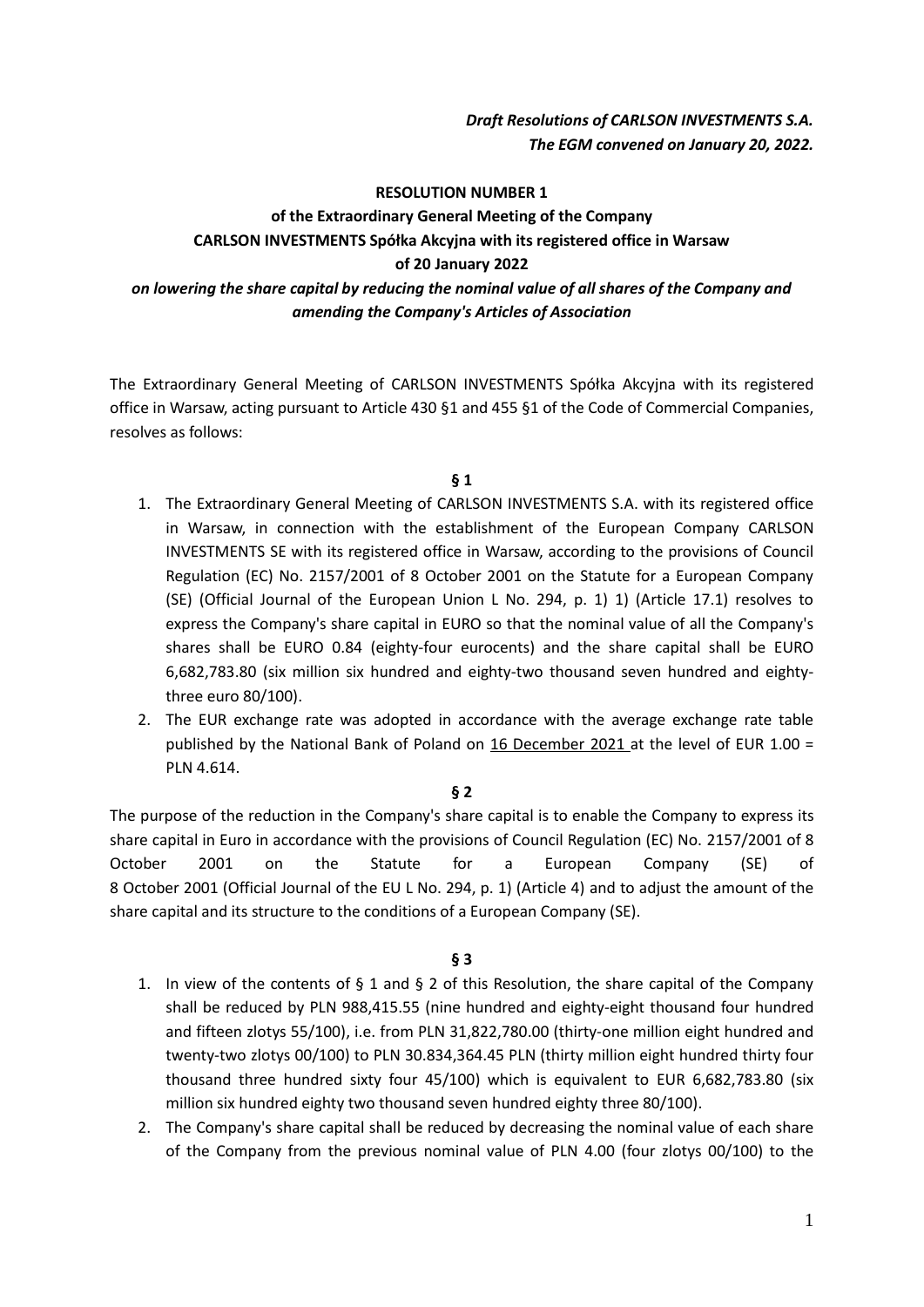nominal value of PLN 3.88 (three zlotys 88/100), which is the equivalent of EUR 0.84 (eightyfour euro cents).

3. The share capital decrease in the manner described in sections 1 and 2 above shall be aimed at transferring the amount of PLN 988,415.55 (nine hundred and eighty-eight thousand four hundred and fifteen zlotys 55/100) to a separate reserve capital of the Company.

### **§ 4**

- 1. In connection with the decrease of the Company's share capital, the Extraordinary General Meeting of CARLSON INVESTMENTS S.A. decides that no returns of contributions made to the Company's share capital shall be made to shareholders due to the fact that the amount of the share capital decrease shall be transferred to a separate reserve capital (Art. 457 § 1.2 of the CCC). Therefore, the Extraordinary General Meeting decides to transfer the amount of PLN 988,415.55 (nine hundred eighty eight thousand four hundred fifteen 55/100 zlotys) to a separate reserve capital of the Company.
- 2. In connection with the reduction in the Company's share capital, pursuant to art. 457 § 1 § 3 of the Commercial Companies Code In relation to the reduction in the Company's share capital pursuant to art.  $457 \t{5} 1 - 53$  of the Commercial Companies Code, no convocation proceedings will be conducted, as the amount of the share capital reduction allocated to a separate reserve capital does not exceed 10% of the value of the reduced share capital of the Company.

### **§ 5**

The Articles of Association of the Company in the scope resulting from this Resolution shall be amended by the resolution of the Extraordinary General Meeting provided for in item 8c) of the agenda of this General Meeting.

#### **§ 6**

The Extraordinary General Meeting of CARLSON INVESTMENTS S.A. in Warsaw hereby authorizes the Company's Management Board to

- a. to submit a declaration on fulfilment of all the conditions for lowering the share capital provided for in the act and articles of association as well as the resolution on lowering the share capital (article 458 § 3 of the Commercial Companies Code),
- b. notification of a reduction of the share capital and the related amendment to the Company's Articles of Association to the competent registry court by filing an appropriate application for entry of the amendments in the Register of Entrepreneurs of the National Court Register.
- c. to perform all factual and legal acts necessary to carry out the activity of reduction of the Company's share capital by way of decreasing the nominal value of shares, including in particular to carry out appropriate operations by the National Depository for Securities (Krajowy Depozyt Papierów Wartościowych S.A.) and the Warsaw Stock Exchange (Giełda Papierów Wartościowych S.A.) resulting from the provisions of this Resolution,
- d. perform all other legal and factual acts in order to implement the provisions of this Resolution.

The Extraordinary General Meeting of CARLSON INVESTMENTS S.A. in Warsaw hereby resolves that if between December 16, 2021 and the last day of the calendar month preceding the date of the European Company's incorporation pursuant to the Resolution provided for in item 8e) of the agenda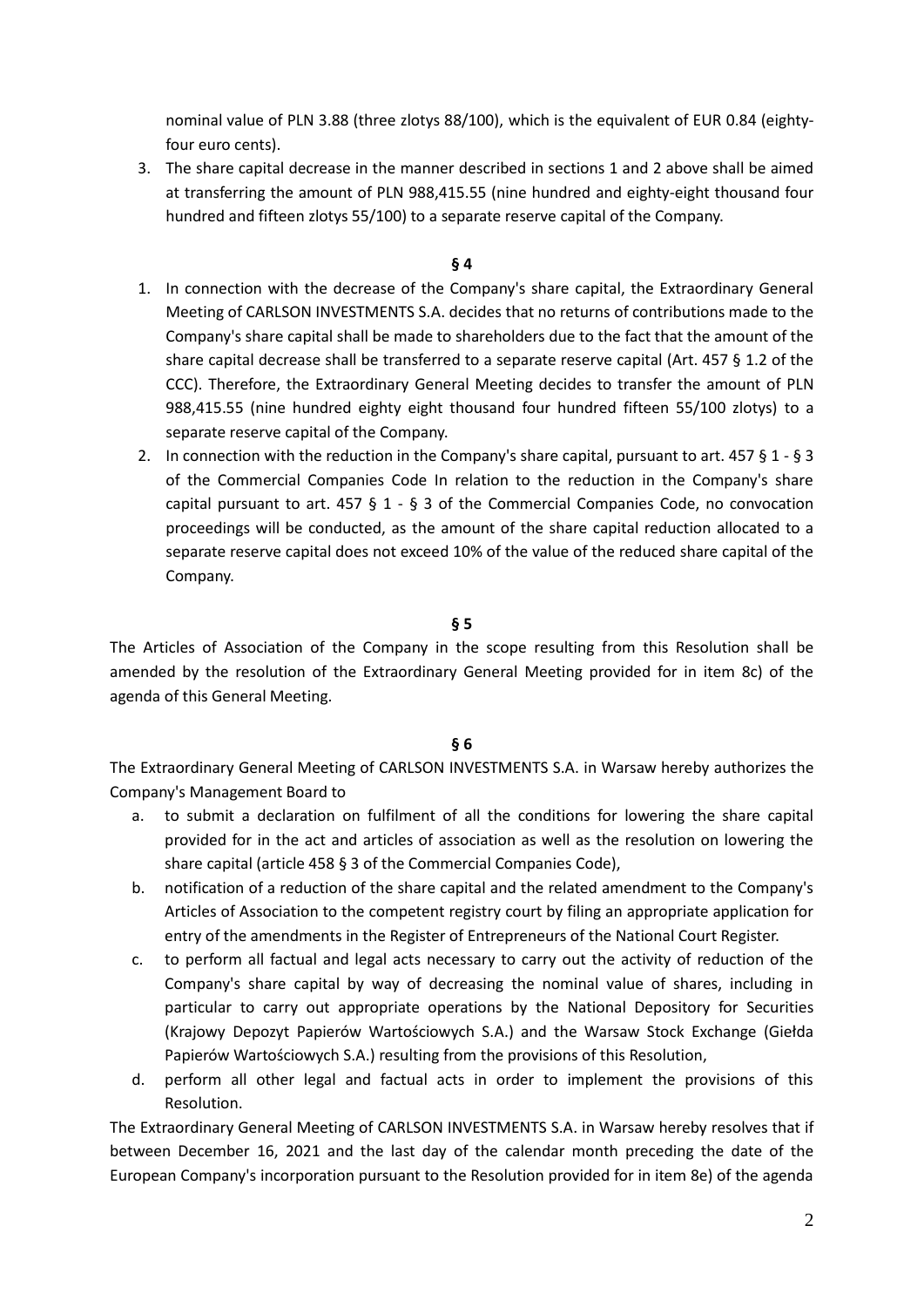of this General Meeting a change of the EUR exchange rate occurs that is of significance for the value of the Company's share capital decrease, the Extraordinary General Meeting hereby authorizes the Company's Management Board to determine the value of the share capital decrease accordingly to the value of the EUR exchange rate valid as at the last day of the month preceding the date of the European Company's incorporation in such a way that the Company's share capital expressed in the EUR corresponds with that exchange rate.

### **§ 7**

This resolution shall become effective on the date of adoption.

### **RESOLUTION 2**

# **of the Extraordinary General Meeting of the Company CARLSON INVESTMENTS Spółka Akcyjna with its registered office in Warsaw of 20 January 2022** *on the creation of reserve capital*

Pursuant to Article 396 of the CCC in conjunction with Article 457 § 1 item. 2 of the CCC and Art. 457 § 2 of the Commercial Companies Code The Extraordinary General Meeting of CARLSON INVESTMENTS Spółka Akcyjna with its registered office in Warsaw hereby resolves as follows:

### **§ 1**

In connection with the decrease in the Company's share capital resulting from the Resolution No. 1 of the Extraordinary General Meeting of CARLSON INVESTMENTS S.A. in Warsaw of 20 January 2022 and the fact that, in accordance with the provisions of that resolution, no returns of contributions made to the Company's share capital will be made to shareholders, as the share capital decrease is aimed at transferring amounts to the reserve capital (Art. 457 § 1 point 2 of the Commercial Companies Code), the Extraordinary General Meeting of CARLSON INVESTMENTS S.A. with its registered office in Warsaw resolves to create a separate reserve capital to which the amount of the share capital decrease of PLN 988,415.55 (nine hundred and eighty-eight thousand four hundred and fifteen zloty 55/100) resulting from Resolution No. 1 of the Extraordinary General Meeting of CARLSON INVESTMENTS S.A. in Warsaw of 20 January 2022 shall be transferred.

### **§ 2**

The resolution comes into force as of the date of its adoption.

# **RESOLUTION 3**

# **of the Extraordinary General Meeting of the Company CARLSON INVESTMENTS Spółka Akcyjna with its registered office in Warsaw of 20 January 2022** *on amending the Company's Articles of Association*

### **§ 1**

Pursuant to Art. 430.1 of the Commercial Companies Code, the Extraordinary General Meeting of the Company resolves to amend the Company's Articles of Association as follows: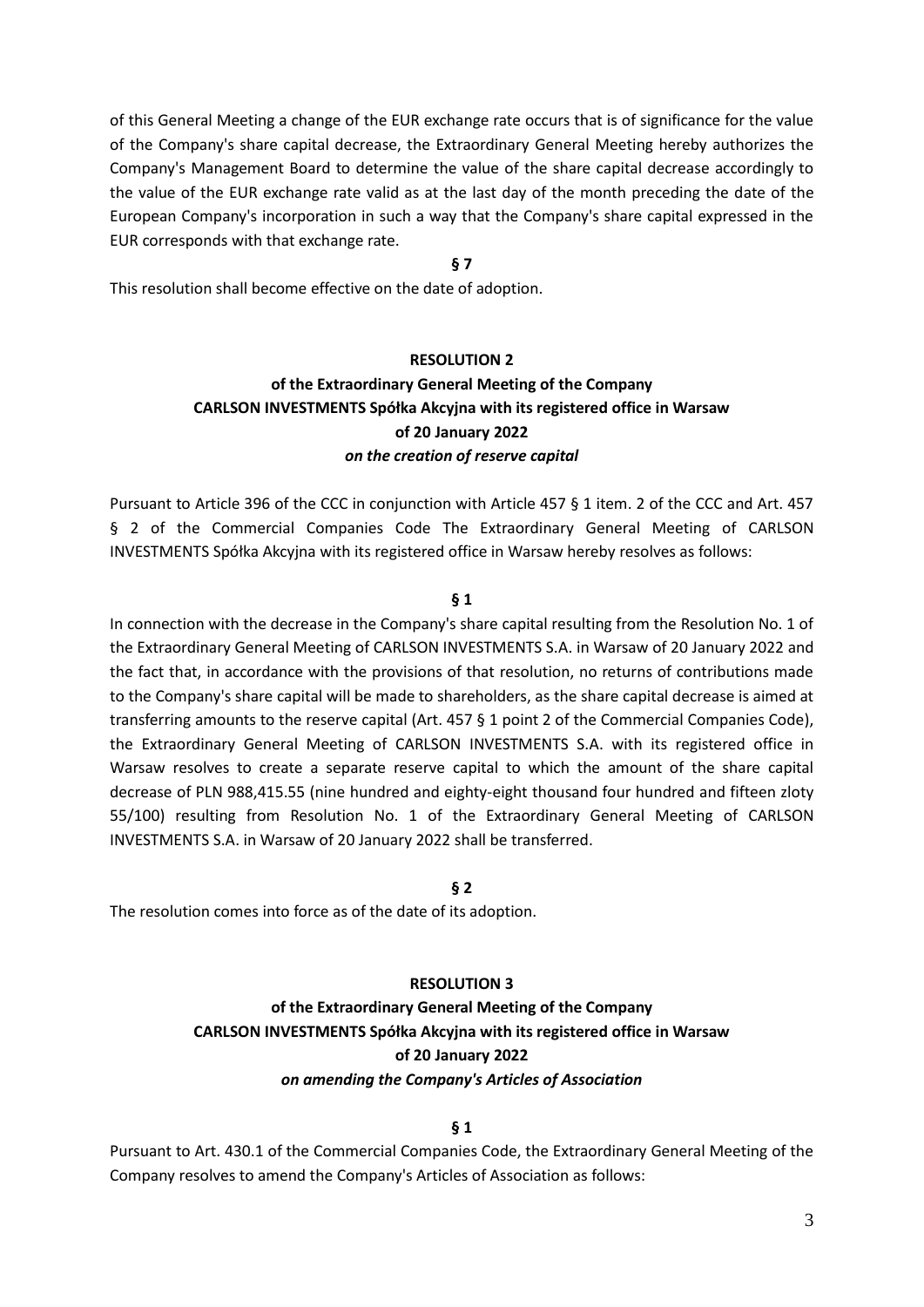a) **The existing text of § 1, § 2, § 3, § 7, § 9, § 10, § 11, § 12, § 13, § 14, § 15, § 16, § 17, § 18, § 19, § 20, § 21, § 22, § 23, § 24, § 25, § 26, § 27, § 28, § 29, § 30, § 31 and the existing text of the titles of the individual chapters between the deleted paragraphs shall be deleted and a new § 1 shall be added in place of the deleted paragraphs and chapter titles, § 2, § 3, § 7, § 9, § 10, § 11, § 12, § 13, § 14, § 15, § 16, § 17, § 18, § 19, § 20, § 21, § 22, § 23, § 24, § 25, § 26, § 27, § 28, § 29, § 30, § 31 and new chapter titles in the following wording**

#### *§1*

*The name of the Company is CARLSON INVESTMENTS SE.*

#### *§2*

*The Company's registered seat is Warsaw (situated in the Republic of Poland).*

#### *§3*

- *1. The Company operates in the Republic of Poland and abroad.*
- *2. The Company may establish branches, divisions, establishments, representative offices and other organizational units in Poland and abroad.*
- *3. The Company may be a shareholder in other companies, including companies with foreign participation.*
- *4. The Company may use a distinctive graphic sign.*
- *5. The Company was incorporated by way of merger pursuant to Art. 2.1 in conjunction with Art. 17.2.a) of Council Regulation (EC) No. 2157/2001 of 8 October 2001 on the Statute for a European Company (SE) (Official Journal of the European Union L No. 294, item 1)*

#### *§7*

- 1. The Company's share capital may be increased by resolution of the General Meeting of *Shareholders through the issuance of new ordinary shares, both bearer and registered and preference shares, and through increasing the nominal value of shares already issued.*
- *2. The increased share capital of the Company may be paid up in cash, by contribution in kind, by dividend due to the shareholder, as well as by transferring funds from a part of the supplementary or reserve capital.*
- *3. The Company may issue bonds, including bonds convertible into shares.*

#### *THE COMPANY'S GOVERNING BODIES*

- *1. The Company has adopted a dualistic system of internal structure within the meaning of Article 38 b of Council Regulation (EC) No. 2157/2001 of 8 October 2001 on the Statute for a European Company (SE) (Official Journal of the European Union L No. 294, p. 1, as amended).*
- *2. The bodies of the Company are:*
- *a) Board of Directors (governing body);*
- *b) Supervisory Board (supervisory body);*
- *c) General Assembly.*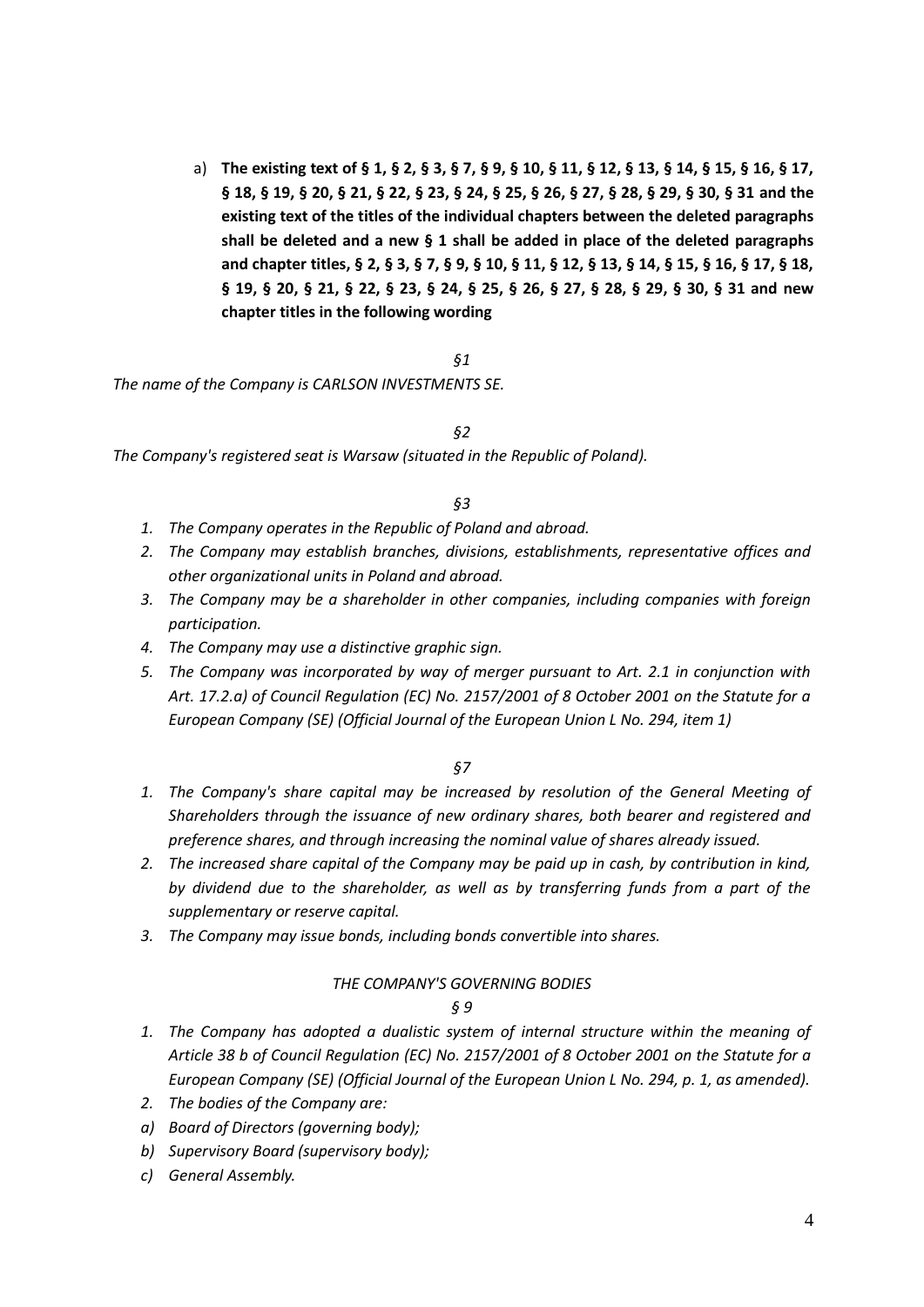*3. No person may simultaneously be a member of the Company's Management Board and Supervisory Board.*

### *MANAGEMENT BOARD*

*§10*

- *1. The Management Board of the Company consists of one or more members. The term of office of each member of the Management Board is independent of the term of office of the other members of the Management Board and lasts three years.*
- *2. The Supervisory Board shall appoint the President of the Management Board and other members of the Management Board and specify their number.*
- *3. The Supervisory Board may dismiss the President of the Management Board, a member of the Management Board or the entire Management Board before the end of the term of office of the Management Board.*
- *4. A member of the Management Board may be reappointed once or more than once, each time for a period not exceeding three years.*

#### *§11*

- *1. The Management Board shall exercise all powers in the management of the Company, except for those reserved by law or by these Articles of Association for other corporate bodies.*
- *2. The Management Board's procedures, as well as the matters that may be assigned to individual members of the Management Board, are set out in detail in the Management Board Bylaws. The Regulations of the Management Board shall be adopted by the Management Board of the Company and approved by the Supervisory Board.*
- *3. In particular, the Management Board is competent to issue bonds by the Company other than convertible bonds and bonds with priority rights.*

#### *§12*

*If the Management Board consists of only one person, the President of the Management Board shall make declarations of will on behalf of the Company. If the Management Board consists of more than one person, two members of the Management Board acting together are required to make declarations of will regarding property rights and obligations of the Company and to sign documents on behalf of the Company.*

#### *§13*

*An authorized member of the Supervisory Board enters into agreements with members of the Management Board on behalf of the Company and represents the Company in disputes with members of the Management Board. The Supervisory Board may authorize, by way of a resolution, one or more of its members to perform such legal actions.*

#### *§14*

*A member of the Management Board may not, during his term of office in the Company, without the consent of the Supervisory Board, engage in any competitive business or participate in a competitive company as a partner in a civil law partnership, a partnership or as a member of the authority of a joint stock company, or participate in another competitive legal person as a member of its authority.*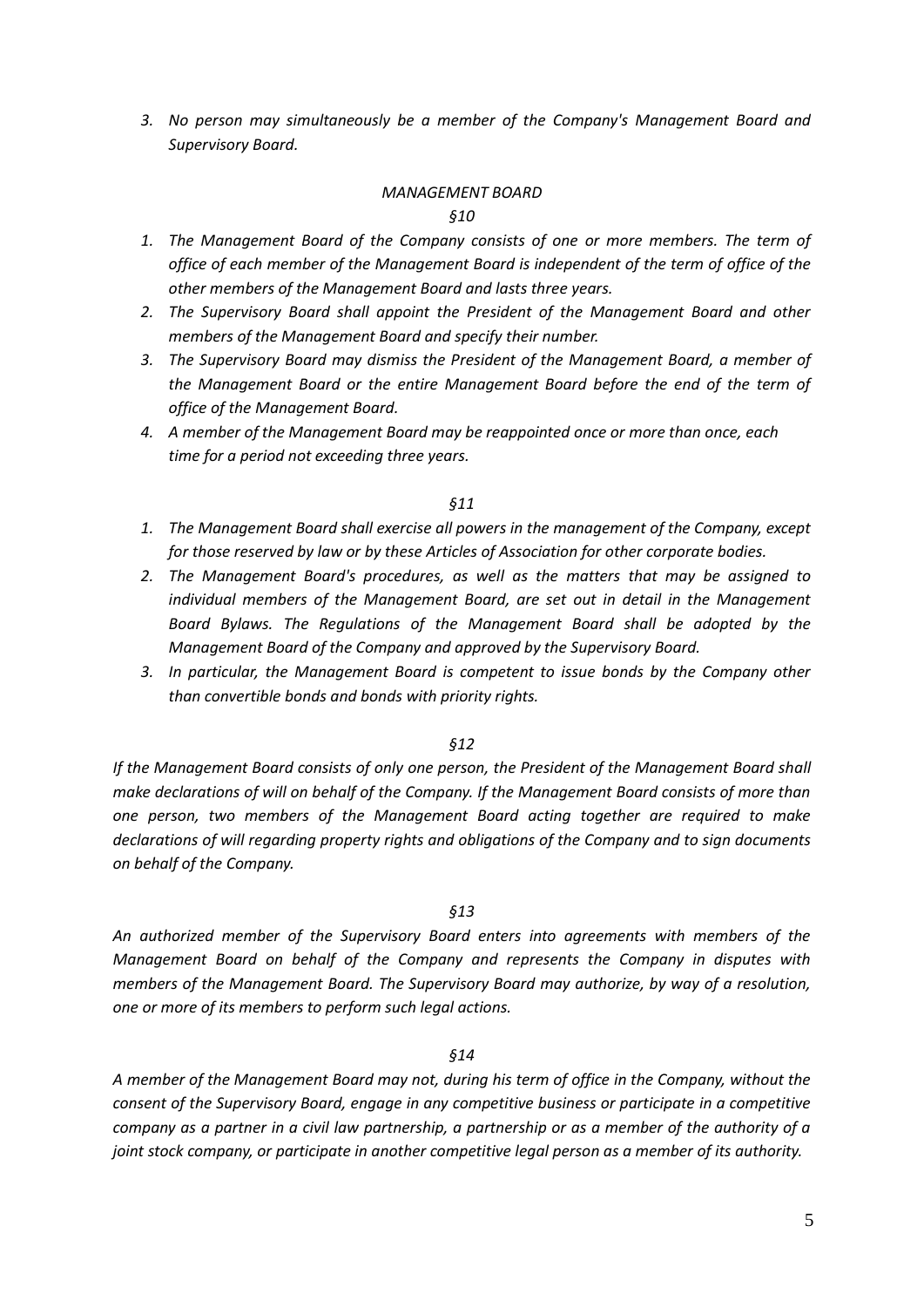- *1. The Management Board shall report to the Supervisory Board at least once every three months on the conduct of the Company's affairs and the anticipated development of the SE's business.*
- *2. Irrespective of the regular information referred to in § 15(1), the Management Board shall promptly inform the Supervisory Board of any matters which may significantly affect the SE's operation.*

#### *SUPERVISORY BOARD*

#### *§16*

- *1. The Supervisory Board consists of at least five members. The term of office of each member of the Supervisory Board is independent of the term of office of the other members of the Supervisory Board and lasts three years.*
- *2. Members of the Supervisory Board are elected and recalled by the General Meeting.*
- 3. A member of the Supervisory Board may be reappointed once or more than once.
- *4. Members of the Supervisory Board shall perform their duties in person.*

#### *§17*

- *1. The Supervisory Board shall elect a Chairman, Vice-Chairman and Secretary of the Supervisory Board from among its members.*
- *2. The Chairman of the Supervisory Board or a person authorized by the Chairman convenes and chairs the meetings of the Supervisory Board. The Chairman of the outgoing Supervisory Board shall convene and open the first meeting of the newly elected Supervisory Board and chair it until a new Chairman is elected.*

#### *§18*

*The Chairman of the Supervisory Board shall be obliged to convene a meeting at the request of the Company's Management Board or any Member of the Supervisory Board. The Chairman of the Supervisory Board shall convene the meeting within two weeks of receiving the request.*

#### *§19*

- *1. For a resolution of the Supervisory Board to be valid, all members of the Board must be invited to the meeting and at least half of the members must be present at the meeting.*
- *2. Meetings of the Supervisory Board shall be convened by electronic mail sent at least 3 (three) days prior to the date of the meeting to the electronic mail addresses indicated in writing by members of the Supervisory Board or by means of direct remote communication.*
- *3. Resolutions of the Supervisory Board shall be adopted by an absolute majority of votes cast. If the vote remains inconclusive, the Chairman of the Supervisory Board shall have the casting vote.*
- *4. The Supervisory Board may adopt resolutions in writing or using means of direct remote communication.*

#### *§20*

*The Supervisory Board shall hold its meetings in accordance with the Rules of Procedure of the Supervisory Board adopted by the General Meeting, at least once every quarter.*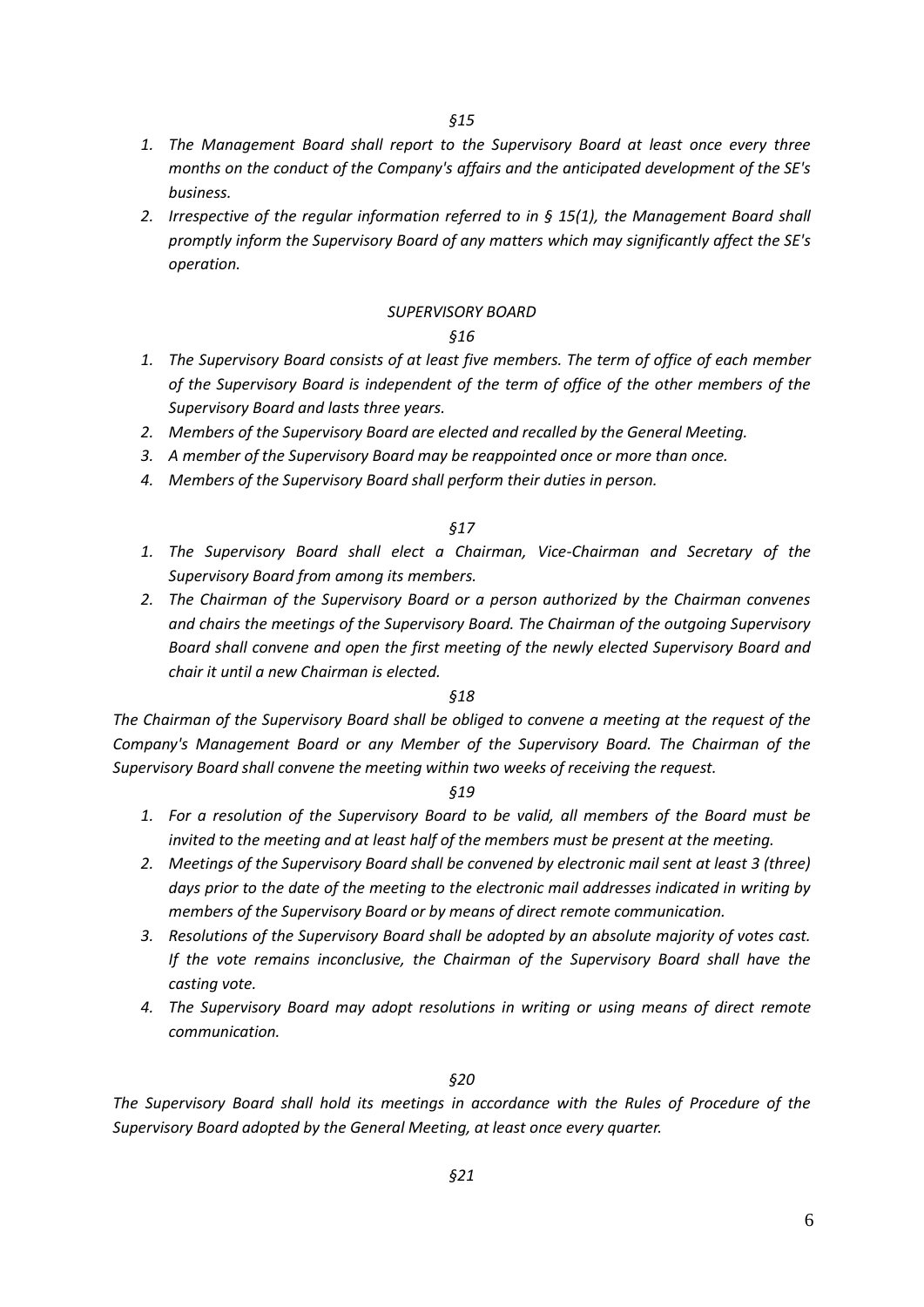- *1. The Supervisory Board exercises constant supervision over the Company's activities in all areas of its operations.*
- *2. In addition to the matters set forth in the Act, other provisions of these Articles of Association or resolutions of the General Meeting of Shareholders, the competence of the Supervisory Board shall include*
- *1) Evaluate the financial statements of the Company's operations for consistency with the books, records and facts, and ensure that they are reviewed by auditors selected by the Company;*
- *2) Evaluation and assessment of the Management Board report as well as assessment of the Management Board proposals regarding profit distribution and loss coverage;*
- *3) Reporting to the General Meeting on the results of the activities specified in items. 1 i 2;*
- *4) To prepare and submit to the General Meeting a written report on the results of the evaluation of the Company's situation and the evaluation of its own work as a body;*
- *5) Granting consent to the establishment of branches of the Company at home and abroad;*
- *6) Passing resolutions on giving opinions on the Board's motions;*
- *7) Appointment of Board Members;*
- *8) Delegating a Member or Members of the Supervisory Board to temporarily perform the duties of the Company's Management Board in the event the entire Management Board is suspended or dismissed or the Management Board is prevented from acting for other reasons;*
- *9) Determining the principles and amounts of remuneration of the Company's Management Board Members;*
- *10) Suspension of a Member of the Management Board or the entire Management Board;*
- *11) Granting consent to purchase or sell shares and stocks in other companies and to establish a company or join associations and other organizations in cases where the value of the shares or stocks purchased or taken up exceeds EUR 250,000.00 (two hundred and fifty thousand EUR 00/100);*
- *12) Granting consent to the issue of bonds, other than convertible bonds, by the Company's Management Board;*
- *13) Granting consent to taking out and granting loans or credits, as well as granting collaterals with the value exceeding the amount of 250,000.00 (two hundred and fifty thousand EURO);*
- *14) Granting consent to acquisition or disposal of real estate, perpetual usufruct or share in real estate, as well as establishing limited property rights on real estate;*
- *15) determining, at the request of the Management Board, the directions of the Company's development, its strategy and long-term programs of its activities;*
- *16) To select an auditor to audit the financial statements, in accordance with applicable laws, to ensure due independence of opinion;*
- *17) Expressing opinions on draft resolutions of the General Meeting and materials to be presented to shareholders;*
- *3. Remuneration of members of the Supervisory Board shall be determined by the General Meeting.*

### *GENERAL MEETING*

### *§22*

*The General Assembly may meet as an ordinary or extraordinary meeting.*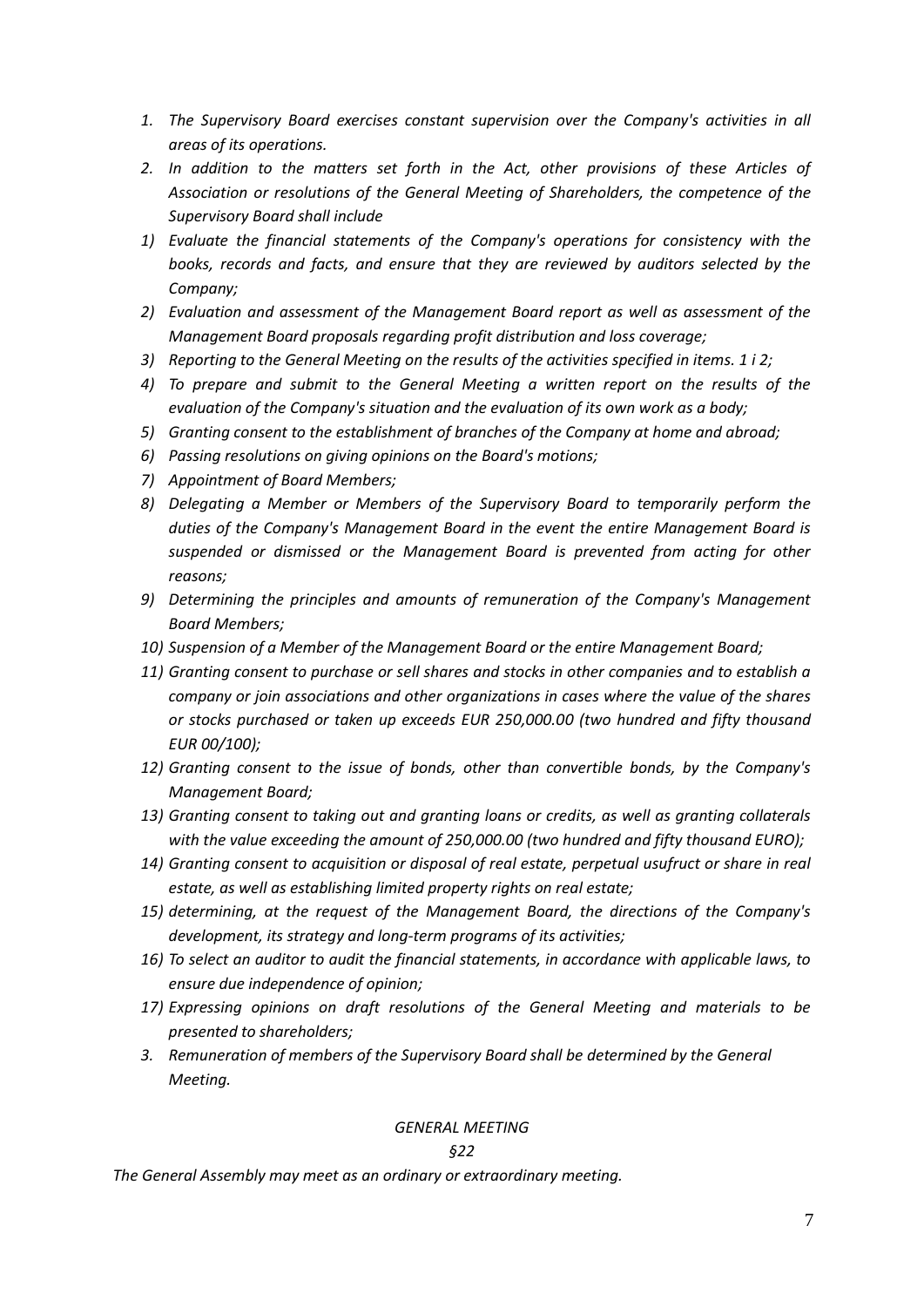*§23*

*General Meetings may be held at the Company's registered office.*

*§24*

- *1. The Ordinary General Meeting is convened by the Management Board within 6 months after the end of each financial year. The Supervisory Board shall convene the Ordinary General Meeting if the Management Board fails to convene it within the prescribed time limit.*
- *2. The Extraordinary General Meeting is convened by:*
- *1) Management;*
- *2) An Extraordinary General Meeting of Shareholders shall be convened by the Company's Management Board on its own initiative or at the written request of the Supervisory Board, or at the written request of shareholders representing at least 1/20 (one twentieth) of the share capital, which request must include the proposed agenda;*
- *3. The Extraordinary General Meeting should be convened within two weeks from the date of the request;*
- *4. The Supervisory Board shall convene the General Meeting if the Management Board fails to convene the General Meeting within the prescribed time;*
- *5. The agenda of the General Meeting shall be determined by the person convening the General Meeting.*
- *6. A shareholder, or shareholders, may request that one or more additional items be placed on the agenda of the General Meeting. The procedures and time limits applicable to such requests shall be laid down by the national law of the Member State in which the Company has its seat.*

*§25*

- *1. The General Meeting shall have the power to pass resolutions irrespective of the number of shares represented, unless the applicable national laws of the Member State in which the Company has its registered office provide otherwise.*
- *2. Each share entitles to one vote at the General Meeting.*
- *3. Resolutions shall be adopted by an absolute majority of the votes cast unless the applicable national law of the Member State in which the Company has its registered office provides otherwise.*

#### *§26*

*Voting at the General Meeting shall be open. A secret ballot shall be ordered for elections and motions to dismiss members of the Company's authorities or liquidators, or to hold them liable, as well as in personal matters.*

#### *§27*

- *1. The General Meeting is opened by the Chairman of the Supervisory Board or a person appointed by the Chairman, and if these persons are absent, the General Meeting is opened by the President of the Management Board or a person appointed by the Management Board, after which the Chairman of the Meeting is elected from among those entitled to vote.*
- *2. The General Assembly shall determine its Rules of Procedure.*

#### *§28*

*Shareholders participate in the General Meeting in person or by proxies appointed in writing.*

*§29*

*1. The powers of the General Meeting include matters within the scope of:*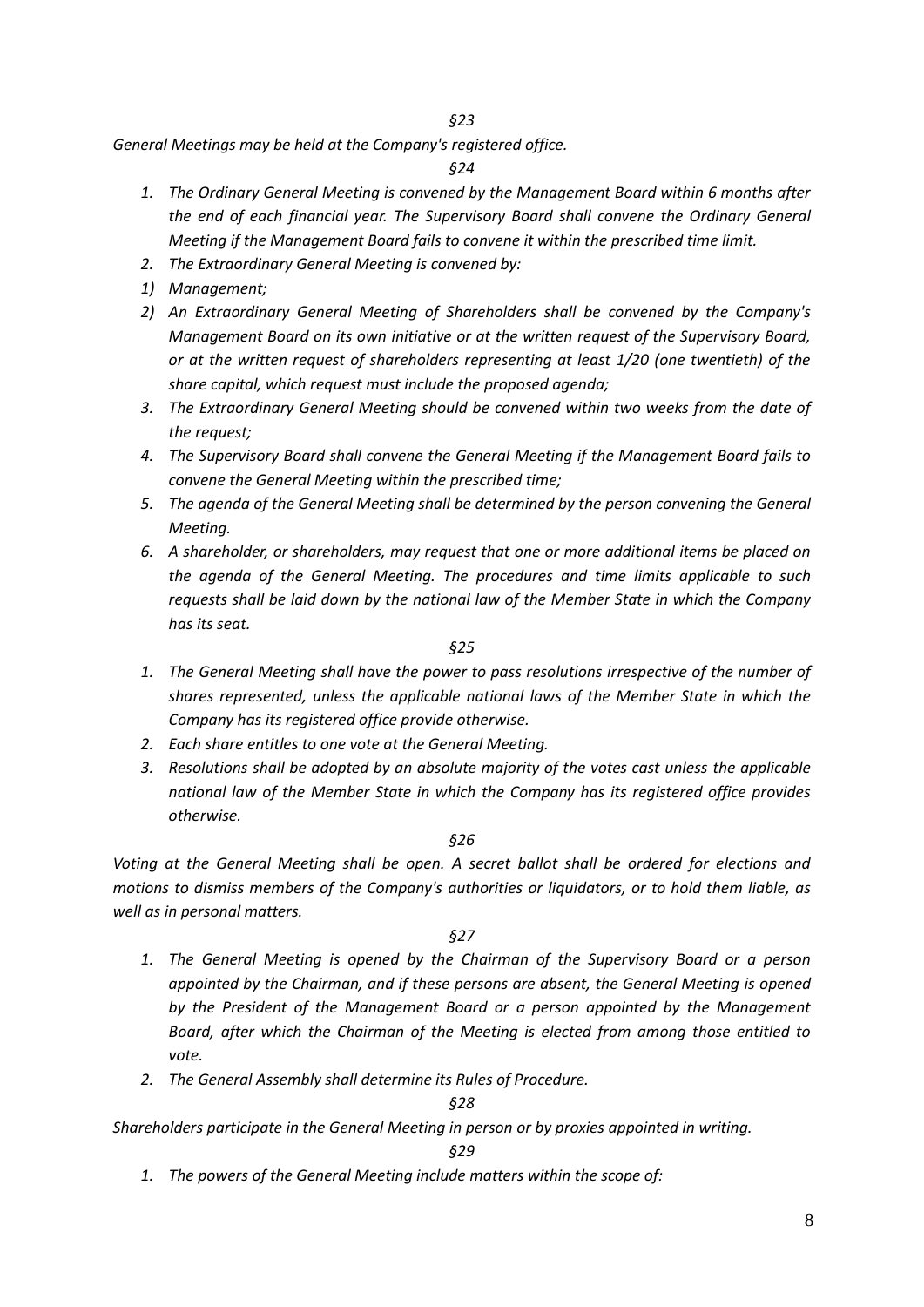- *1) Consideration and approval of the Board's reports, balance sheet and profit and loss account for the previous financial year;*
- *2) Adopt resolutions on the distribution of profits and coverage of losses and the creation of special purpose funds;*
- *3) Granting discharge to the Supervisory Board and the Management Board for performance of their duties;*
- *4) Election and dismissal of members of the Supervisory Board;*
- *5) Increase or decrease the share capital;*
- *6) Amendments to the Company's Articles of Association;*
- *7) Dissolution and liquidation of the Company;*
- *8) Consider and resolve motions presented by the Board;*
- *9) Adopting the Regulations of the Supervisory Board;*
- *10) Determination of the dividend right date and dividend payment date;*
- *11) Sale and lease of an enterprise and the creation of a usufruct or pledge thereon*
- *12) Issuance of bonds convertible into shares and bonds with priority rights;*
- *13) Merger, division or conversion of the Company;*
- *2. In addition, resolutions of the General Meeting shall be required for other matters set forth in these Articles of Association and in applicable laws.*

# *COMPANY ECONOMY*

# *§30*

*The Company's financial year is the calendar year.*

# *§31*

- *1. The pure profit of the Company may be used for:*
- *1) Capital Reserve;*
- *2) Investment Fund;*
- *3) Capital Reserve;*
- *4) Dividend;*
- *5) Other purposes determined by resolution of the General Meeting.*
- *2. Other special purpose funds may be created by resolution of the General Meeting. The resolution shall specify types and manner of creation (method of financing) of such funds.*

# b) **The existing § 4 shall be deleted, the existing § 4 shall be renumbered as § 5 and given a new wording, and the following chapter title shall be added before the new wording of § 5:**

# *BUSINESS*

# *§5*

*The object of the Company's enterprise is business activity, in the field of:* 

- *1) PKD 64.30.Z Activity of trusts, funds and similar financial institutions,*
- *2) PKD 64.99.Z Other financial service activities, except insurance and pension funds,*
- *3) PKD 66.1 Activities auxiliary to financial services, except insurance and pension funds,*
- *4) PKD 64.19 Z Other monetary intermediation,*
- *5) PKD 70.10.Z Activity of head offices and holdings, excluding financial holdings,*
- *6) PKD 70.22.Z Other business and management consulting,*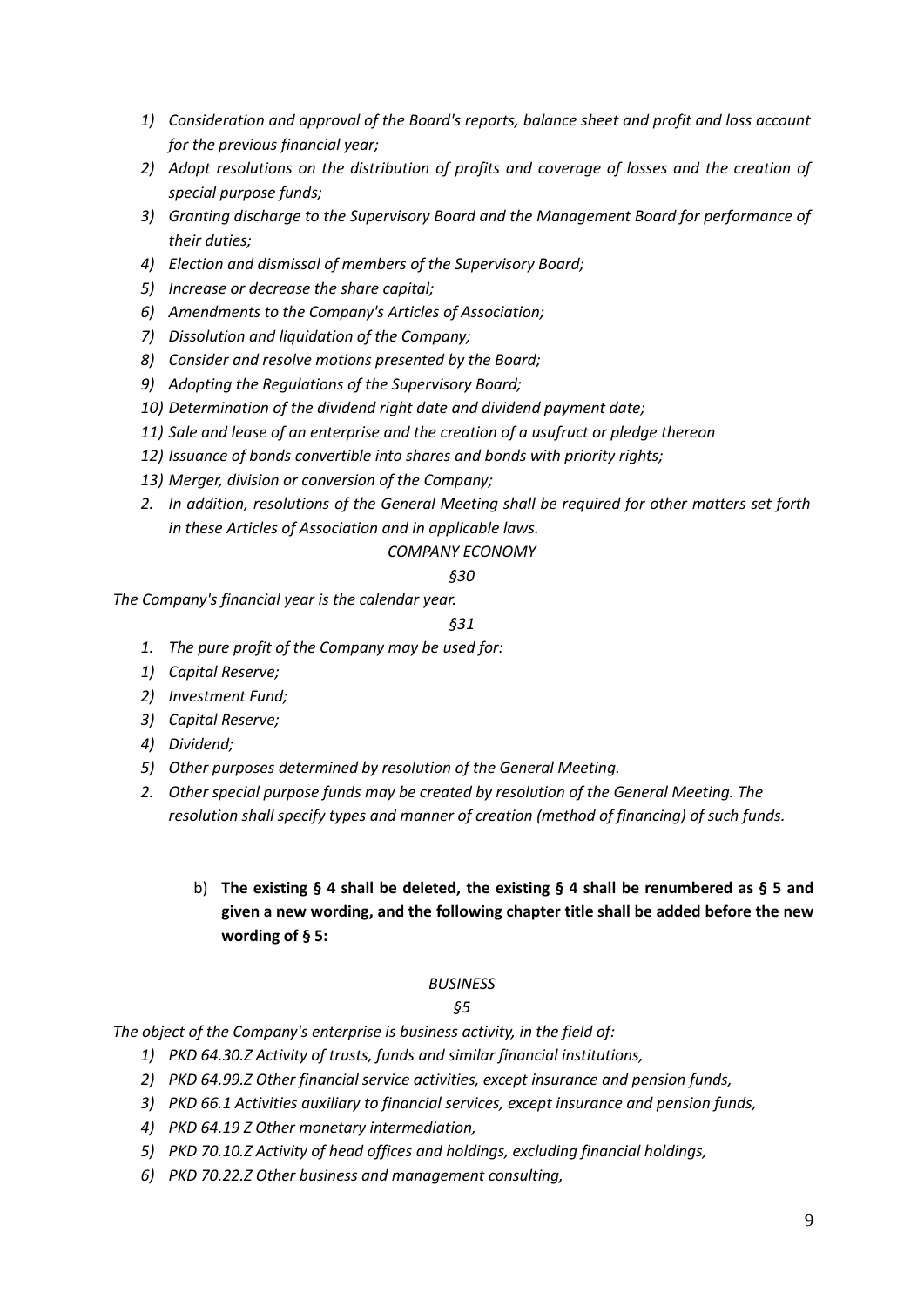- *7) PKD 46.5 Wholesale of information and communication technology tools,*
- *8) PKD 47.41.Z Retail sale of computers, peripherals and software run in specialized stores,*
- *9) PKD 68.10.Z Purchase and sale of real estate on own account,*
- *10) PKD 68.20.Z Rental and management of own or leased property,*
- *11) PKD 68.31.Z Real Estate agency,*
- *12) PKD 68.32.Z Management of real estate on a fee or contract basis,*
- *13) PKD 46.1 Wholesale on a fee or contract basis,*
- *14) PKD 46.6 Wholesale of machinery, equipment and supplies,*
- *15) PKD 46.7 Other specialised wholesale,*
- *16) PKD 41.1 Implementation of construction projects related to erection of buildings,*
- *17) PKD41.2 Construction works related to erection of residential and non-residential buildings,*
- *18) PKD 43.1 Demolition and site preparation for construction,*
- *19) PKD 43.3 Finishing construction works,*
- *20) PKD 43.9 Other specialised construction works,*
	- c) **The existing § 5 is deleted, the existing § 5 is renumbered § 4 and given a new wording as follows:**

*§4*

*The duration of the Company is unlimited.*

d) **The existing § 6 is deleted, the existing § 6 is renumbered § 8 and given a new wording as follows:**

*§ 8*

- *1. The share capital may be reduced by reducing the nominal value or by cancelling some of the shares.*
- *2. The Company's shares may be redeemed on the terms and conditions determined by the General Meeting when:*
	- *a) A share capital reduction will be enacted,*
	- *b) The Company will acquire its own shares through the enforcement of its claims that cannot be satisfied by the shareholder's other assets.*
- *3. The redemption of shares shall be carried out in compliance with the provisions on the reduction of share capital or from pure profit.*
	- e) **The existing § 8 shall be deleted, the existing § 8 shall be renumbered § 6 and given a new wording, and before the new wording of § 6 the following chapter title shall be added:**

*SHARE CAPITAL, TARGET CAPITAL, REDEMPTION OF COMPANY SHARES*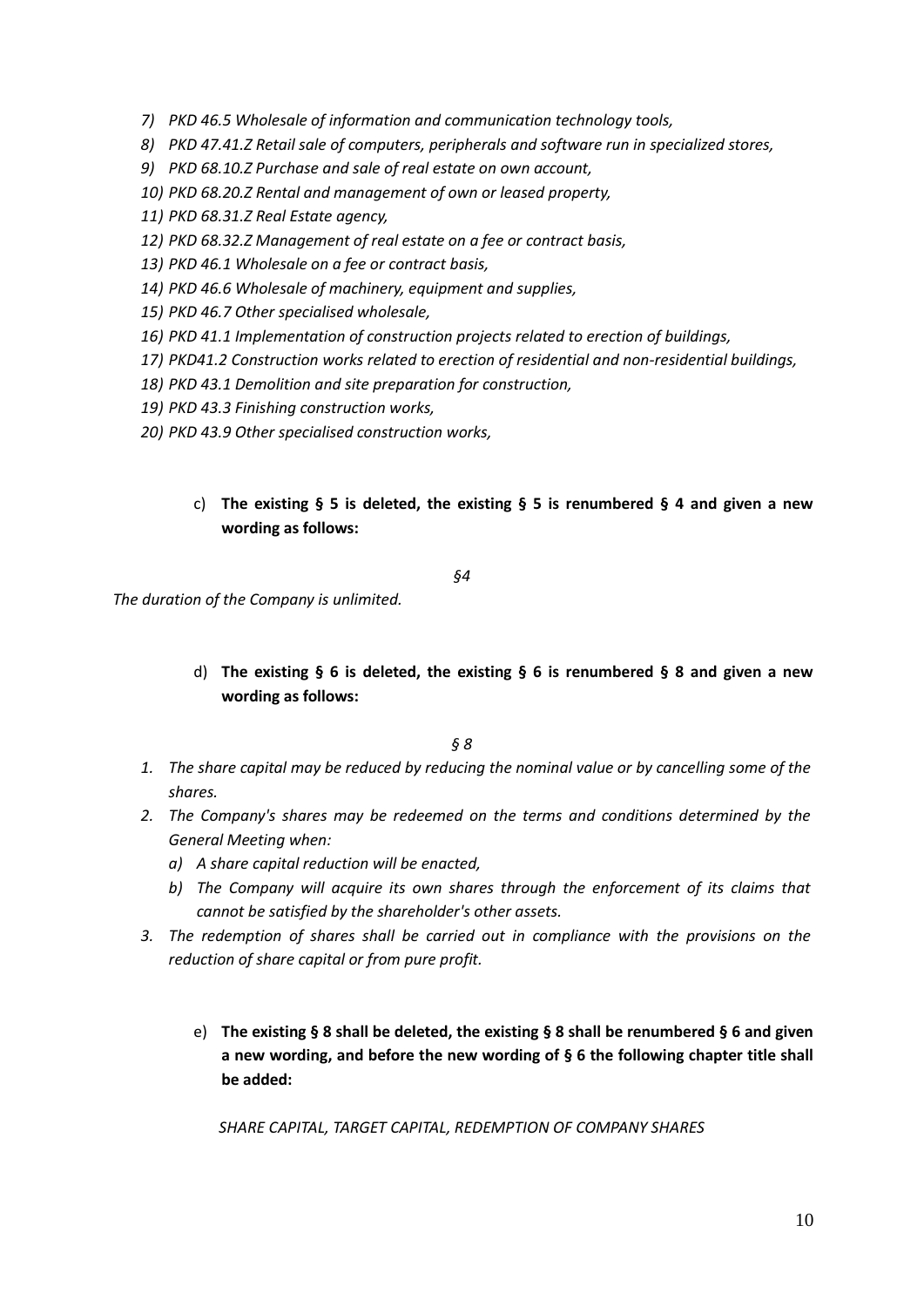- *1. The Company's share capital amounts to EURO 6,682,783.80 (six million six hundred eightytwo thousand seven hundred eighty-three EURO 80/100) and is divided into 7,955,695 (seven million nine hundred fifty-five thousand six hundred ninety-five) bearer shares with a nominal value of EURO 0.84 (in words: eighty-four euro cents) each.*
- *2. The shares listed in paragraph 1 consist of the following shares:* 
	- *a) 5,100 (in words: five hundred thousand one hundred) series "A" bearer shares with a nominal value of EUR 0.84 (in words: eighty-four euro cents) each,*
	- *b) 7,500 (in words: seven thousand five hundred) series "B" bearer shares with a nominal value of EUR 0.84 (in words: eighty-four euro cents) each,*
	- *c) 12,500 (in words: twelve thousand five hundred) series "C" bearer shares with a nominal value of EUR 0.84 (in words: eighty-four euro cents) each,*
	- *d) 124,900 (in words: one hundred and twenty-four thousand nine hundred) series "D" bearer shares with a nominal value of EUR 0.84 (in words: eighty-four euro cents) each,*
	- *e) 5,000 (five thousand) series "E" bearer shares with a nominal value of EUR 0.84 (in words: eighty-four euro cents) each,*
	- *f) 29,875 (twenty nine thousand eight hundred and seventy five) series "F" bearer shares with a nominal value of EUR 0.84 (in words: eighty four euro cents) each,*
	- *g) 4,125 (four thousand one hundred and twenty-five) series "G" bearer shares with a nominal value of EUR 0.84 (in words: eighty-four euro cents) each,*
	- *h) 4,625 (four thousand six hundred and twenty-five) series "I" bearer shares with a nominal value of EUR 0.84 (in words: eighty-four euro cents) each,*
	- *i) 46,375 (forty six thousand three hundred seventy five) series "J" bearer shares with a nominal value of EUR 0.84 (in words: eighty four euro cents) each,*
	- *j) 460,000 (four hundred and sixty thousand) series "K" bearer shares with a nominal value of EUR 0.84 (in words: eighty-four euro cents) each,*
	- *k) 129,358 (one hundred and twenty-nine thousand three hundred and fifty-eight) series "L" bearer shares with a par value of EUR 0.84 (eighty-four euro cents) each,*
	- *l) 717,250 (seven hundred and seventeen thousand two hundred and fifty) Series M bearer shares with a par value of EUR 0.84 (eighty-four euro cents) each,*
	- *m) 1,223,500 (one million two hundred and twenty-three thousand five hundred) series "N" bearer shares with a nominal value of EUR 0.84 (eighty-four euro cents) each,*
	- *n) 2,499,000 (two million four hundred and ninety-nine thousand) series "O" bearer shares with a nominal value of EUR 0.84 (eighty-four euro cents) each,*
	- *o) 250,000 (two hundred and fifty thousand) series "P" bearer shares with a nominal value of EUR 0.84 (in words: eighty-four euro cents) each,*
	- *p) 1,201,578 (one million two hundred and one thousand five hundred and seventy-eight) series "R" bearer shares with a nominal value of EUR 0.84 (in words: eighty-four euro cents) each,*
	- *r) 1,234,010 (one million two hundred and thirty-four thousand and ten) series "S" bearer shares with a nominal value of EUR 0.84 (eighty-four euro cents) each,*
		- f) **Adds § 32, § 33, § 34, § 35, § 36 and new chapter titles to read as follows:**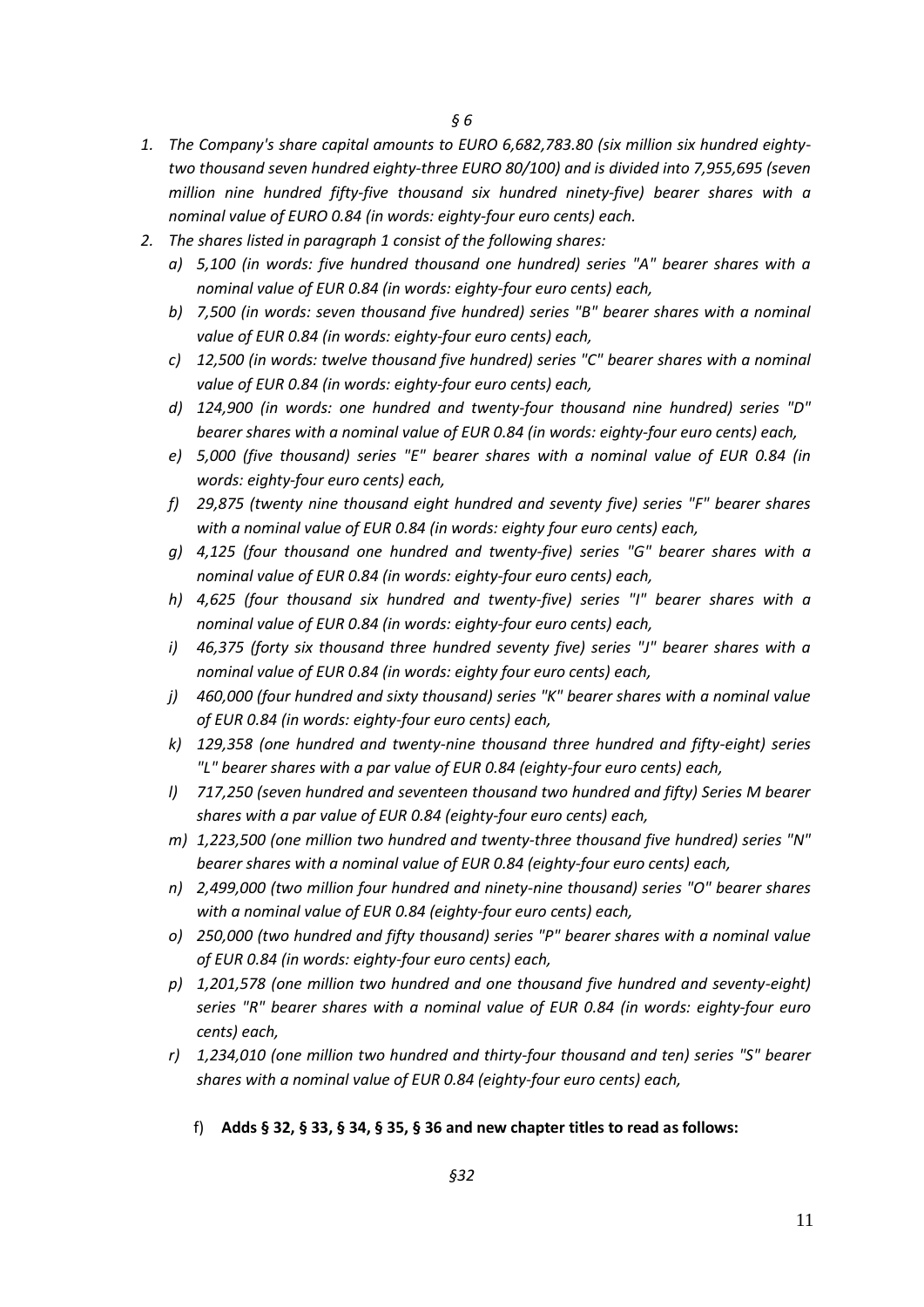*The dividend shall be paid on the date determined by the General Meeting. A resolution of the General Meeting in this respect shall also indicate the date of determination of the right to dividend.*

# *FINAL PROVISIONS*

*§33*

*The Company shall publish the notices required by law in accordance with the applicable provisions of the national law of the Member State in which the Company has its registered office.*

*§ 34*

*The Company shall be dissolved after being wound up in the manner prescribed by the national law of the Member State in which the Company has its registered office.* 

*§ 35*

*The dissolution of the Company shall cause:*

*a) Resolution of the General Meeting to dissolve the Company,*

*b) Other reasons as provided by applicable law.*

*§ 36*

*To the extent not covered by these articles of association, the provisions of the national law of the Member State in which the Company has its registered office, resolutions of the Company's governing bodies and other normative acts binding on the Company shall apply.*

**§ 2**

The resolution comes into force as of the date of its adoption.

### **RESOLUTION 4**

# **of the Extraordinary General Meeting of the Company CARLSON INVESTMENTS Spółka Akcyjna with its registered office in Warsaw of 20 January 2022**

*on the merger of CARLSON INVESTMENTS Spółka Akcyjna with its registered office in Warsaw, Poland (the Acquiring Company) with its subsidiary under the Czech law Carlson Tech Ventures Akciová společnost* 

*with its registered office in Český Těšín, the Czech Republic (the Target Company) pursuant to Art. 2 (1) (a) in connection with Art. 17 (2) (a) of Council Regulation (EC) No 2157/2001 of 8 October 2001 on the Statute for a European company (SE) (Dz. 1*

*in connection with Art. 17 (2) (a) in connection with Art. 31 of Council Regulation (EC) No 2157/2001*

*of 8 October 2001 on the Statute for a European Company (SE) (Official Journal of the European Union L No 294, p. 1, as amended) for the purpose of adopting the legal form of a European Company (SE) by the Acquiring Company*

Pursuant to Art. 15 and Art. 18 of Council Regulation (EC) No. 2157/2001 of 8 October 2001 on the Statute of a European Company (SE) (Official Journal of the European Union L No. 294, p. 1, as amended; hereinafter referred to as the "SE Regulation"), the Extraordinary General Meeting of CARLSON INVESTMENTS Spółka Akcyjna with its registered office in Warsaw (hereinafter referred to as "CARLSON INVESTMENTS S.A.", "the Company" or "the Acquiring Company"), having examined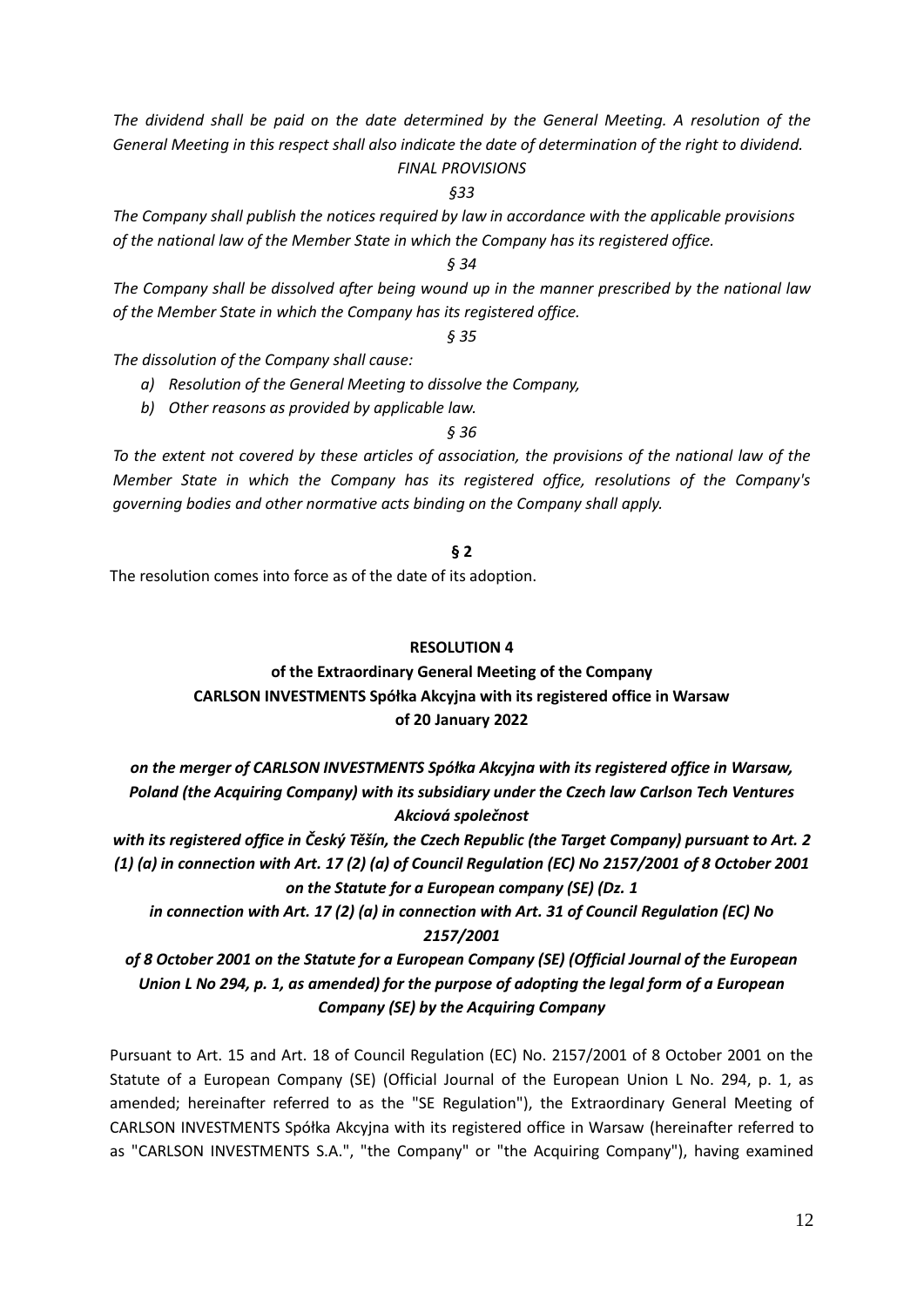### 1. Merger Plan,

2. Attachments to the Plan of Merger, resolves as follows.

Pursuant to Article 2 (1) in conjunction with Article 17 (2) (a) and 18 of the SE Regulation, a merger will be effected between the companies: Carlson Tech Ventures Akciová společnost with its registered office in Český Těšín (hereinafter referred to as "Carlson Tech Ventures a.s."), Hlavní třída 87/2, 737 01 Český Těšín, identification number 11813385, entered in the Business Register kept by the Regional Court in Ostrava, section B tab 11369 as the Target Company and CARLSON INVESTMENTS Spółka Akcyjna with its registered office in Warsaw at ul. Emilii Plater 49, Poland, entered in the Register of Entrepreneurs of the National Court Register under KRS 0000148769, NIP 6342463031, REGON 277556406 - as the Acquired Company, through the acquisition of the Acquired Company Carlson Tech Ventures a.s. by CARLSON INVESTMENTS S.A. as the Acquiring Company. Since all shares in the Target Company belong to the Acquiring Company, the merger will be carried out in a simplified procedure pursuant to Article 31 in conjunction with Article 22 of the SE Regulation. The merger conditions have been specified in the merger plan which has been made available on the websites of the merging Companies at https://carlsonvc.com/ and https://carlsontechvc.com/w on December 8, 2021 and in the form of ESPI Report No. 37/2021 on December 8, 2021.

#### **§ 2**

As a result of the merger referred to in § 1 of this Resolution, pursuant to Article 2 Section 1 in connection with Article 17 Section 2 letter a) and Article 18 and Article 29 Section 1 of Council Regulation (EC) No. 2157/2001 of 8 October 2001 on the Statute for a European Company (SE) (Official Journal of the European Union L No. 294, p. 1, as amended), CARLSON INVESTMENTS S.A., as the Acquiring Company, shall adopt the legal form of a European Company (SE).

### **§ 3**

The merger of the Companies shall be carried out without increasing the share capital of CARLSON INVESTMENTS S.A. as the Acquiring Company pursuant to Article 18 of the SE Regulation in view of the fact that the Acquiring Company is the owner of all shares in the Target Company.

### **§ 4**

Pursuant to Article 23 of the SE Regulation, the Extraordinary General Meeting approves the plan of merger with Carlson Tech Ventures a.s. , which was made available on the websites of the merging Companies at: https://carlsonvc.com/ and https://carlsontechvc.com/w on December 8, 2021 and in the form of ESPI Report No. 37/2021 on December 8, 2021.

#### *MERGER PLAN:*

#### **MERGER PLAN**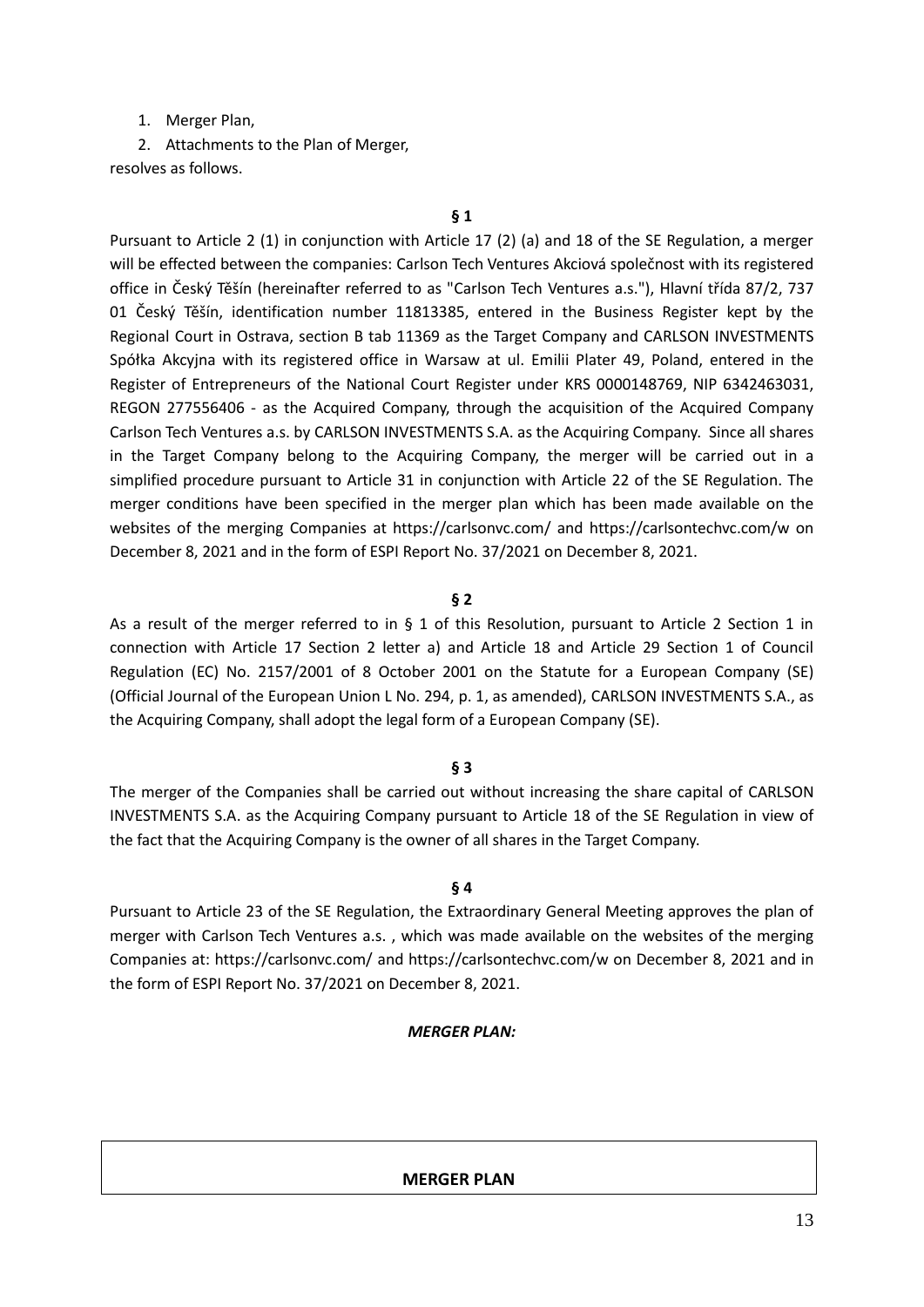# (PLÁN SLOUČENÍ)

### **CARLSON INVESTMENTS Joint Stock Company**

with its seat in Warsaw, Poland (se sídlem v Warszawie, Polsko)

and

**Carlson Tech Ventures a.s.** seated in Český Těšín, Czech Republic (se sídlem v Českém Těšíně, Česká republika)

> Warsaw, 8 December 2021 Warsaw, 8 prosince 2021

| <b>Warsaw 08.12.2021</b>                                                                                  |
|-----------------------------------------------------------------------------------------------------------|
| Plan sloučení<br>prostřednictvím převzetí za účelem vytvoření<br>Evropské společnosti (Societas Europaea) |
|                                                                                                           |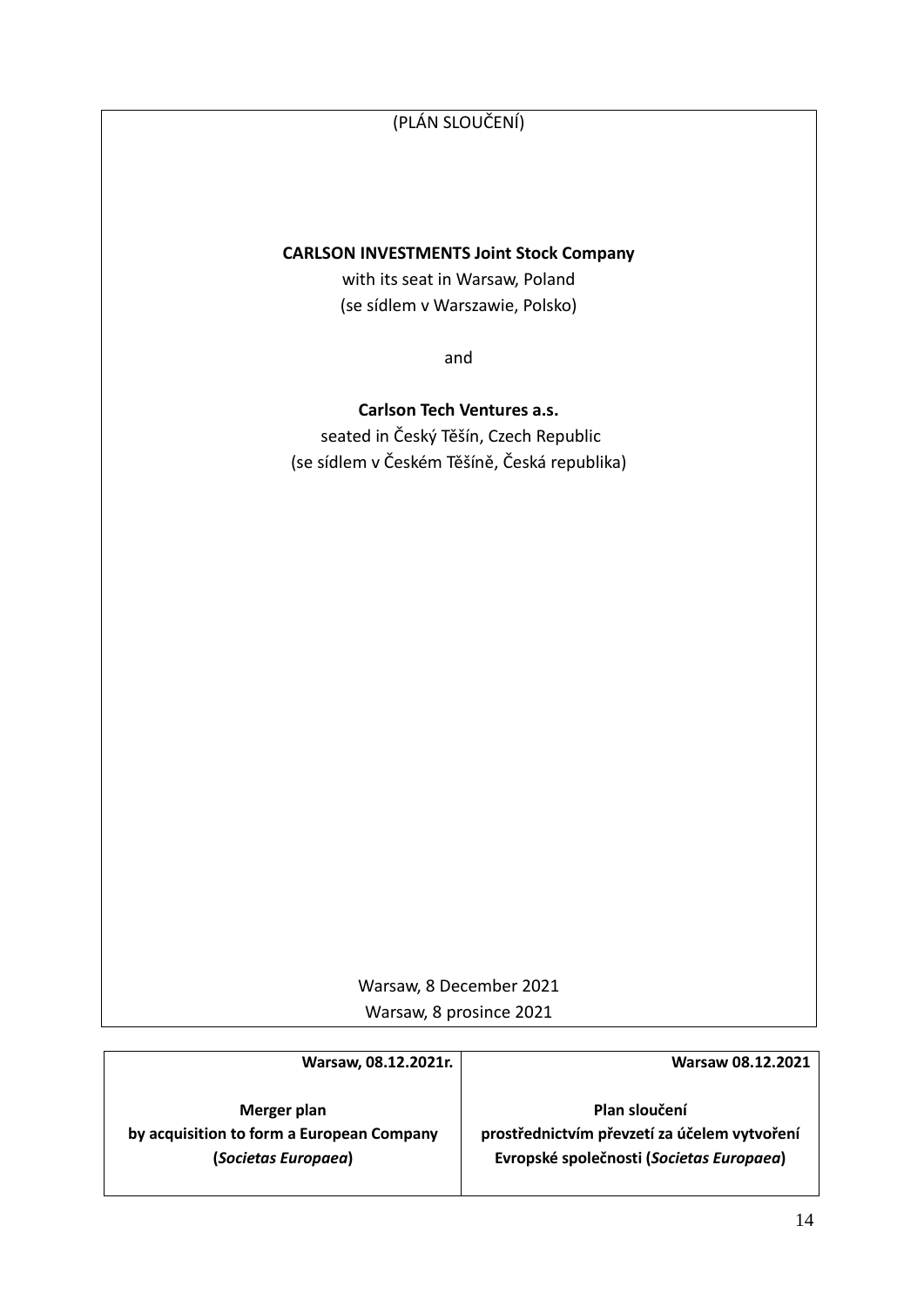Boards of Directors:

**CARLSON INVESTMENTS Spółka Akcyjna** with its registered office in Warsaw (Poland) **and Carslon Tech Ventures a.s.** with its registered office in Český Těšín (Czech Republic), on the basis of Article 2 (1) in connection with Article 17 (2) (a) and 18 of the Council Regulation (EC) No. 2157/2001 of 8 October 2001 on the Statute for a European Company (SE) of 8 October 2001 (Official Journal of the European Union L 294, p. 1) (hereinafter: SE Regulation), have agreed on the following plan of merger by way of establishment (Official Journal of the European Union L No. 294, p. 1) (hereinafter: **SE Regulation**), have agreed on October 27th 2021 on the following plan of merger by acquisition in order to establish the European Company CARLSON INVESTMENTS SE with the registered office in Warsaw (Poland):

#### **I. Companies participating in the merger**

1. the **Acquiring Company - CARLSON INVESTMENTS SPÓŁKA AKCYJNA** with its registered office in Warsaw (00-125), at Emilii Plater 49, Poland, entered into the Register of Entrepreneurs of the National Court Register under KRS 0000148769, NIP 6342463031, REGON 277556406, being a public company (hereinafter: the **Acquiring Company**)

2. **the acquired company - Carslon Tech Ventures a.s.** with its registered seat in Český Těšín, address: Hlavní třída 87/2, 737 01 Český Těšín, Czech Republic, entered in the Commercial Register kept by the District Court in Ostrava, Section B under No. 11369, Identification No. 11813385 (hereinafter: the Target **Company**).

# **II. Name and registered office of the SE**  CARLSON INVESTMENTS SE seated in Warsaw, Poland.

#### Představenstva společností:

**CARLSON INVESTMENTS Spółka Akcyjna** se sídlem v Warszawie (Polsko) **a Carslon Tech Ventures a.s.** se sídlem v Českém Těšíně (Česká republika) na základě článku 2 odst. 1 v souvislosti s článkem 17 odst. 2 písm. a) a 18 nařízení Rady (ES) č. 2157/2001 ze dne 8. října 2001 o statutu evropské společnosti (SE) (Úř. věst. EU L č. 294, str. 1) (dále jen: **Nařízení SE**), sjednávají dne 27 října 2021 roku následující plán sloučení a převzetí za účelem vytvoření Evropské společnosti CARLSON INVESTMENTS SE se sídlem v Warszawie (Polsko):

#### **I. Společnosti, které se účastní sloučení**

**Nástupnická společnost - CARLSON INVESTMENTS SPÓŁKA AKCYJNA** se sídlem v Warszawie (00-125) na adrese ul. Emilii Plater 49, Polska, zapsaná do Obchodního rejstříku Národního soudního rejstříku vedeného hospodářskou komorou pod číslem KRS 0000148769, DIČ 6342463031, IČ 277556406, která je veřejnou společností (dále jen: **Nástupnická společnost**)

**Zanikající společnost - Carslon Tech Ventures a.s.** se sídlem v Českém Těšíně na adrese: Hlavní třída 87/2, 737 01 Český Těšín, Česká republika, zapsaná do obchodního rejstříku vedeného u Krajského soudu v Ostravě, v oddílu B, pod číslem vložky 11369, identifikační číslo 11813385 (dále jen: **Zanikající společnost**)

### **II. Firma a statutární sídlo SE**

CARLSON INVESTMENTS SE se sídlem v Warszawa, Polsko.

Adresa sídla Evropské společnosti a adresa sídla Představenstva: ul. Emilii Plater 49, (00-125) Warszawa, Polsko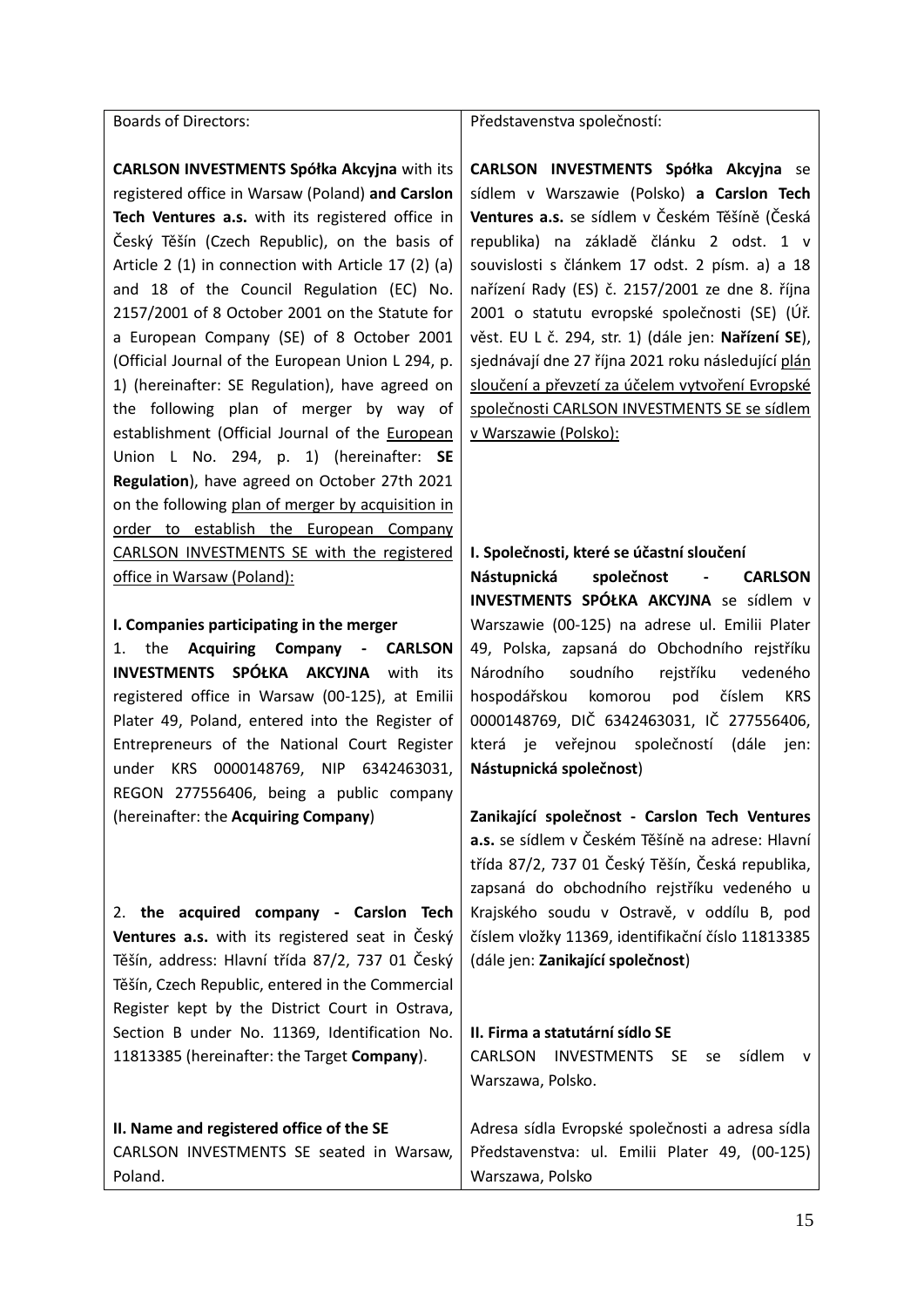The address of the registered office of the European Company and the address of the Head Office: 49 Emilii Plater Street, (00-125) Warsaw, Poland.

# **III. Method of Merging the Companies**

- 1. The merger shall be effected pursuant to Article 2.1 in conjunction with Article 17.2(a) and 18 of the SE Regulation by acquisition of the Target Company by the Acquiring Company.
- 2. Since 100% of shares in the Target Company are held by the Acquiring Company, the merger shall be effected according to the simplified procedure pursuant to Art. 31 in conjunction with Art. 22 of the SE Regulation when applying the provisions of the simplified merger procedure, and thus:
	- the plan of merger will not be subject to an expert examination,
	- there will be no increase in the share capital of the Acquiring Company.
- 3. Pursuant to Article 23 of the SE Regulation, the merger of the Companies shall be effected pursuant to resolutions of the General Meeting of Shareholders of the Acquiring Company and a resolution of the General Meeting of Shareholders, being the sole shareholder, of the Target Company agreeing to the plan of merger of the Companies.
- 4. In accordance with Article 29 (1) of the SE Regulation, as of the date of registration of the merger:

a) all assets and liabilities of the Target Company shall be transferred to the Acquiring Company;

b) The Target Company shall cease to exist; (c) The Acquiring Company shall take the

5. Since all shares of the Acquired Company belong to the Acquiring Company, the merger shall be carried out according to the simplified procedure, pursuant to Art. 31:

form of an SE.

# **III. Methods of Socialisation**

- 1. Sloučení proběhne podle článku 2 odst. 1 ve spojení s čl. 17 odst. 2 písm. a) a 18 Nařízení SE převzetím Zanikající společnosti Nástupnickou společností.
- 2. Protože 100% akcií Zanikající společnosti vlastní Nástupnická společnosti, sloučení proběhne ve zjednodušeném proces podle ustanovení čl. 31 a ve spojení s čl. 22 Nařízení SE s použitím předpisů upravujících zjednodušený proces sloučení Společností, a to:
	- plán sloučení nebude přezkoumán znalcem,
	- nedojde ke zvýšení základního kapitálu Nástupnické společnosti.
- 3. V souladu s čl. 23 Nařízení SE sloučení Společností proběhne na základě usnesení valné hromady Nástupnické společnosti a usnesení valné hromady, resp. rozhodnutí jediného akcionáře, Zanikající společnosti vyjadřujících souhlas s plánem sloučení Společností.
- 4. V souladu s čl. 29 odst. 1 Nařízení SE dnem zápisu sloučení:

a) budou všechna aktiva a pasiva Zanikající společnosti převedena do Nástupnické společnosti;

- b) Zanikající společnost přestane existovat;
- c) Nástupnická společnost převezme formu ES.
- 5. Protože všechny podíly Zanikající společnosti patří Nástupnické společnosti, sloučení proběhne ve zjednodušeném proces, podle čl. 31:

- nestanovuje se poměr výměny akcií a výše doplatků;

- nestanovují se podmínky pro přidělení akcií v SE

- nestanovuje se den, od kterého majiteli akcií SE vzniká právo na podíl na zisku a zvláštní podmínky týkající se tohoto práva;

6. Sloučení Společností proběhne bez zvýšení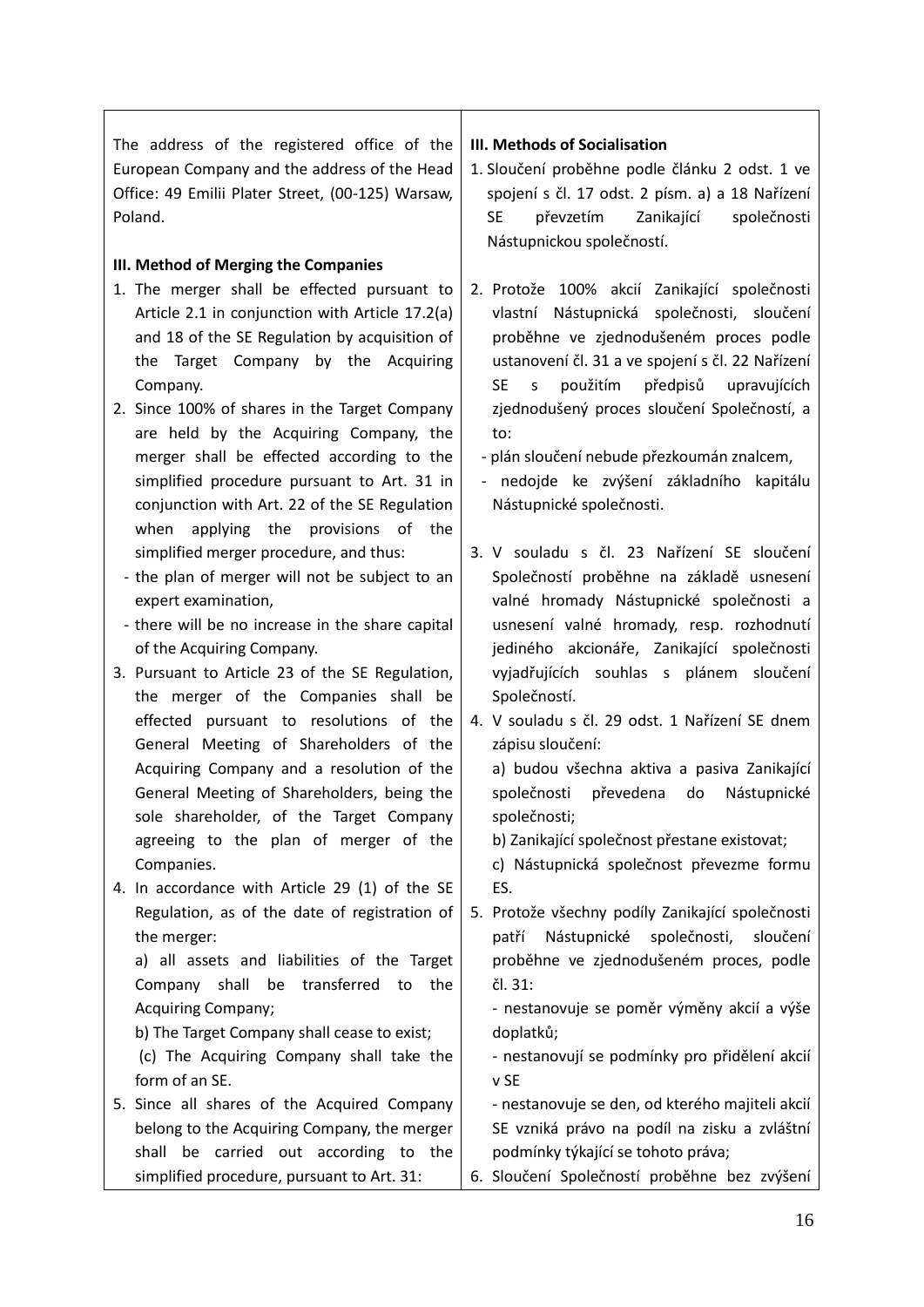- share exchange ratio and compensation is not determined;

- The terms and conditions of the grant of SE shares are not specified;

- not specify the date from which the SE's shareholder is entitled to participate in profits and any special conditions affecting that right;

6. The Merger of the Companies will be carried out without increasing the share capital of the Acquiring Company pursuant to Article 18 of the SE Regulation.

# **IV. Deadline**

Pursuant to Article 20(1)(e) of the SE Regulation, the date from which the operations of the merging Companies will be treated for accounting purposes as transactions for the account of the SE - the date of registration of the merger.

# **V. Special rights**

Pursuant to Article 20 (1) (f) of the SE Ordinance, no rights have been and will be granted by the SE to specially entitled shareholders and holders of securities other than shares. No special measures have been and will be taken regarding the granting of special rights by the SE to these persons.

# **VI. Specific benefits**

Pursuant to Article 20 (1) (g) of the Regulation, no special benefits shall be granted to members of the bodies of the Companies participating in the merger, experts or other persons participating in the merger.

# **VII. Employee Participation Procedures**

Considering the fact that both the Acquiring Company and the Target Company do not employ any employees, no employee participation procedure as referred to in Article 20(1)(i) of the SE Regulation will be carried out as part of the merger to adopt the form of a European Company.

základního kapitálu Nástupnické společnosti podle čl. 18 Nařízení SE.

# **IV. Termín**

Podle čl. 20 odst. 1 písm. e) Nařízení SE, datem, od kterého budou činnosti jednání slučujících se Společností považovány pro účetní účely jako transakce prováděné na účet SE - den zápisu sloučení v obchodním rejstříku.

# **V. Zvláštní práva**

Podle čl. 20 odst. 1 písm. (f) Nařízení SE nebyla a nebudou společností SE přiznána akcionářům se zvláštními právy a majitelům cenných papírů jiných než akcie žádná práva. Nebyly a nebudou provedeny žádné zvláštní opatření týkající se přiznání společností SE zvláštních oprávnění těmto osobám.

# **VI. Zvláštní výhody**

Podle čl. 20 odst. 1 písm. g) členům orgánů Společností účastnících se sloučení, znalcům ani jiným osobám účastnícím se sloučení se neposkytují žádné zvláštní výhody.

# **VII. Process of zapojení zaměstnanců**

S ohledem na to, že jak Nástupnická společnost, tak ani Zanikající společnost nezaměstnávají žádné zaměstnance, v rámci sloučení za účelem získání form evropské společnosti se postup pro zapojení zaměstnanců ve smyslu čl. 20 odst. 1 písm. i) Nařízení SE neuplatní.

# **VIII. States of the European Community**

Podle čl. 20 odst. 1 písm. h) Nařízení SE obsah stanov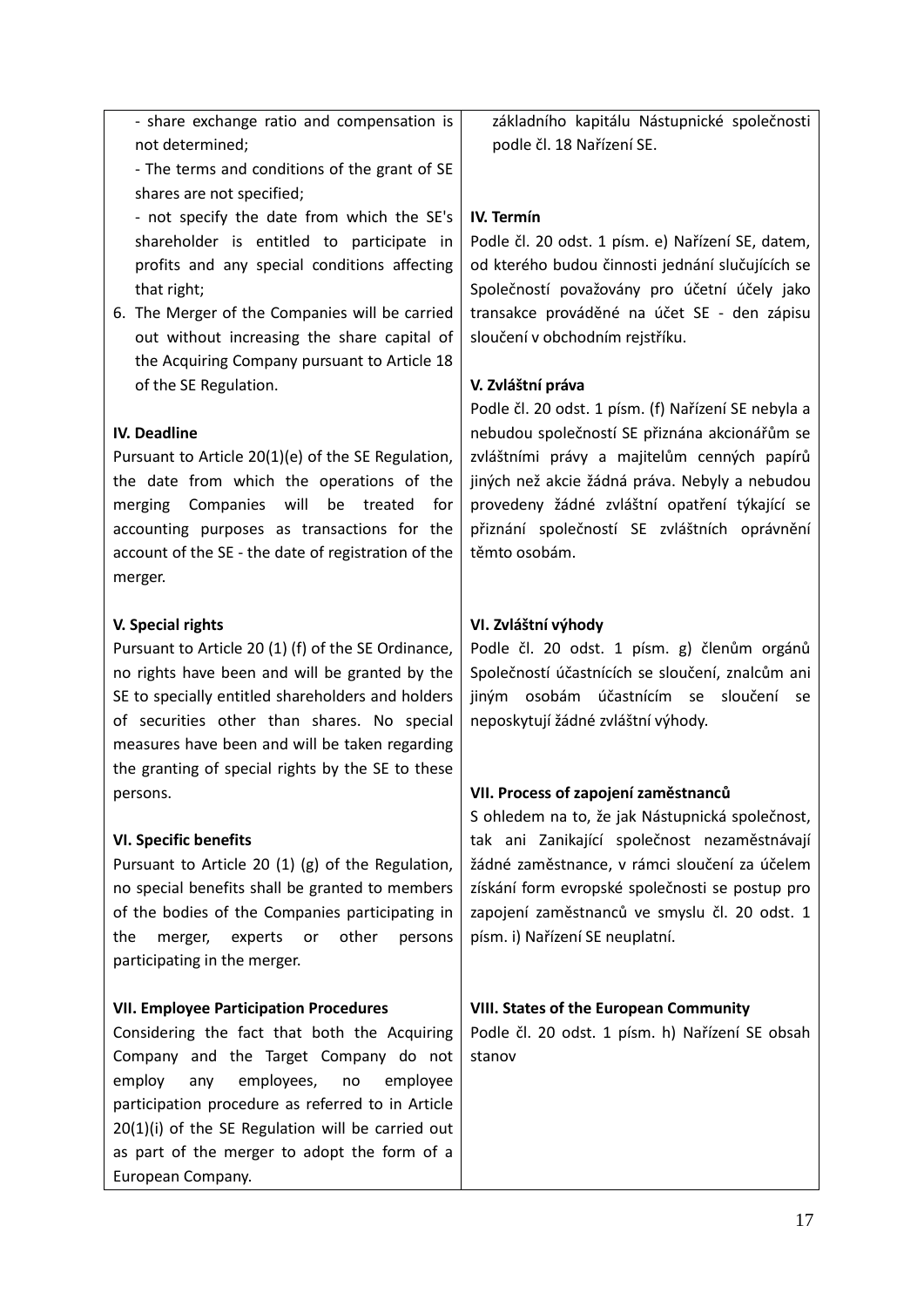# **VIII. Articles of Association of the European Company**

Pursuant to Article 20 (1) (h) of the SE Regulation, the contents of the SE Articles of Association:

# COMPANY STATUTE

### **CARLSON INVESTMENTS SE**

### GENERAL PROVISIONS

### §1

The name of the Company is CARLSON INVESTMENTS SE.

### §2

The Company's registered seat is Warsaw (situated in the Republic of Poland).

# §3

- 1. The Company operates in the Republic of Poland and abroad.
- 2. The Company may establish branches, divisions, establishments, representative offices and other organizational units in Poland and abroad.
- 3. The Company may be a shareholder in other companies, including companies with foreign participation.
- 4. The Company may use a distinctive graphic sign.
- 5. The Company was incorporated by way of merger pursuant to Art. 2.1 in conjunction with Art. 17.2.a) of Council Regulation (EC) No. 2157/2001 of 8 October 2001 on the Statute for a European Company (SE) (Official Journal of the European Union L No. 294, item 1)

# §4

The duration of the Company is unlimited.

# BUSINESS

# §5

The object of the Company's enterprise is business activity, in the field of:

- 1) PKD 64.30.Z Activity of trusts, funds and similar financial institutions,
- 2) PKD 64.99.Z Other financial service activities, except insurance and pension funds,
- 3) PKD 66.1 Activities auxiliary to financial services, except insurance and pension funds,
- 4) PKD 64.19 Z Other monetary intermediation,
- 5) PKD 70.10.Z Activity of head offices and holdings, excluding financial holdings,
- 6) PKD 70.22.Z Other business and management consulting,
- 7) PKD 46.5 Wholesale of information and communication technology tools,
- 8) PKD 47.41.Z Retail sale of computers, peripherals and software run in specialized stores,
- 9) PKD 68.10.Z Purchase and sale of real estate on own account,
- 10) PKD 68.20.Z Rental and management of own or leased property,

11) PKD 68.31.Z Real Estate agency,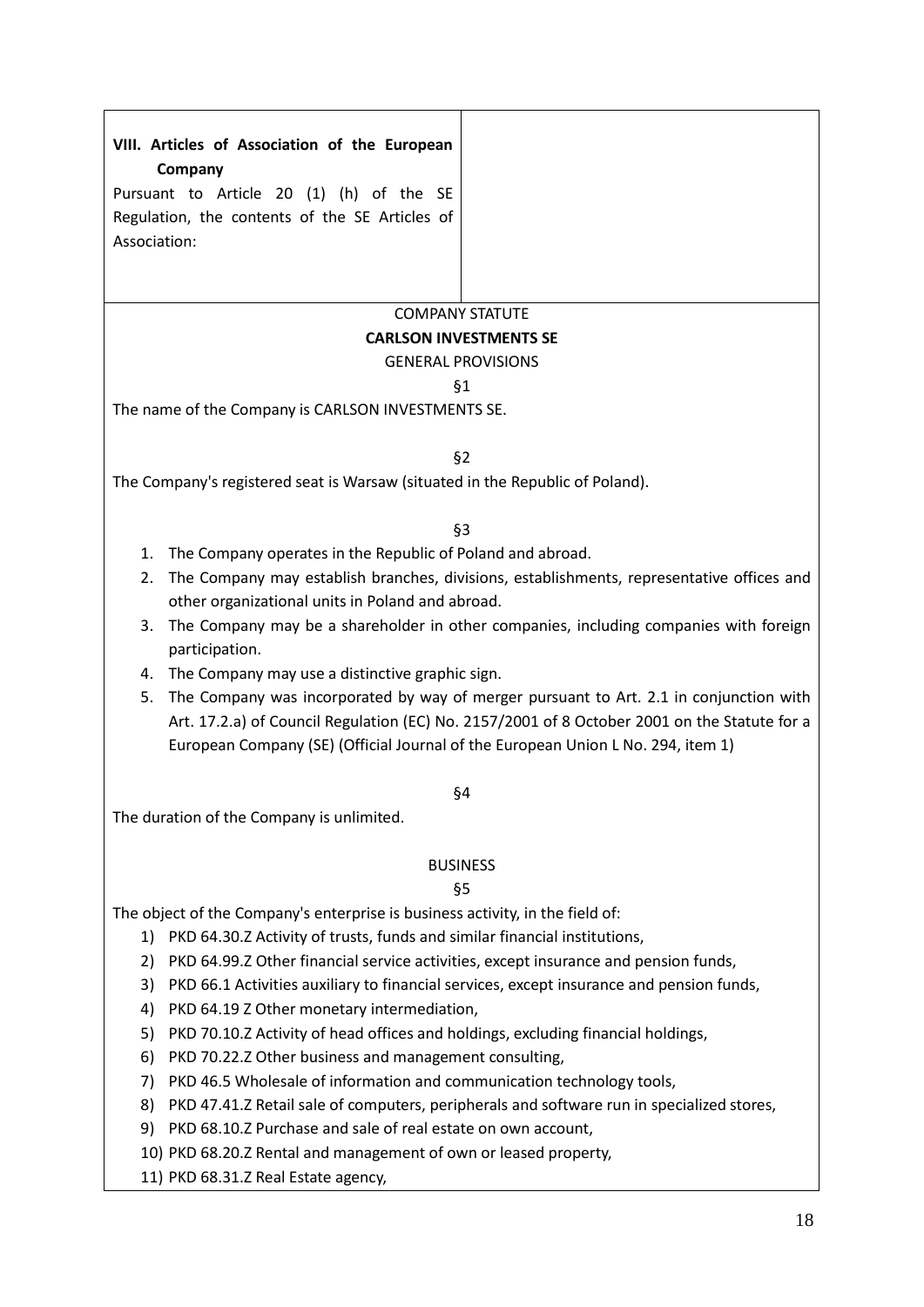12) PKD 68.32.Z Management of real estate on a fee or contract basis,

13) PKD 46.1 Wholesale on a fee or contract basis,

- 14) PKD 46.6 Wholesale of machinery, equipment and supplies,
- 15) PKD 46.7 Other specialised wholesale,
- 16) PKD 41.1 Implementation of construction projects related to erection of buildings,
- 17) PKD 41.2 Construction works related to erection of residential and non-residential buildings,
- 18) PKD 43.1 Demolition and site preparation for construction,
- 19) PKD 43.3 Finishing construction works,
- 20) PKD 43.9 Other specialised construction works,

# SHARE CAPITAL, TARGET CAPITAL, REDEMPTION OF COMPANY SHARES

- 1. The Company's share capital amounts to EURO 6,682,783.80 (six million six hundred eightytwo thousand seven hundred eighty-three EURO 80/100) and is divided into 7,955,695 (seven million nine hundred fifty-five thousand six hundred ninety-five) bearer shares with a nominal value of EURO 0.84 (in words: eighty-four euro cents) each.
- 2. The shares listed in paragraph 1 consist of the following shares:
	- a) 5,100 (in words: five hundred thousand one hundred) series "A" bearer shares with a nominal value of EUR 0.84 (in words: eighty-four euro cents) each,
	- b) 7,500 (in words: seven thousand five hundred) series "B" bearer shares with a nominal value of EUR 0.84 (in words: eighty-four euro cents) each,
	- c) 12,500 (in words: twelve thousand five hundred) series "C" bearer shares with a nominal value of EUR 0.84 (in words: eighty-four euro cents) each,
	- d) 124,900 (in words: one hundred and twenty-four thousand nine hundred) series "D" bearer shares with a nominal value of EUR 0.84 (in words: eighty-four euro cents) each,
	- e) 5,000 (five thousand) series "E" bearer shares with a nominal value of EUR 0.84 (in words: eighty-four euro cents) each,
	- f) 29,875 (twenty nine thousand eight hundred and seventy five) series "F" bearer shares with a nominal value of EUR 0.84 (in words: eighty four euro cents) each,
	- g) 4,125 (four thousand one hundred and twenty-five) series "G" bearer shares with a nominal value of EUR 0.84 (in words: eighty-four euro cents) each,
	- h) 4,625 (four thousand six hundred and twenty-five) series "I" bearer shares with a nominal value of EUR 0.84 (in words: eighty-four euro cents) each,
	- i) 46,375 (forty six thousand three hundred seventy five) series "J" bearer shares with a nominal value of EUR 0.84 (in words: eighty four euro cents) each,
	- j) 460,000 (four hundred and sixty thousand) series "K" bearer shares with a nominal value of EUR 0.84 (in words: eighty-four euro cents) each,
	- k) 129,358 (one hundred and twenty-nine thousand three hundred and fifty-eight) series "L" bearer shares with a par value of EUR 0.84 (eighty-four euro cents) each,
	- l) 717,250 (seven hundred and seventeen thousand two hundred and fifty) Series M bearer shares with a par value of EUR 0.84 (eighty-four euro cents) each,
	- m) 1,223,500 (one million two hundred and twenty-three thousand five hundred) series "N" bearer shares with a nominal value of EUR 0.84 (eighty-four euro cents) each,
	- n) 2,499,000 (two million four hundred and ninety-nine thousand) series "O" bearer shares with a nominal value of EUR 0.84 (eighty-four euro cents) each,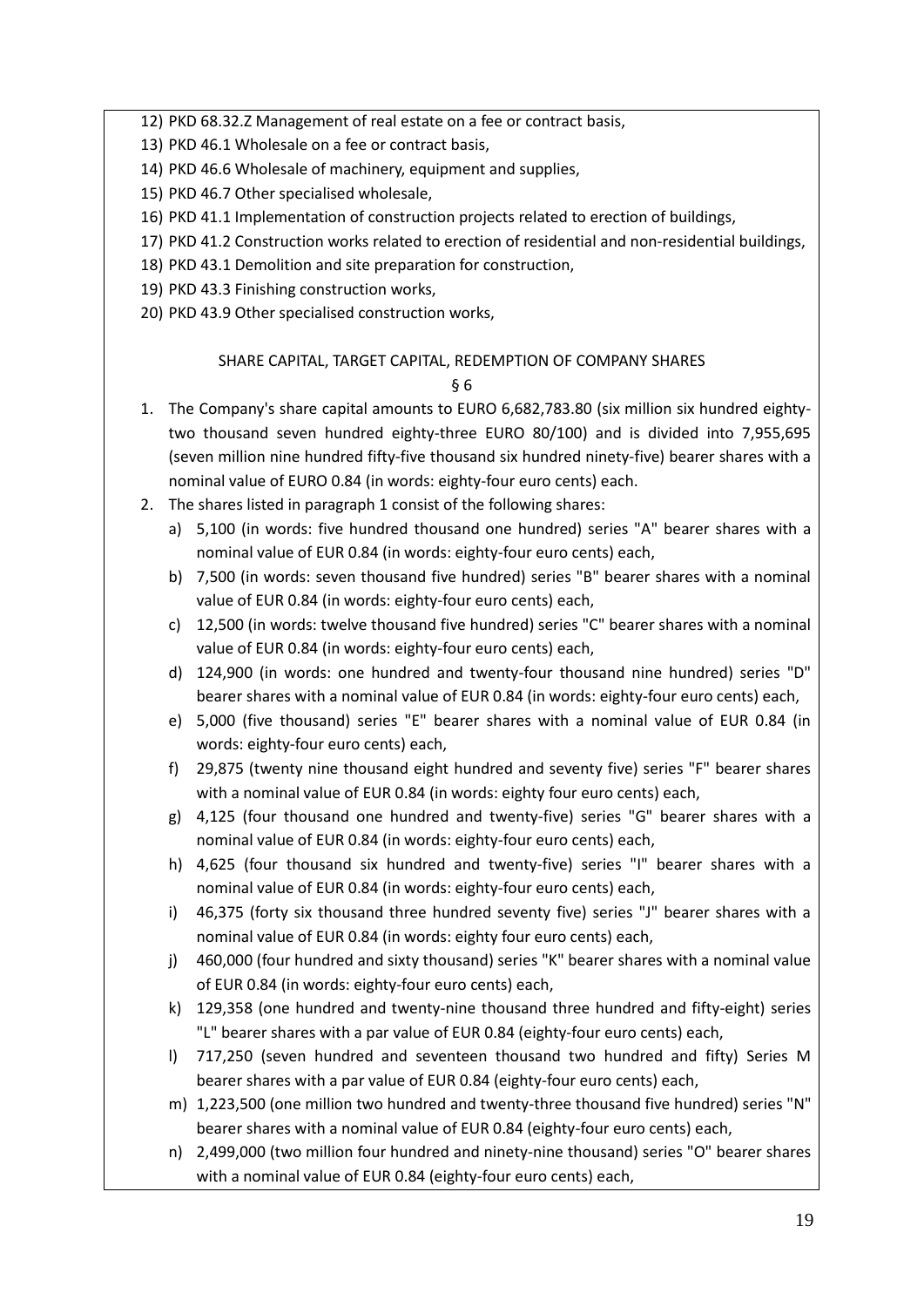- o) 250,000 (two hundred and fifty thousand) series "P" bearer shares with a nominal value of EUR 0.84 (in words: eighty-four euro cents) each,
- p) 1,201,578 (one million two hundred and one thousand five hundred and seventy-eight) series "R" bearer shares with a nominal value of EUR 0.84 (in words: eighty-four euro cents) each,
- s) 1,234,010 (one million two hundred and thirty-four thousand and ten) series "S" bearer shares with a nominal value of EUR 0.84 (eighty-four euro cents) each,

§7

- 1. The Company's share capital may be increased by resolution of the General Meeting of Shareholders through the issuance of new ordinary shares, both bearer and registered and preference shares, and through increasing the nominal value of shares already issued.
- 2. The increased share capital of the Company may be paid up in cash, by contribution in kind, by dividend due to the shareholder, as well as by transferring funds from a part of the supplementary or reserve capital.
- 3. The Company may issue bonds, including bonds convertible into shares.

§ 8

- 1. The share capital may be reduced by reducing the nominal value or by cancelling some of the shares.
- 2. The Company's shares may be redeemed on the terms and conditions determined by the General Meeting when:
	- c) A share capital reduction will be enacted,
	- d) The Company will acquire its own shares through the enforcement of its claims that cannot be satisfied by the shareholder's other assets.
- 3. The redemption of shares shall be carried out in compliance with the provisions on the reduction of share capital or from pure profit.

# THE COMPANY'S GOVERNING BODIES

# § 9

- 1. The Company has adopted a dualistic system of internal structure within the meaning of Article 38 b of Council Regulation (EC) No. 2157/2001 of 8 October 2001 on the Statute for a European Company (SE) (Official Journal of the European Union L No. 294, p. 1, as amended).
- 2. The bodies of the Company are:
- a) Board of Directors (governing body);
- b) Supervisory Board (supervisory body);
- c) General Assembly.
- 3. No person may simultaneously be a member of the Company's Management Board and Supervisory Board.

# MANAGEMENT BOARD

§10

1. The Management Board of the Company consists of one or more members. The term of office of each member of the Management Board is independent of the term of office of the other members of the Management Board and lasts three years.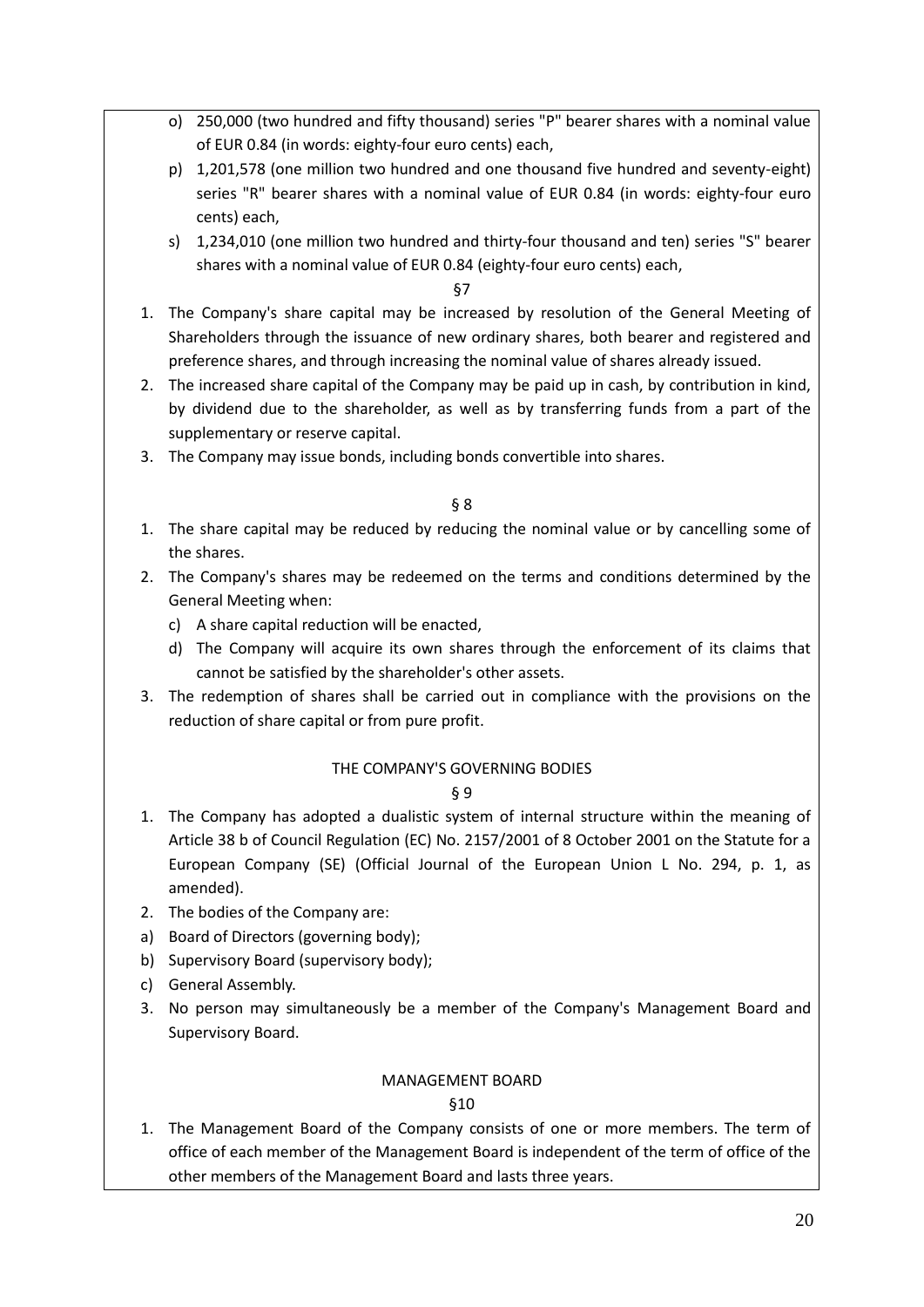- 2. The Supervisory Board shall appoint the President of the Management Board and other members of the Management Board and specify their number.
- 3. The Supervisory Board may dismiss the President of the Management Board, a member of the Management Board or the entire Management Board before the end of the term of office of the Management Board.
- 4. A member of the Management Board may be reappointed once or more than once, each time for a period not exceeding three years.

### §11

- 1. The Management Board shall exercise all powers in the management of the Company, except for those reserved by law or by these Articles of Association for other corporate bodies.
- 2. The Management Board's procedures, as well as the matters that may be assigned to individual members of the Management Board, are set out in detail in the Management Board Bylaws. The Regulations of the Management Board shall be adopted by the Management Board of the Company and approved by the Supervisory Board.
- 3. In particular, the Management Board is competent to issue bonds by the Company other than convertible bonds and bonds with priority rights.

### §12

If the Management Board consists of only one person, the President of the Management Board shall make declarations of will on behalf of the Company. If the Management Board consists of more than one person, two members of the Management Board acting together are required to make declarations of will regarding property rights and obligations of the Company and to sign documents on behalf of the Company.

### §13

An authorized member of the Supervisory Board enters into agreements with members of the Management Board on behalf of the Company and represents the Company in disputes with members of the Management Board. The Supervisory Board may authorize, by way of a resolution, one or more of its members to perform such legal actions.

# §14

A member of the Management Board may not, during his term of office in the Company, without the consent of the Supervisory Board, engage in any competitive business or participate in a competitive company as a partner in a civil law partnership, a partnership or as a member of the authority of a joint stock company, or participate in another competitive legal person as a member of its authority.

- 1. The Management Board shall report to the Supervisory Board at least once every three months on the conduct of the Company's affairs and the anticipated development of the SE's business.
- 2. Irrespective of the regular information referred to in § 15(1), the Management Board shall promptly inform the Supervisory Board of any matters which may significantly affect the SE's operation.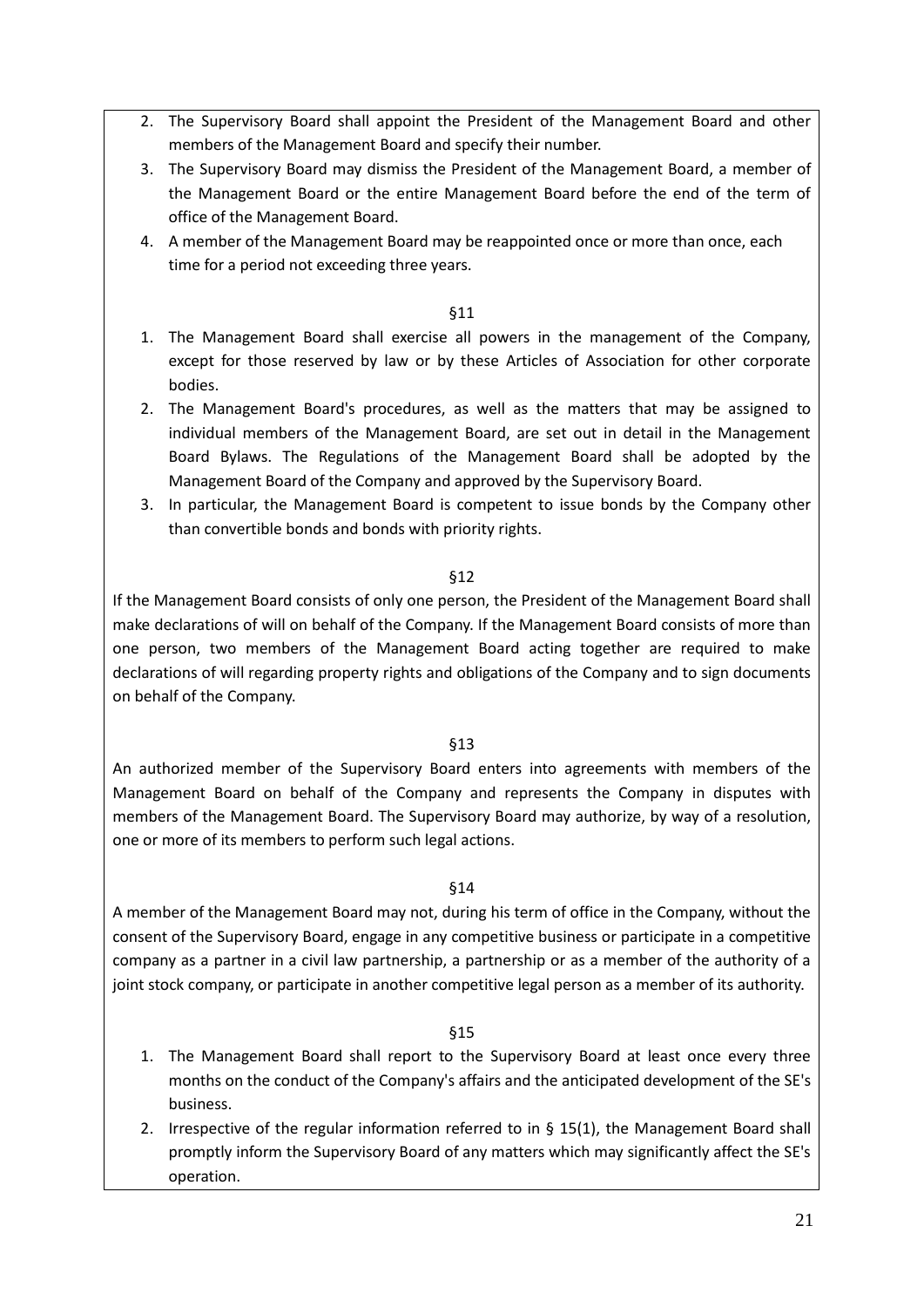### SUPERVISORY BOARD §16

- 1. The Supervisory Board consists of at least five members. The term of office of each member of the Supervisory Board is independent of the term of office of the other members of the Supervisory Board and lasts three years.
- 2. Members of the Supervisory Board are elected and recalled by the General Meeting.
- 3. A member of the Supervisory Board may be reappointed once or more than once.
- 4. Members of the Supervisory Board shall perform their duties in person.

### §17

- 1. The Supervisory Board shall elect a Chairman, Vice-Chairman and Secretary of the Supervisory Board from among its members.
- 2. The Chairman of the Supervisory Board or a person authorized by the Chairman convenes and chairs the meetings of the Supervisory Board. The Chairman of the outgoing Supervisory Board shall convene and open the first meeting of the newly elected Supervisory Board and chair it until a new Chairman is elected.

### §18

The Chairman of the Supervisory Board shall be obliged to convene a meeting at the request of the Company's Management Board or any Member of the Supervisory Board. The Chairman of the Supervisory Board shall convene the meeting within two weeks of receiving the request.

### §19

- 1. For a resolution of the Supervisory Board to be valid, all members of the Board must be invited to the meeting and at least half of the members must be present at the meeting.
- 2. Meetings of the Supervisory Board shall be convened by electronic mail sent at least 3 (three) days prior to the date of the meeting to the electronic mail addresses indicated in writing by members of the Supervisory Board or by means of direct remote communication.
- 3. Resolutions of the Supervisory Board shall be adopted by an absolute majority of votes cast. If the vote remains inconclusive, the Chairman of the Supervisory Board shall have the casting vote.
- 4. The Supervisory Board may adopt resolutions in writing or using means of direct remote communication.

### §20

The Supervisory Board shall hold its meetings in accordance with the Rules of Procedure of the Supervisory Board adopted by the General Meeting, at least once every quarter.

- 1. The Supervisory Board exercises constant supervision over the Company's activities in all areas of its operations.
- 2. In addition to the matters set forth in the Act, other provisions of these Articles of Association or resolutions of the General Meeting of Shareholders, the competence of the Supervisory Board shall include
- 1) Evaluate the financial statements of the Company's operations for consistency with the books, records and facts, and ensure that they are reviewed by auditors selected by the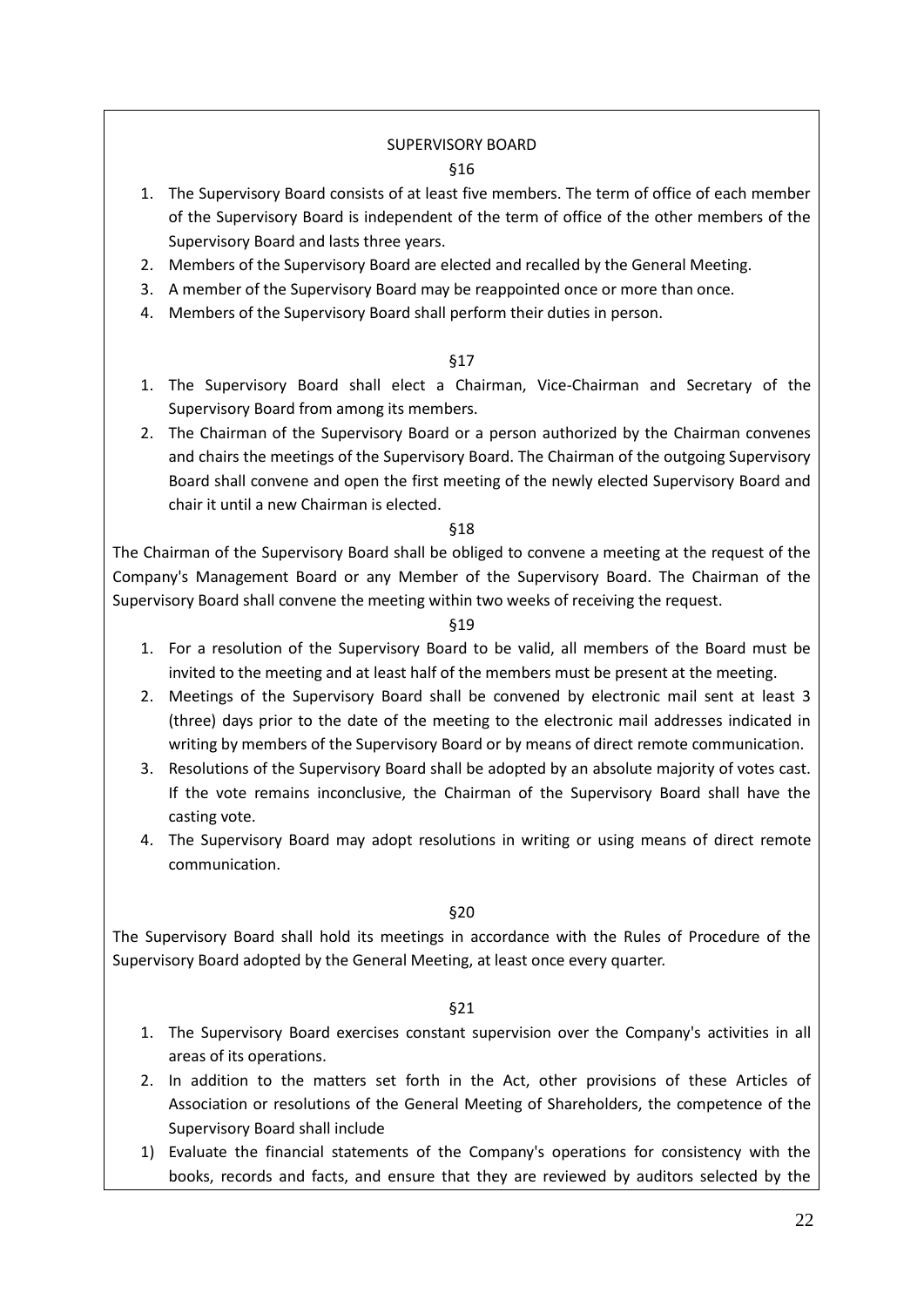Company;

- 2) Evaluation and assessment of the Management Board report as well as assessment of the Management Board proposals regarding profit distribution and loss coverage;
- 3) Reporting to the General Meeting on the results of the activities specified in items. 1 i 2;
- 4) To prepare and submit to the General Meeting a written report on the results of the evaluation of the Company's situation and the evaluation of its own work as a body;
- 5) Granting consent to the establishment of branches of the Company at home and abroad;
- 6) Passing resolutions on giving opinions on the Board's motions;
- 7) Appointment of Board Members;
- 8) Delegating a Member or Members of the Supervisory Board to temporarily perform the duties of the Company's Management Board in the event the entire Management Board is suspended or dismissed or the Management Board is prevented from acting for other reasons;
- 9) Determining the principles and amounts of remuneration of the Company's Management Board Members;
- 10) Suspension of a Member of the Management Board or the entire Management Board;
- 11) Granting consent to purchase or sell shares and stocks in other companies and to establish a company or join associations and other organizations in cases where the value of the shares or stocks purchased or taken up exceeds EUR 250,000.00 (two hundred and fifty thousand EUR 00/100);
- 12) Granting consent to the issue of bonds, other than convertible bonds, by the Company's Management Board;
- 13) Granting consent to taking out and granting loans or credits, as well as granting collaterals with the value exceeding the amount of 250,000.00 (two hundred and fifty thousand EURO);
- 14) Granting consent to acquisition or disposal of real estate, perpetual usufruct or share in real estate, as well as establishing limited property rights on real estate;
- 15) determining, at the request of the Management Board, the directions of the Company's development, its strategy and long-term programs of its activities;
- 16) To select an auditor to audit the financial statements, in accordance with applicable laws, to ensure due independence of opinion;
- 17) Expressing opinions on draft resolutions of the General Meeting and materials to be presented to shareholders;
- 3. Remuneration of members of the Supervisory Board shall be determined by the General Meeting.

# GENERAL MEETING

# §22

The General Assembly may meet as an ordinary or extraordinary meeting.

# §23

General Meetings may be held at the Company's registered office.

- 1. The Ordinary General Meeting is convened by the Management Board within 6 months after the end of each financial year. The Supervisory Board shall convene the Ordinary General Meeting if the Management Board fails to convene it within the prescribed time limit.
- 2. The Extraordinary General Meeting is convened by: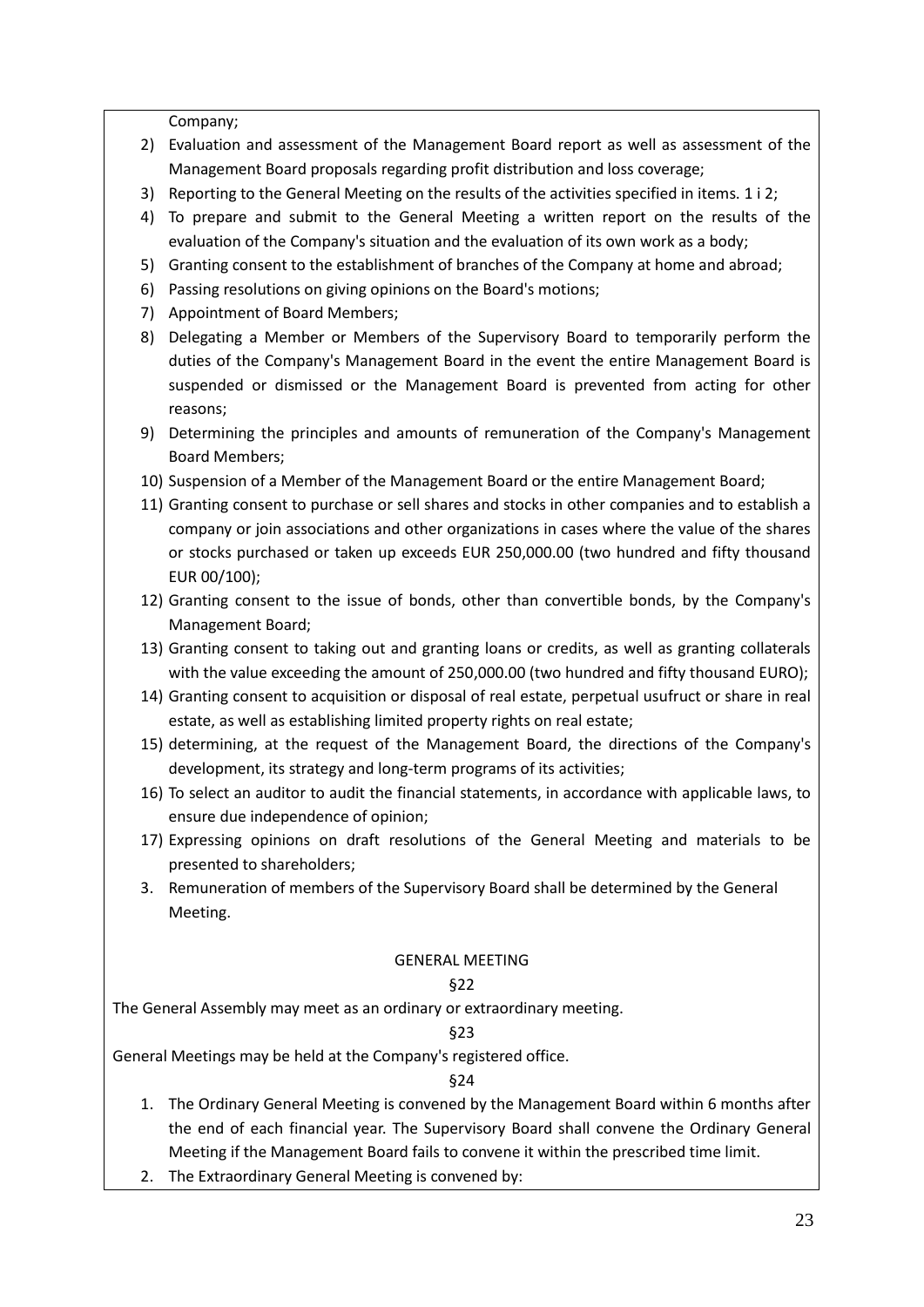1) Management;

- 2) An Extraordinary General Meeting of Shareholders shall be convened by the Company's Management Board on its own initiative or at the written request of the Supervisory Board, or at the written request of shareholders representing at least 1/20 (one twentieth) of the share capital, which request must include the proposed agenda;
- 3. The Extraordinary General Meeting should be convened within two weeks from the date of the request;
- 4. The Supervisory Board shall convene the General Meeting if the Management Board fails to convene the General Meeting within the prescribed time;
- 5. The agenda of the General Meeting shall be determined by the person convening the General Meeting.
- 6. A shareholder, or shareholders, may request that one or more additional items be placed on the agenda of the General Meeting. The procedures and time limits applicable to such requests shall be laid down by the national law of the Member State in which the Company has its seat.

§25

- 1. The General Meeting shall have the power to pass resolutions irrespective of the number of shares represented, unless the applicable national laws of the Member State in which the Company has its registered office provide otherwise.
- 2. Each share entitles to one vote at the General Meeting.
- 3. Resolutions shall be adopted by an absolute majority of the votes cast unless the applicable national law of the Member State in which the Company has its registered office provides otherwise.

§26

Voting at the General Meeting shall be open. A secret ballot shall be ordered for elections and motions to dismiss members of the Company's authorities or liquidators, or to hold them liable, as well as in personal matters.

§27

- 1. The General Meeting is opened by the Chairman of the Supervisory Board or a person appointed by the Chairman, and if these persons are absent, the General Meeting is opened by the President of the Management Board or a person appointed by the Management Board, after which the Chairman of the Meeting is elected from among those entitled to vote.
- 2. The General Assembly shall determine its Rules of Procedure.

§28

Shareholders participate in the General Meeting in person or by proxies appointed in writing.

- 1. The powers of the General Meeting include matters within the scope of:
- 1) Consideration and approval of the Board's reports, balance sheet and profit and loss account for the previous financial year;
- 2) Adopt resolutions on the distribution of profits and coverage of losses and the creation of special purpose funds;
- 3) Granting discharge to the Supervisory Board and the Management Board for performance of their duties;
- 4) Election and dismissal of members of the Supervisory Board;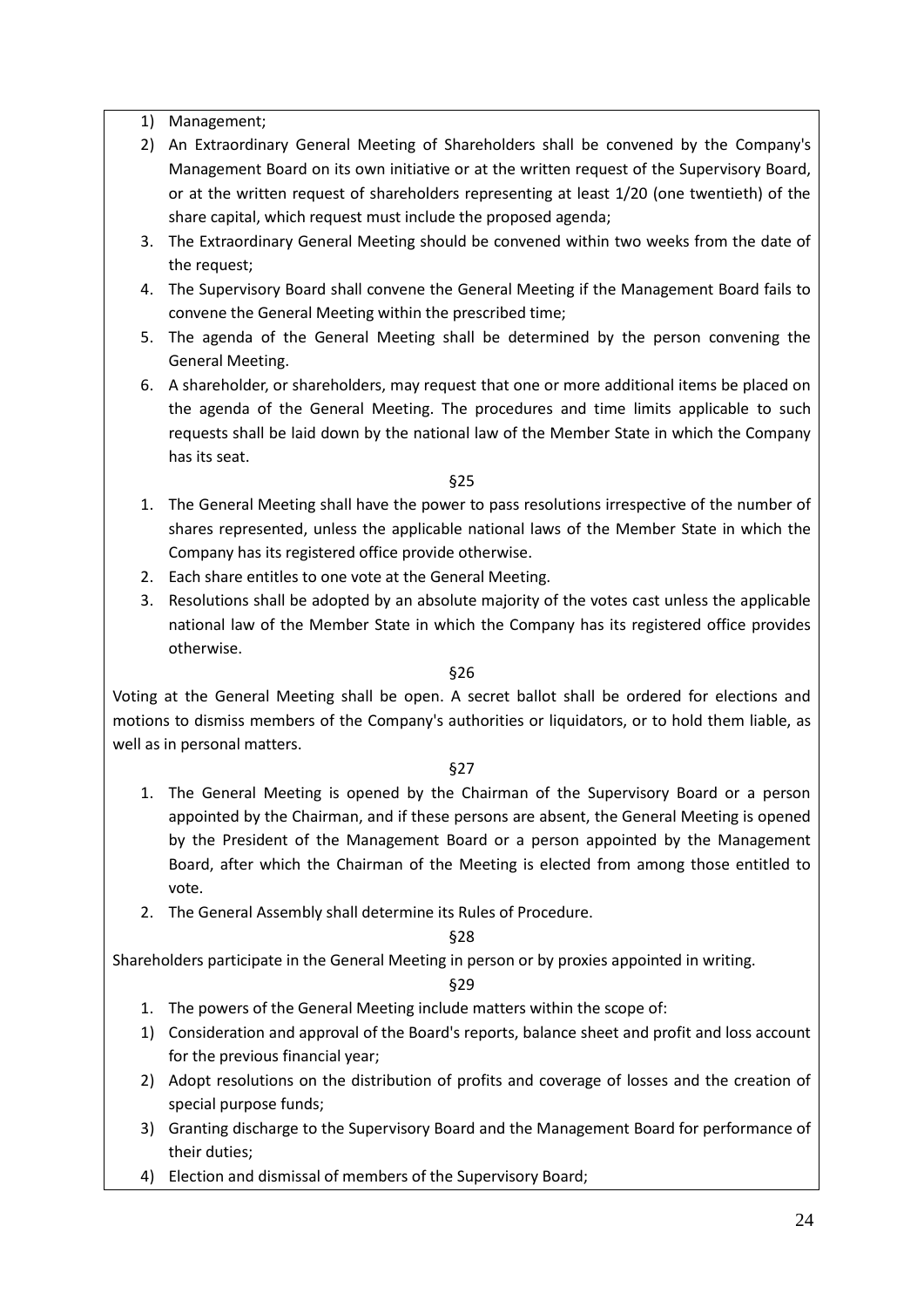- 5) Increase or decrease the share capital;
- 6) Amendments to the Company's Articles of Association;
- 7) Dissolution and liquidation of the Company;
- 8) Consider and resolve motions presented by the Board;
- 9) Adopting the Regulations of the Supervisory Board;
- 10) Determination of the dividend right date and dividend payment date;
- 11) Sale and lease of an enterprise and the creation of a usufruct or pledge thereon
- 12) Issuance of bonds convertible into shares and bonds with priority rights;
- 13) Merger, division or conversion of the Company;
- 2. In addition, resolutions of the General Meeting shall be required for other matters set forth in these Articles of Association and in applicable laws.

# COMPANY ECONOMY

# §30

The Company's financial year is the calendar year.

# §31

- 1. The pure profit of the Company may be used for:
- 1) Capital Reserve;
- 2) Investment Fund;
- 3) Capital Reserve;
- 4) Dividend;
- 5) Other purposes determined by resolution of the General Meeting.
- 2. Other special purpose funds may be created by resolution of the General Meeting. The resolution shall specify types and manner of creation (method of financing) of such funds.

# §32

The dividend shall be paid on the date determined by the General Meeting. A resolution of the General Meeting in this respect shall also indicate the date of determination of the right to dividend. FINAL PROVISIONS

# §33

The Company shall publish the notices required by law in accordance with the applicable provisions of the national law of the Member State in which the Company has its registered office.

# § 34

The Company shall be dissolved after being wound up in the manner prescribed by the national law of the Member State in which the Company has its registered office.

# § 35

The dissolution of the Company shall cause:

- a) Resolution of the General Meeting to dissolve the Company,
- b) Other reasons as provided by applicable law.

# § 36

To the extent not covered by these articles of association, the provisions of the national law of the Member State in which the Company has its registered office, resolutions of the Company's governing bodies and other normative acts binding on the Company shall apply.

# SPOLEČNOSTI STANOVY

# **CARLSON INVESTMENTS SE**

# PRESENT USTANOVENÍ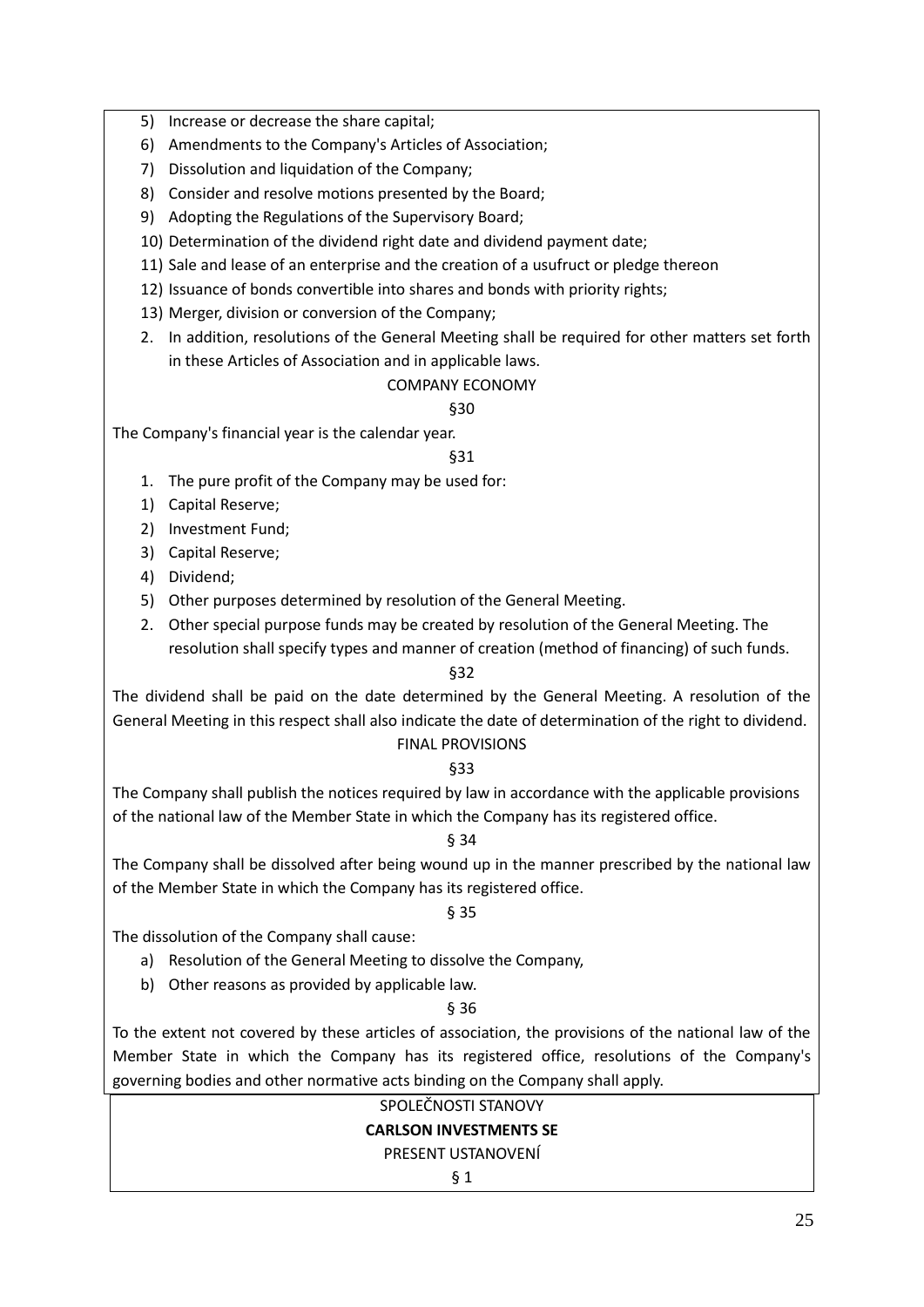Název společnosti zní: CARLSON INVESTMENTS SE.

### § 2

Sídlem Společnosti je Warszawa (nacházející se v Polské republice).

§ 3

- 1. Společnost podniká na území Polské republiky a v zahraničí.
- 2. Společnost může zřizovat pobočky, organizační složky, závody, zastoupení a jiné organizační jednotky v tuzemsku a v zahraničí.
- 3. Společnost může být podílníkem (akcionářem) v jiných společnostech, v tom také ve společnostech se zahraniční majetkovou účastí.
- 4. Společnost může používat zvláštní pro ni grafický znak.
- 5. Společnost vznikla následkem sloučení společností v souladu s čl. 2 odst. 1 ve spojení s čl. 17 odst. 2 bod a) nařízení Rady (ES) č. 2157/2001 ze dne 8. října 2001 o statutu evropské společnosti (ES) (Úřední věstník EU L č. 294, str. 1)

§ 4

Doba trvání společnosti je neurčitá.

# PŘEDMĚT PODNIKÁNÍ

# § 5

K předmětu podnikání Společnosti patří podnikatelská činnost v rozsahu:

*[zkratka "PKD" = Polská klasifikace ekonomické činnosti].*

- 1) PKD 64.30.Z Činnost trustů, nadací a podobných finančních organizací,
- 2) PKD 64.99.Z Ostatní finanční služby, kromě pojišťovnictví a penzijních fondů,
- 3) PKD 66.1 Podpůrná činnost pro finanční služby, kromě pojišťovnictví a penzijních fondů
- 4) PKD 64.19.Z Ostatní finanční zprostředkování,
- 5) PKD 70.10.Z Činnost centrálních firem (head offices) a holdingů, kromě finančních holdingů,
- 6) PKD 70.22.Z Činnost poradců ostatní v rozsahu provádění podnikatelské činnosti a manageru,
- 7) PKD 46.5 Velkoobchodní prodej nářadí informační a komunikační technologie,
- 8) PKD 47.41.Z Maloobchodní prodej počítačů, periferních zařízení a programového vybavení software) prováděný v specializovaných prodejnách,
- 9) PKD 68.10.Z Koupě a prodej nemovitostí na vlastní účet,
- 10) PKD 68.20.Z Pronájem a správa vlastních nebo pronajatých nemovitostí,
- 11) PKD 68.31.Z Zprostředkování prodeje nemovitostí,
- 12) PKD 68.32.Z Správa nemovitostí prováděná na objednávku,
- 13) PKD 46.1 Velkoobchodní prodej realizovaný na objednávku,
- 14) PKD 46.6 Velkoobchodní prodej strojů, zařízení a dodatečného vybavení,
- 15) PKD 46.7 Ostatní specialistický velkoobchodní prodej,
- 16) PKD 41.1 Realizace stavebních projektů spojených ch s výstavbou budov,
- 17) PKD 41.2 Stavební práce spojené s výstavbou obytných a veřejných budov,
- 18) PKD 43.1 Demolice a příprava terénu pod výstavbu,
- 19) PKD 43.3 Provádění stavebních dokončovacích prací,
- 20) PKD 43.9 Ostatní odborné stavební práce.

# ZÁKLADNÍ KAPITÁL, CÍLOVÝ KAPITÁL, ZRUŠENÍ AKCIÍ SPOLEČNOSTI

§ 6

1. Základní kapitál Společnosti činí 6.682.783,80 EUR (šest milionů šest set osmdesát dva tisíce sedm set osmdesát tři euro osmdesát euro centů ) a je rozdělen na 7.955.695 (sedm milionů devět set padesát pět tisíc šest set devadesát pět) akcií na majitele o jmenovité hodnotě 0,84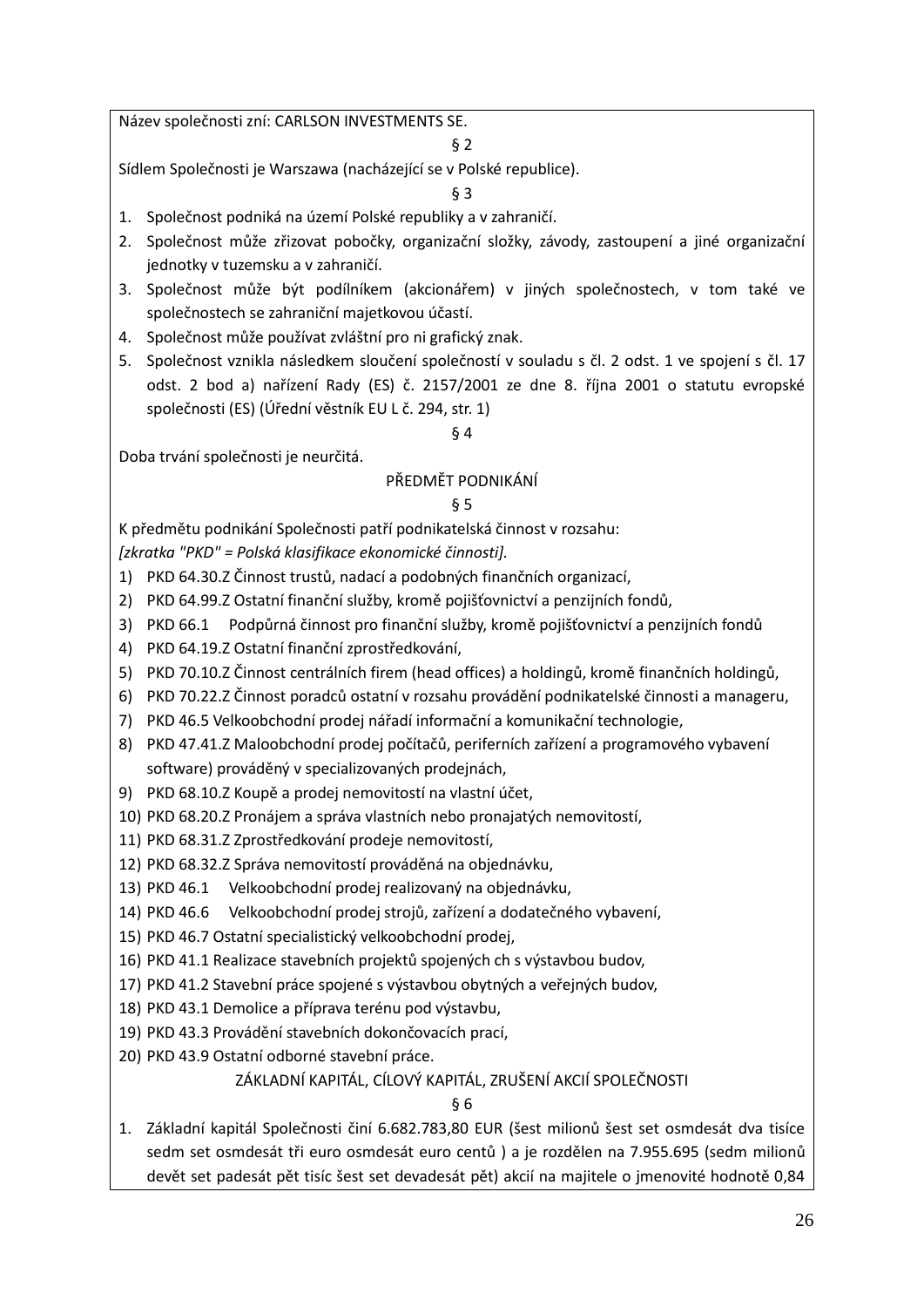EUR (slovy: osmdesát čtyři euro centů) každá.

- 2. Akcie uvedené v odst. 1 tvoří následující akcie:
	- a) 5.100 (slovy: pět set tisíc jedno sto) kusů akcií na majitele série "A" o jmenovité hodnotě 0,84 EUR (slovy: osmdesát čtyři euro centů) každá,
	- b) 7.500 (slovy: sedm tisíc pět set) kusů akcií na majitele série "B" o jmenovité hodnotě 0,84 EUR (slovy: osmdesát čtyři euro centů) každá,
	- c) 12.500 (slovy: dvanáct tisíc pět set) kusů na majitele akcií série "C" o jmenovité hodnotě 0,84 EUR (slovy: osmdesát čtyři euro centů) každá,
	- d) 124.900 (slovy: jedno sto dvacet čtyři tisíce devět set) kusů akcií na majitele série "D" o jmenovité hodnotě 0,84 EUR (slovy: osmdesát čtyři euro centů) každá,
	- e) 5.000 (pět tisíc) kusů akcií na majitele série "E" o jmenovité hodnotě 0,84 EUR (slovy: osmdesát čtyři euro centů) každá,
	- f) 29.875 (dvacet devět tisíc osm set sedmdesát pět) kusů akcií na majitele série "F" o jmenovité hodnotě 0,84 EUR (slovy: osmdesát čtyři euro centů) každá,
	- g) 4.125 (čtyři tisíce sto dvacet pět) kusů akcií na majitele série "G" o jmenovité hodnotě 0,84 EUR (slovy: osmdesát čtyři euro centů) každá,
	- h) 4.625 (čtyři tisíce šest set dvacet pět) kusů akcií na majitele série "I" o jmenovité hodnotě 0,84 EUR (slovy: osmdesát čtyři euro centů) každá,
	- i) 46.375 (čtyřicet šest tisíc tři sta sedmdesát pět) kusů akcií na majitele série "J" o jmenovité hodnotě 0,84 EUR (slovy: osmdesát čtyři euro centů) každá,
	- j) 460.000 (čtyři sta šedesát tisíc) kusů akcií na majitele série "K" o jmenovité hodnotě 0,84 EUR (slovy: osmdesát čtyři euro centů) každá,
	- k) 129.358 (one hundred dvacet devět tisíc tři sta padesát eight) kusů akcií na majitele série "L" o jmenovité hodnotě 0,84 EUR (slovy: osmdesát čtyři euro centů) každá,
	- l) 717.250 (sedm set sedmnáct tisíc dvě stě padesát) kusů akcií na majitele Série M o jmenovité hodnotě 0,84 EUR (slovy: osmdesát čtyři euro centů) každá,
	- m) 1.223.500 (one million dvě stě dvacet tři tisíce pět set) kusů akcií na majitele série "N" o jmenovité hodnotě 0,84 EUR (slovy: osmdesát čtyři euro centů) každá,
	- n) 2.499.000 (dva milion čtyři sta devadesát devět tisíc) kusů akcií na majitele série "O" o jmenovité hodnotě 0,84 EUR (slovy: osmdesát čtyři euro centů) každá,
	- o) 250.000 (dvě stě padesát tisíc) kusů akcií na majitele série "P" o jmenovité hodnotě 0,84 EUR (slovy: osmdesát čtyři euro centů) každá,
	- p) 1.201.578 (one million dvě stě one tisíc pět set sedmdesát osm) kusů akcií na majitele série "R" o jmenovité hodnotě 0,84 EUR (slovy: osmdesát čtyři euro centů) každá,
	- r) 1.234.010 (one million dvě stě třicet čtyři tisíce deset) kusů akcií na majitele série "S" o jmenovité hodnotě 0,84 EUR (slovy: osmdesát čtyři euro centů) každá,

- 1. Základní kapitál Společnosti může být navýšen usnesením Valné hromady formou emise nových, běžných akcií, a to jak na majitele, tak na jméno, a prioritních, a také formou navýšení jmenovité hodnoty již emitovaných akcií.
- 2. Navýšený základní kapitál Společnosti může být splacen v hotovosti, vložením nepeněžních vkladů, dividendou náležící akcionářovi a také přesunem prostředků z části rezervního nebo náhradního kapitálu.
- 3. Společnost může emitovat dluhopisy, včetně dluhopisů vyměnitelných za akcie.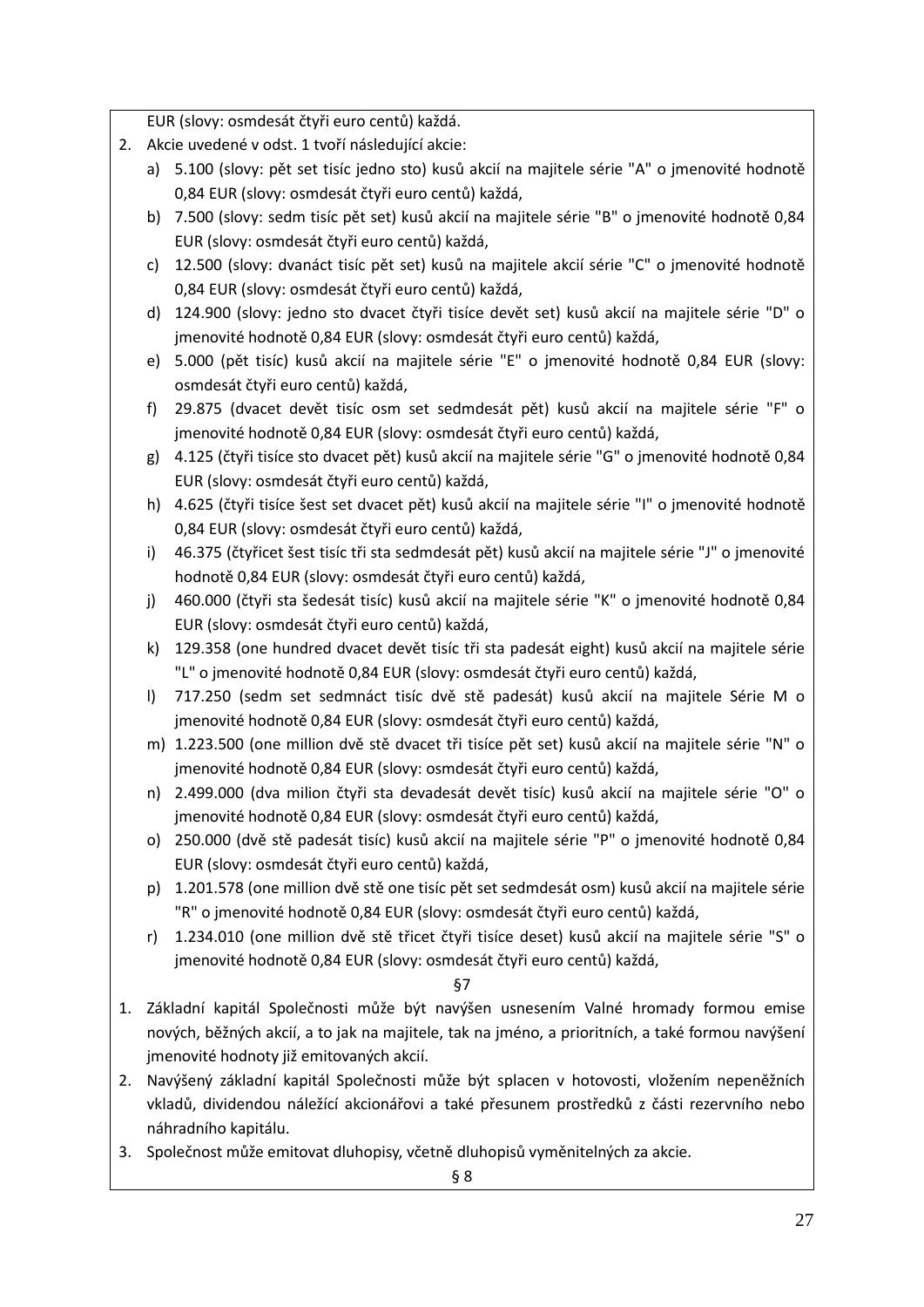- 1. Základní kapitál může být snížen formou snížení jmenovité hodnoty nebo zrušením části akcií.
- 2. Akcie Společnosti mohou být zrušeny za podmínek stanovených Valnou hromadou, v případě:
	- a) bude-li schváleno snížení základního kapitálu,
	- b) nabude-li Společnost vlastní akcie v důsledku exekuce svých nároků, které není možné uspokojit z jiného majetku akcionáře.
- 3. Zrušení akcií se provádí při dodržení předpisů o snížení základního kapitálu, nebo z čistého zisku.

# ORGÁNY SPOLEČNOSTI

# § 9

- 1. Společnost přijala dualistický systém struktury ve smyslu čl. 38 písm. b) nařízení Rady (ES) č. 2157/2001 ze dne 8. října 2001 o statutu evropské společnosti (ES) (Úřední věstník EU L č. 294, str. 1 se změnami)
- 2. Orgány Společnosti jsou:
	- A. Představenstvo (správní orgán);
	- B. Dozorčí rada (dozorčí orgán);
	- C. Valná hromada.
- 3. Žádná osoba nesmí být současně členem Představenstva a Dozorčí rady Společnosti.

# PŘEDSTAVENSTVO

# § 10

- 1. Představenstvo společnosti se skládá z jednoho nebo více členů. Funkční období každého člena Představenstva je nezávislé na funkčním období ostatních členů Představenstva a trvá tři roky.
- 2. Dozorčí rada povolává předsedu Představenstva a ostatní členy představenstva a stanoví jejich počet.
- 3. Dozorčí rada může odvolat předsedu Představenstva, člena Představenstva nebo celé Představenstvo před uplynutím funkčního období Představenstva.
- 4. Člen Představenstva může být znovu povolán jednou nebo více než jedenkrát, pokaždé nejdéle na maximální období tří let.

# § 11

- 1. Představenstvo vykonává veškera práva v rozahu vedení Společnosti, s výjimkou práv vyhrazených zákonem nebo těmito Stanovami pro ostatní orgány Společnosti.
- 2. Způsob jednání Představenstva, a także záležitosti, které mohou být svěřeny jeho jednotlivým členům, podrobně upravuje Jednací řád představenstva. Jednací řád představenstva usnáší Představenstvo Společnosti, a schvaluje jej Dozorčí rada.
- 3. Ke kompetencím Představenstva patří emise dluhopisů jiných než vyměnitelné dluhopisy a prioritní dluhopisy.

# § 12

Pokud Představenstvo tvoří jeden osoba, projevy vůle jménem Společnosti činí předseda Představenstva samostatně. Pokud Představenstvo tvoří více osob, k činění projevů vůle v rozsahu majetkových práv a povinností Společnosti a k podpisu dokumentů jménem Společnosti je vyžadována součinnost dvou členů Představenstva.

# § 13

Smlouvy se členy Představenstva uzavírá jménem Společnosti oprávněný člen Dozorčí rady a zastupuje Společnost ve sporech s členy Představenstva. Dozorčí rada může formou usnesení zmocnit jednoho nebo více členů k provádění takových právních úkonů.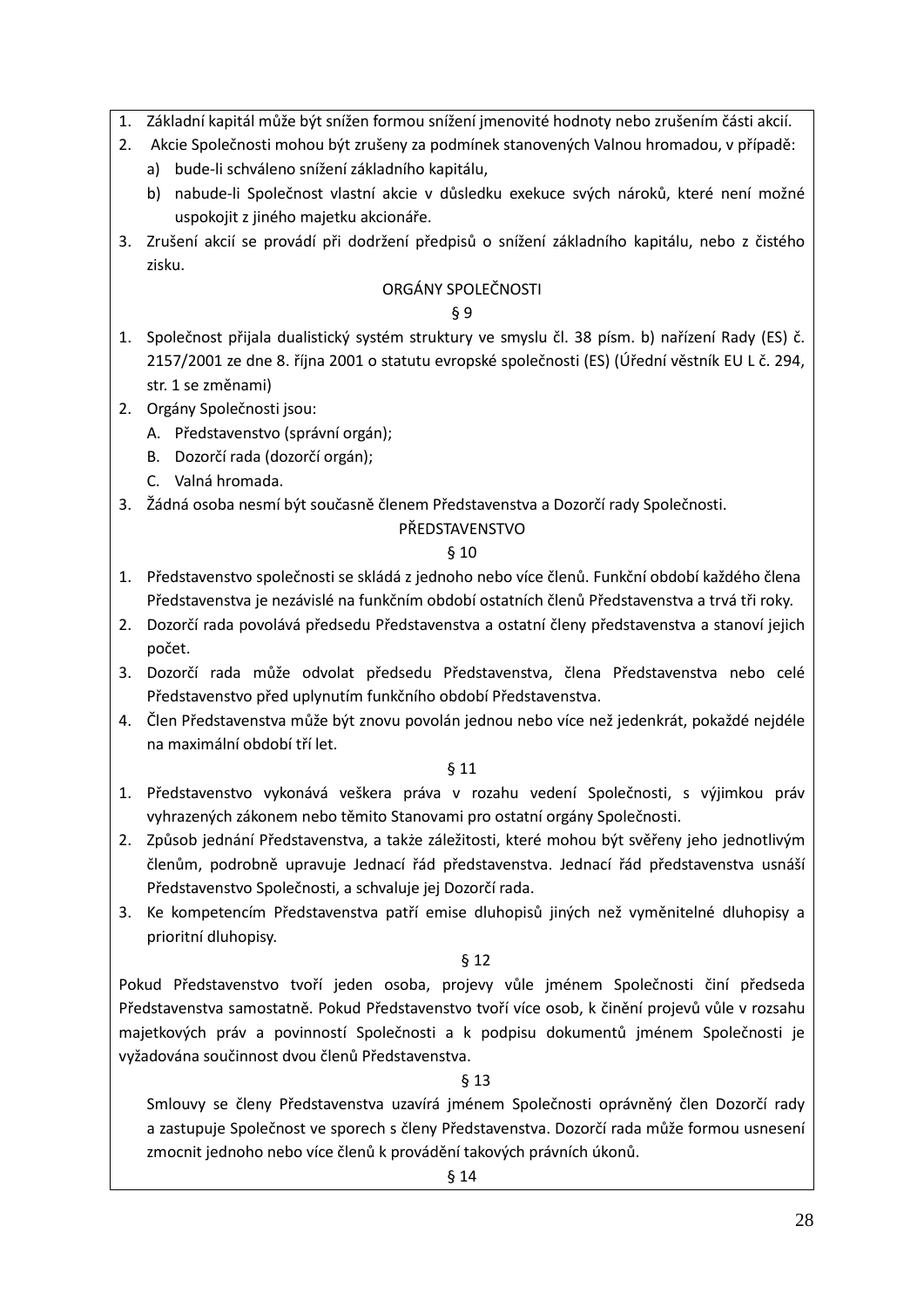Člen Představenstva během trvání svého funkčního období ve společnosti se nemůže bez souhlasu Dozorčí rady zabývat konkurenčními zájmy, ani se zúčastnit konkurenční společnosti jako společník občanské společnosti, osobní společnosti nebo jako člen orgánu kapitálové společnosti, nebo se účastnit jiné konkurenční právnické osoby jako člen orgánu.

# § 15

- 1. Představenstvo aspoň jednou za tři měsíce informuje Dozorčí radu o vedení Společnosti a plánovaném rozvoji činnosti ES.
- 2. Nezávisle na pravidelných informacích, o kterých se jedná v § 15 odst. 1, je Představenstvo povinno neprodleně informovat Dozorčí radu o veškerých záležitostech, které mohou mít významný vliv na funkci ES.

# SUPERVISORY BOARD

# § 16

- 1. Dozorčí rada se skládá aspoň z pěti členů. Funkční období každého člena Dozorčí rady je nezávislé na funkčním období ostatních členů Dozorčí rady a trvá tři roky. Počet členů stanoví Valná hromada na základě usnesení.
- 2. Členy Dozorčí rady volí a odvolává Valná hromada.
- 3. Člen Dozorčí rady může být znovu povolán jednou nebo víckrát.
- 4. Členové Dozorčí rady vykonávají své povinnosti osobně.

# § 17

- 1. Dozorčí rada volí ze svého středu předsedu, místopředsedu a tajemníka Dozorčí rady.
- 2. Předseda Dozorčí rady nebo jím oprávněná osoba svolává zasedání Dozorčí rady a předsedá jim. Předseda odstupující Dozorčí rady svolává a zahajuje první zasedání nově zvolené Dozorčí rady, jakož i předsedá mu do okamžiku volby nového předsedy.

# § 18

Předseda Dozorčí rady je povinen svolat zasedání na žádost Představenstva Společnosti nebo člena Dozorčí rady. Předseda Dozorčí rady svolává zasedání ve lhůtě dvou týdnů ode dne obdržení žádosti.

# § 19

- 1. Pro platnost usnesení Dozorčí rady je vyžadováno pozvání na zasedání všech členů Dozorčí rady a přítomnost na zasedání aspoň poloviny jejích členů.
- 2. Zasedání Dozorčí rady jsou svolávána elektronickými pozvánkami, zasílanými aspoň 3 (tři) dny před dnem zasedání na adres elektronické pošty, kterou členové Dozorčí rady sdělí písemně, nebo prostřednictvím prostředků přímé dálkové komunikace.
- 3. Usnesení Dozorčí rady jsou přijímána absolutní většinou odevzdaných hlasů. Nebude-li o věci rozhodnuto v hlasování, rozhodující je hlas předsedy Dozorčí rady.
- 4. Dozorčí rada může přijímat usnesení v písemném režimu, nebo s využitím prostředků přímé dálkové komunikace.

# § 20

Dozorčí rada zasedá v souladu s Jednacím řádem Dozorčí rady, schváleným Valnou hromadou, nejméně však jednou za čtvrtletí.

- 1. Dozorčí rada provádí stálý dozor činnosti Společnosti ve všech oblastech její působnosti.
- 2. Kromě záležitostí ze zákona, a uvedených v jiných ustanoveních těchto Stanov nebo usneseních Valné hromady, k působnosti Dozorčí rady patří:
	- 1) Posouzení finanční zprávy o činnosti Společnosti v rozsahu shody s účetními dokumenty a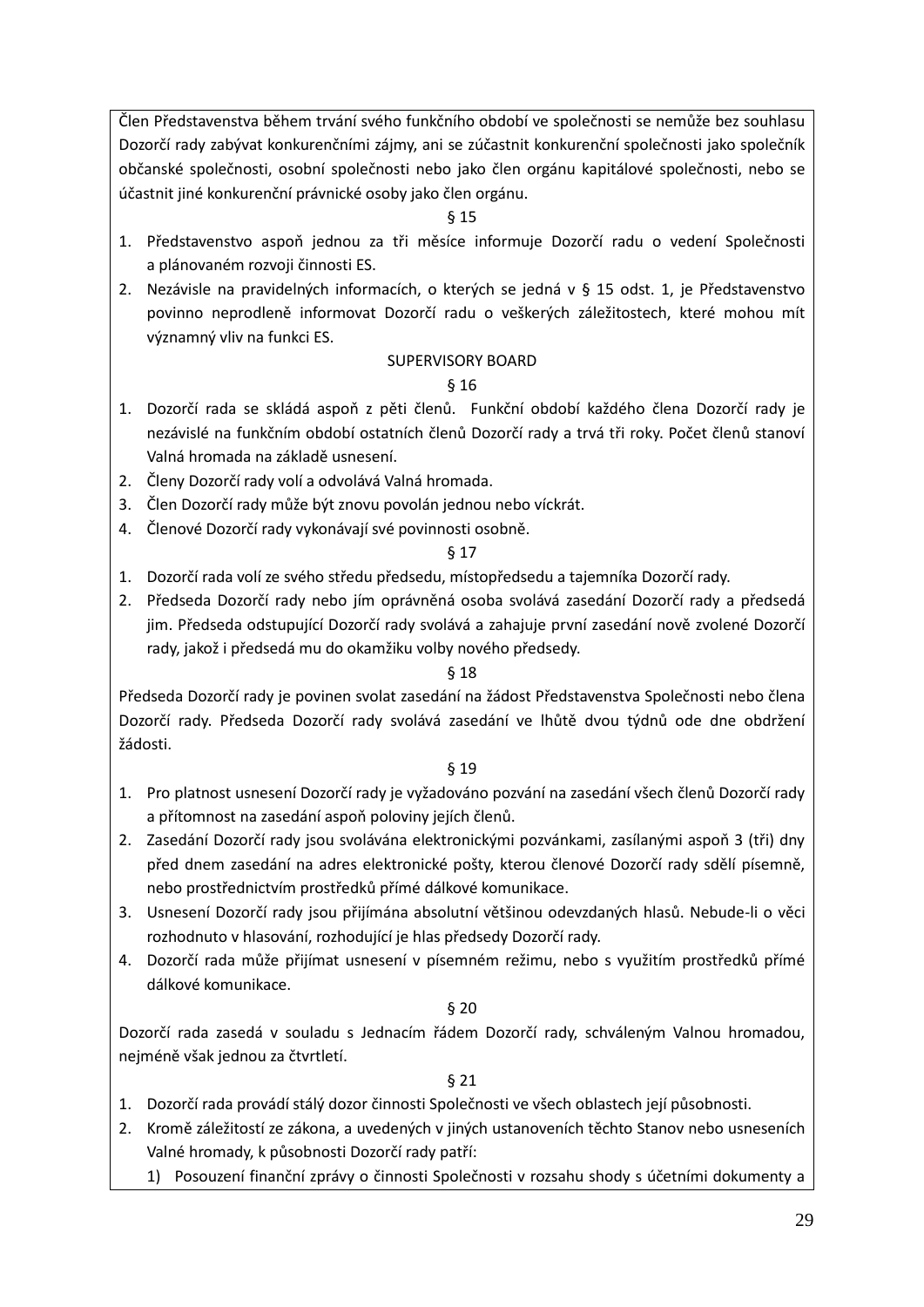skutečným stavem, jakož i zajištění ověření zvolenými Dozorčí radou auditory;

- 2) Hodnocení a posouzení zprávy Představenstva, jakož i posouzení návrhů Představenstva ohledně rozdělení zisku a úhrady ztrát;
- 3) Podávání Valné hromadě zpráv o výsledcích činností uvedených v bodech 1 a 2;
- 4) Vyhotovení a předkládání Valné hromadě písemné zprávy o výsledcích hodnocení situace Společnosti a hodnocení vlastní práce jako orgánu;
- 5) Vyjádření souhlasu se zřízením organizačních složek Společnosti v tuzemsku a v zahraničí;
- 6) Přijímání usnesení ve věci posouzení návrhů Představenstva;
- 7) Povolávání členů Představenstva;
- 8) Delegování člena nebo členů Dozorčí rady k zatímnímu výkonu činnosti Představenstva Společnosti v případě suspendování nebo odvolání celého Představenstva, nebo pokud Představenstvo nemůže působit z jiných důvodů;
- 9) Stanovení zásad a výše odměny členů Představenstva Společnosti;
- 10) Suspendování člena Představenstva nebo celého Představenstva;
- 11) Vyjádření souhlasu s pořizováním nebo s zcizováním podílů a akcií v jiných společnostech, jakož i zřízení společnosti nebo s přistoupením do asociací a jiných organizací v případech, ve kterých hodnota pořizovaných nebo přebíraných akcií nebo podílů je vyšší než 250.000,00 EUR (250.000,00 (dvě stě padesát tisíc euro 00/100);
- 12) Vyjádření souhlasu s emisí dluhopisů jiných než vyměnitelné dluhopisy Představenstvem Společnosti;
- 13) Vyjádření souhlasu s přijetím a poskytováním půjček nebo úvěrů, jakož i poskytováním zjištění o hodnotě nad 250.000,00 (dvě stě padesát tisíc) EUR;
- 14) Vyjádření souhlasu s pořízením nebo zcizením nemovitostí, nezrušitelným používáním nebo podílu na nemovitosti, a také se zřizování omezeného hmotného práva na nemovitostech;
- 15) Stanovení na žádost Představenstva směrů rozvoje Společnosti, její strategie, jakož i dlouhodobých programů její činnosti;
- 16) Volba auditora pro provedení přezkoumání finanční zprávy v souladu s platnými právními předpisy za účelem zajištění náležitého nezávislého posudku;
- 17) Posouzení návrhů usnesení Valné hromady, jakož i podkladů, jež budou předloženy akcionářům.
- 3. Odměny pro členy Dozorčí rady stanoví Valná hromada.

# VALNÁ HROMADA

# § 22

Zasedání Valné hromady se mohou konat jako řádná nebo mimořádná.

# § 23

Valná hromada se může konat ve statutárním sídle Společnosti.

- 1. Řádnou Valnou hromadu svolává Představenstvo, ve lhůtě do 6 měsíců po uplynutí každého účetního období. Dozorčí rada svolává řádnou Valnou hromadu, nesvolá-li ji Představenstvo v předepsaném termínu.
- 2. Mimořádnou Valnou hromadu svolává:
	- 1) Představenstvo;
	- 2) Mimořádnou Valnou hromadu svolává Představenstvo společnosti z vlastní iniciativy nebo na písemnou žádost Dozorčí rady nebo písemnou žádost akcionářů reprezentujících aspoň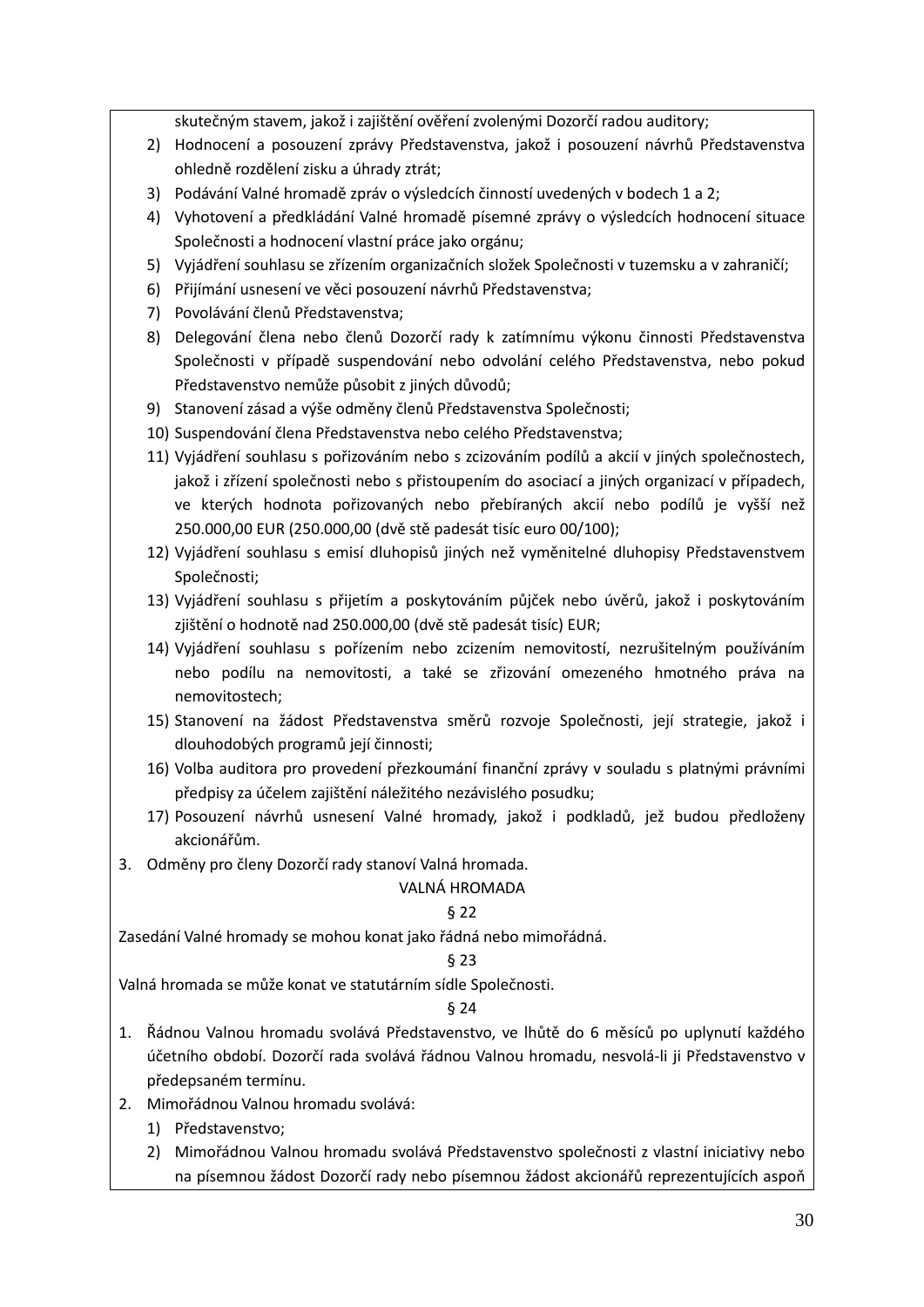1/20 (jednu dvacetinu) základního kapitálu, kteří ve své žádosti musí uvést návrh programu jednání;

- 3. Svolání mimořádné Valné hromady musí nastat během dvou týdnů ode dne podání žádosti;
- 4. Dozorčí rada svolává Valnou hromadu v případě, nesvolá-li Představenstvo Valnou hromadu v předepsaném termínu;
- 5. Program jednání Valné hromady stanoví svolavatel Valné hromady.
- 6. Akcionář nebo akcionáři mohou požádat, aby byl do programu jednání Valné Hromada zařazen jeden nebo více dodatečných bodů. Postupy a lhůty pro podání těchto žádostí stanoví národní právní předpisy členského státu, ve kterém se nachází sídlo ES.

# § 25

- 1. Valná hromada je usnášeníschopná nezávisle na počtu reprezentovaných na ní akcií, nestanovíli příslušné národní předpisy členského státu, v němž sídlí Společnost, jinak.
- 2. Každé akcii na Valné hromadě přísluší jeden hlas.
- 3. Usnesení jsou přijímána absolutní většinou odevzdaných hlasů, nestanoví-li příslušné národní předpisy členského státu, v němž sídlí Společnost, jinak.

### § 26

Hlasování na Valné hromadě je veřejné. Tajné hlasování se nařizuje při volbách, jakož i o návrzích na odvolání členů orgánů nebo likvidátorů Společnosti, buď o jejich pohnání k odpovědnosti, jakž i o osobních záležitostech.

§ 27

- 1. Valnou hromadu zahajuje předseda Dozorčí rady nebo jím určená osoba, a za nepřítomnosti těchto osob Valnou hromadu zahajuje předseda Představenstva nebo osoba určená Představenstvem, a následně ze středu osob oprávněných k hlasování se volí předseda Valné hromady.
- 2. Valná hromada stanoví svůj Jednací řád.

### § 28

Akcionáři se zúčastní Valné hromady osobně nebo prostřednictvím zplnomocněnce stanoveného na základě písemné plné moci.

- 1. K působnosti Valné hromady patří záležitosti v následujícím rozsahu:
	- 1) Projednávání a schvalování zprávávěrky, jakož i výkazu zisků a ztrát za předchozí účetní období;
	- 2) Přijímání usnesení o rozdělení zisku, úhradě ztrát, jakož i tvorbě cílových fondů;
	- 3) Udělování Dozorčí radě a Představenstvu absolutoria o splnění povinností;
	- 4) Volba a odvolávání členů Dozorčí rady;
	- 5) Navýšení nebo snížení základního kapitálu;
	- 6) Changing the State of the Community;
	- 7) Zrušení a likvidace Společnosti;
	- 8) Projednání a řešení návrhů resp. žádostí předkládaných Dozorčí radou;
	- 9) Schválení Řádu dozorčí rady;
	- 10) Stanovení dne práva na dividendu a dne výplaty dividendy;
	- 11) Zcizení a pacht podniku, jakož i zřízení na něm práva na jeho užívání nebo zastavení;
	- 12) Emise dluhopisů vyměnitelných za akcie a prioritních dluhopisů;
	- 13) Spojení, rozdělení nebo přeměna Společnosti.
- 2. Kromě toho usnesení Valné hromady vyžadují jiné záležitosti uvedené v těchto Stanovách, jakož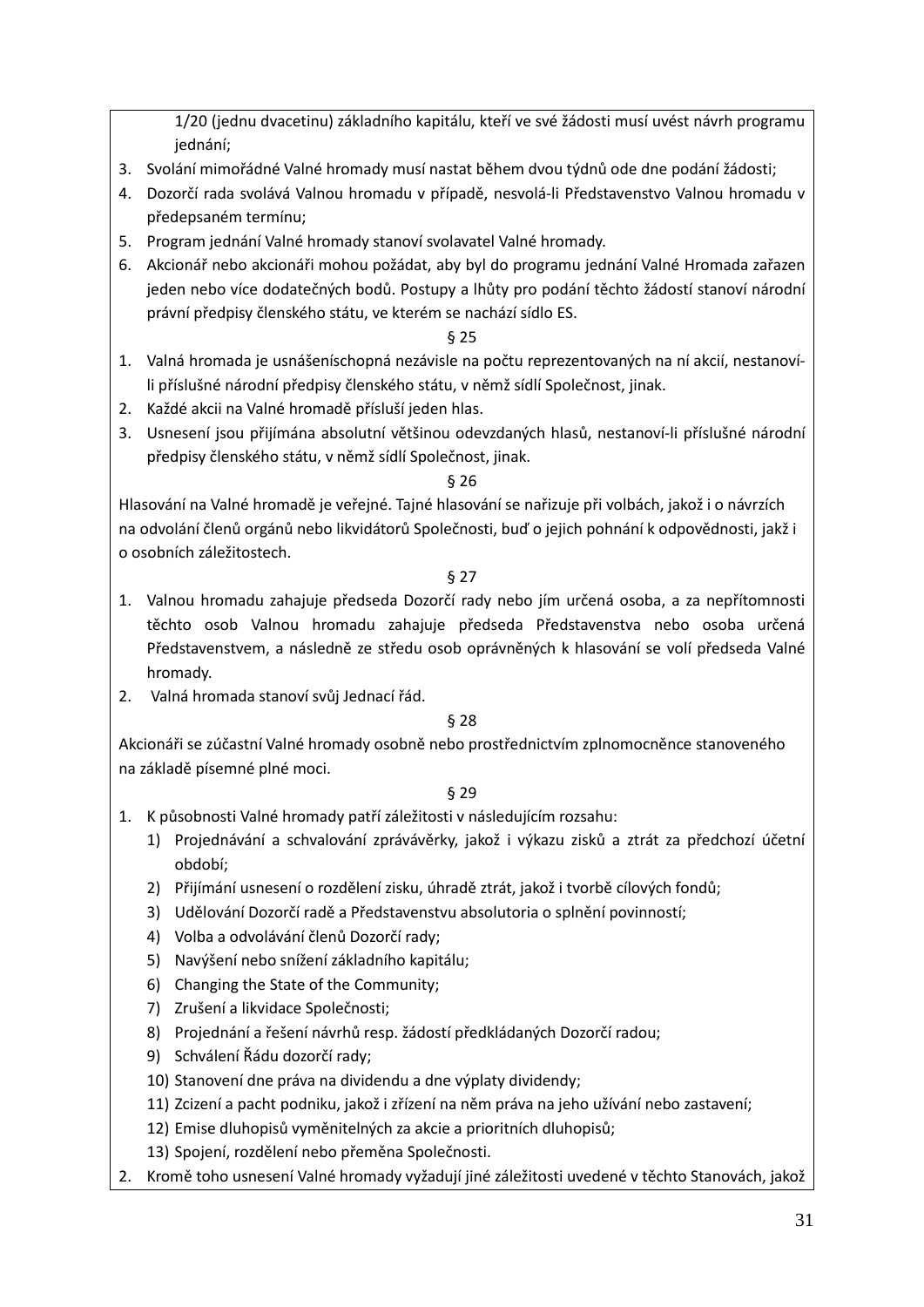i příslušných právních předpisech.

# HOSPODAŘENÍ SPOLEČNOSTI

§ 30

Účetním obdobím Společnosti je kalendářní rok.

§ 31

1. Čistý zisk Společnosti může být určen na:

- 1) rezervní kapitál;
- 2) investiční fond;
- 3) náhradní kapitál;
- 4) dividendu;
- 5) jiné účely podle usnesení Valné hromady.
- 2. Usnesením Valné hromady mohou být zřízeny jiné účelové fondy. V usnesení bude stanoven druh a způsob tvorby (způsob financování) těchto fondů.

# § 32

Výplata dividendy je prováděna v termínu stanoveném Valnou hromadou. Usnesení Valné hromady v tomto předmětu musí obsahovat také datum stanovení práva na dividendu

# ZÁVĚREČNÁ USTANOVENÍ

# § 33

Povinná oznámení Společnost zveřejňuje v souladu platnými národními právními předpisy členského státu, v němž sídlí společnost.

§ 34

Zrušení Společnosti nastává po provedení likvidace způsobem v souladu platnými národními právními předpisy členského státu, v němž sídlí společnost.

§ 35

Zrušení Společnosti nastává na základě:

- a) usnesení Valné hromady o zrušení Společnosti,
- b) jiných příslušných právních důvodů.
- § 36

V rozsahu věcí neupravených těmito Stanovami platí národní právní předpisy členského státu, v němž sídlí společnost, usnesení orgánů Společnosti a jiné normativní listiny platné pro Společnost.

| The plan of merger of the Companies was agreed   Plán sloučení Společností byl sjednán a |                                      |  |  |  |  |  |
|------------------------------------------------------------------------------------------|--------------------------------------|--|--|--|--|--|
| and signed on 8 December 2021 in Warsaw.                                                 | podepsán dne 08.12.2021 v Warszawie. |  |  |  |  |  |

**§ 5**

The Extraordinary General Meeting of CARLSON INVESTMENTS S.A. in Warsaw hereby authorizes the Company's Management Board to undertake all factual and legal actions necessary to implement provisions of this resolution.

# **§ 6**

The resolution comes into force as of the date of its adoption.

# **RESOLUTION 5**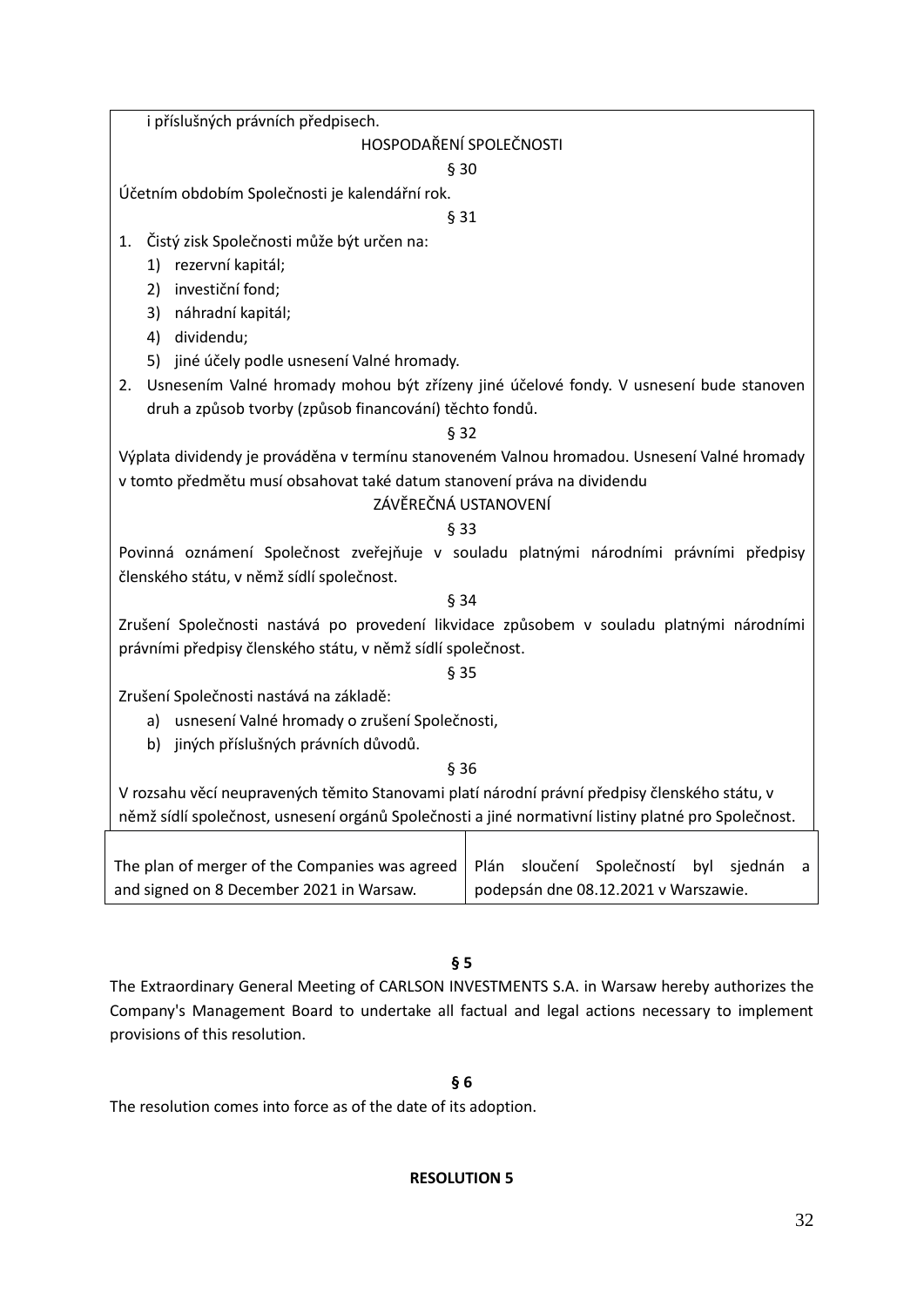# **of the Extraordinary General Meeting of the Company CARLSON INVESTMENTS Spółka Akcyjna with its registered office in Warsaw of 20 January 2022** *on the adoption of the Statutes of the European Company*

#### **§ 1**

The Extraordinary General Meeting of CARLSON INVESTMENTS S.A. with its registered office in Warsaw, in connection with the Resolution No. 4 of the Extraordinary General Meeting of January 20, 2022, on merger of CARLSON INVESTMENTS S.A. with its registered office in Warsaw, Poland (the Acquiring Company) and its Czech-law subsidiary Carlson Tech Ventures Polska Akciová Společnost with its registered office in Český Těšín, Czech Republic (the Target Company) pursuant to Art. 2 par. 1 in connection with Art. 17 (2) (a) in connection with Art. 31 of Council Regulation (EC) No 2157/2001 of 8 October 2001 on the Statute of a European Company (SE) (Official Journal of the European Communities L 294, p. 1, as amended) in order for the Acquiring Company to adopt the legal form of a European Company (SE) and in connection with the wording of Resolutions No. 1, 2 and 3 of the Extraordinary General Meeting of the Company of 20 January 2022 and amendments to the Company's Articles of Association arising out of the said Resolutions, the Acquiring Company hereby resolves

- 1) With the registration of the merger referred to in Resolution No. 4 of the Extraordinary General Meeting of January 20, 2022, pursuant to § 2 of that resolution, adopt the legal form of the European Company,
- 2) Express the Company's share capital in EURO, in accordance with the content of Article 4 of the Council Regulation (EC) No. 2157/2001 of 8 October 2001 on the Statute for a European Company (SE) (Official Journal of the EU. L No. 294, p. 1, as amended)
- 3) Adopt the Articles of Association of CARLSON INVESTMENTS SE with its registered office in Warsaw, with the following content:

# COMPANY STATUTE **CARLSON INVESTMENTS SE** GENERAL PROVISIONS

§1

The name of the Company is CARLSON INVESTMENTS SE.

§2

The Company's registered seat is Warsaw (situated in the Republic of Poland).

- 1. The Company operates in the Republic of Poland and abroad.
- 2. The Company may establish branches, divisions, establishments, representative offices and other organizational units in Poland and abroad.
- 3. The Company may be a shareholder in other companies, including companies with foreign participation.
- 4. The Company may use a distinctive graphic sign.
- 5. The Company was incorporated by way of merger pursuant to Art. 2.1 in conjunction with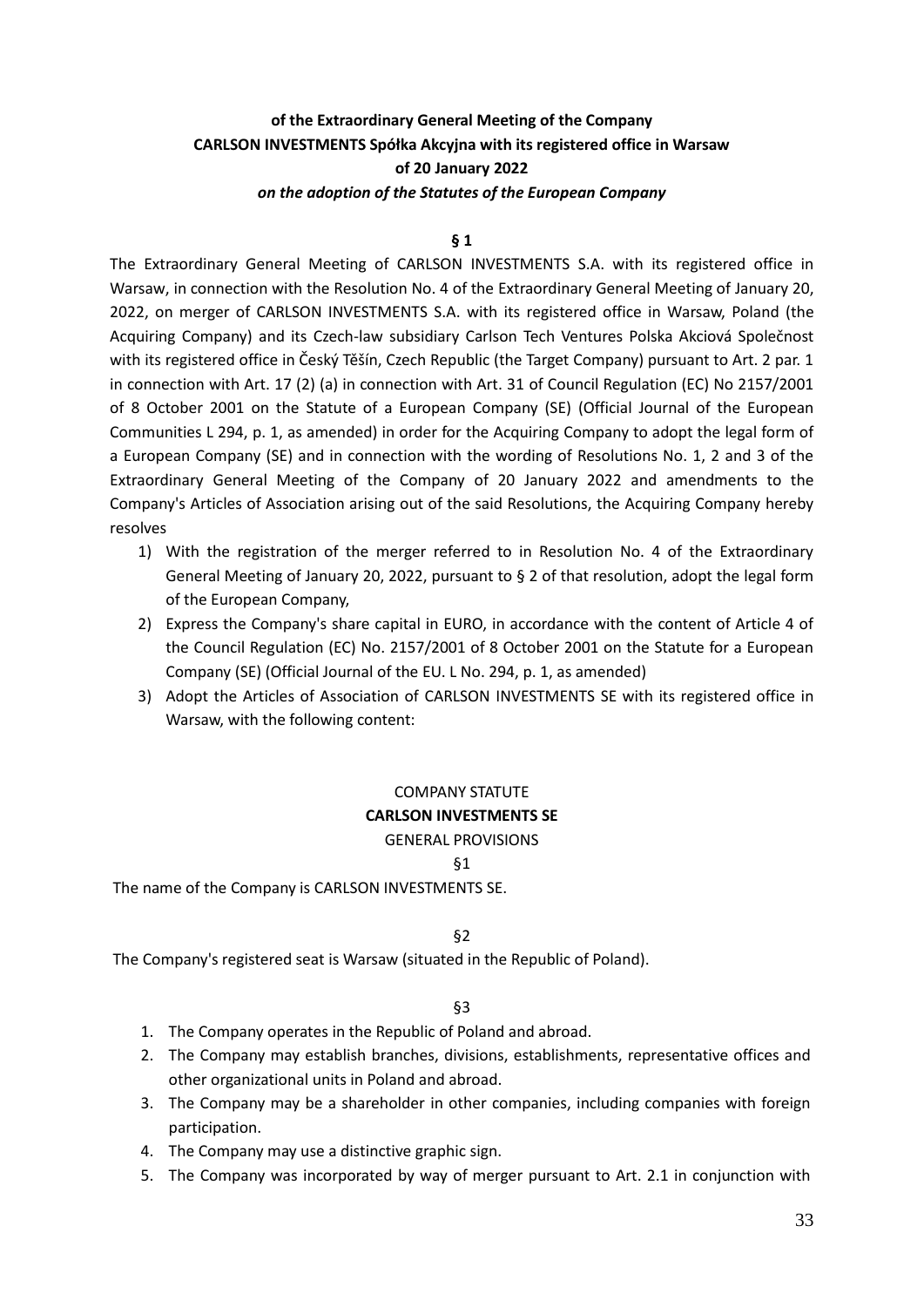Art. 17.2.a) of Council Regulation (EC) No. 2157/2001 of 8 October 2001 on the Statute for a European Company (SE) (Official Journal of the European Union L No. 294, item 1)

### §4

The duration of the Company is unlimited.

### BUSINESS

#### §5

The object of the Company's enterprise is business activity, in the field of:

- 1) PKD 64.30.Z Activity of trusts, funds and similar financial institutions,
- 2) PAC 64.99.Z Other financial service activities, except insurance and pension funds,
- 3) PAC 66.1 Activities auxiliary to financial services, except insurance and pension funds,
- 4) PKD 64.19 Z Other monetary intermediation,
- 5) PKD 70.10.Z Activity of head offices and holdings, excluding financial holdings,
- 6) PKD 70.22.Z Other business and management consulting,
- 7) PAC 46.5 Wholesale of information and communication technology tools,
- 8) PKD 47.41.Z Retail sale of computers, peripherals and software run in specialized stores,
- 9) PKD 68.10.Z Purchase and sale of real estate on own account,
- 10) PKD 68.20.Z Rental and management of own or leased property,
- 11) PKD 68.31.Z Real Estate agency,
- 12) PKD 68.32.Z Management of real estate on a fee or contract basis,
- 13) PAC 46.1 Wholesale on a fee or contract basis,
- 14) PAC 46.6 Wholesale of machinery, equipment and supplies,
- 15) PAC 46.7 Other specialised wholesale,
- 16) PAC 41.1 Implementation of construction projects related to erection of buildings,
- 17) PAC 41.2 Construction works related to erection of residential and non-residential buildings,
- 18) PKD 43.1 Demolition and site preparation for construction,
- 19) PAC 43.3 Finishing construction works,
- 20) PKD 43.9 Other specialised construction works,

### SHARE CAPITAL, TARGET CAPITAL, REDEMPTION OF COMPANY SHARES

- 1. The Company's share capital amounts to EURO 6,682,783.80 (six million six hundred eightytwo thousand seven hundred eighty-three EURO 80/100) and is divided into 7,955,695 (seven million nine hundred fifty-five thousand six hundred ninety-five) bearer shares with a nominal value of EURO 0.84 (in words: eighty-four euro cents) each.
- 2. The shares listed in paragraph 1 consist of the following shares:
	- a) 5,100 (in words: five hundred thousand one hundred) series "A" bearer shares with a nominal value of EUR 0.84 (in words: eighty-four euro cents) each,
	- b) 7,500 (in words: seven thousand five hundred) series "B" bearer shares with a nominal value of EUR 0.84 (in words: eighty-four euro cents) each,
	- c) 12,500 (in words: twelve thousand five hundred) series "C" bearer shares with a nominal value of EUR 0.84 (in words: eighty-four euro cents) each,
	- d) 124,900 (in words: one hundred and twenty-four thousand nine hundred) series "D" bearer shares with a nominal value of EUR 0.84 (in words: eighty-four euro cents) each,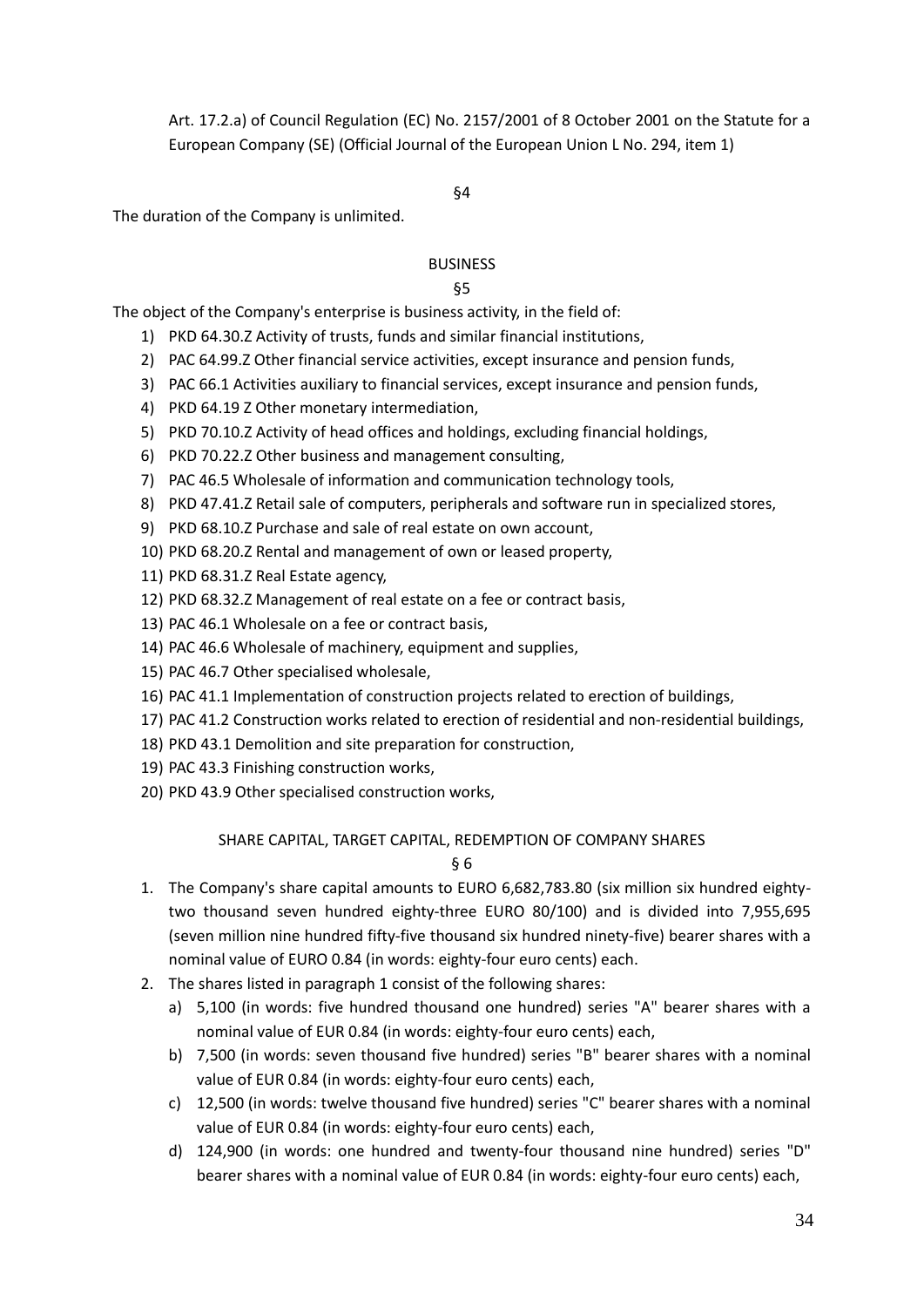- e) 5,000 (five thousand) series "E" bearer shares with a nominal value of EUR 0.84 (in words: eighty-four euro cents) each,
- f) 29,875 (twenty nine thousand eight hundred and seventy five) series "F" bearer shares with a nominal value of EUR 0.84 (in words: eighty four euro cents) each,
- g) 4,125 (four thousand one hundred and twenty-five) series "G" bearer shares with a nominal value of EUR 0.84 (in words: eighty-four euro cents) each,
- h) 4,625 (four thousand six hundred and twenty-five) series "I" bearer shares with a nominal value of EUR 0.84 (in words: eighty-four euro cents) each,
- i) 46,375 (forty six thousand three hundred seventy five) series "J" bearer shares with a nominal value of EUR 0.84 (in words: eighty four euro cents) each,
- j) 460,000 (four hundred and sixty thousand) series "K" bearer shares with a nominal value of EUR 0.84 (in words: eighty-four euro cents) each,
- k) 129,358 (one hundred and twenty-nine thousand three hundred and fifty-eight) series "L" bearer shares with a par value of EUR 0.84 (eighty-four euro cents) each,
- l) 717,250 (seven hundred and seventeen thousand two hundred and fifty) Series M bearer shares with a par value of EUR 0.84 (eighty-four euro cents) each,
- m) 1,223,500 (one million two hundred and twenty-three thousand five hundred) series "N" bearer shares with a nominal value of EUR 0.84 (eighty-four euro cents) each,
- n) 2,499,000 (two million four hundred and ninety-nine thousand) series "O" bearer shares with a nominal value of EUR 0.84 (eighty-four euro cents) each,
- o) 250,000 (two hundred and fifty thousand) series "P" bearer shares with a nominal value of EUR 0.84 (in words: eighty-four euro cents) each,
- p) 1,201,578 (one million two hundred and one thousand five hundred and seventy-eight) series "R" bearer shares with a nominal value of EUR 0.84 (in words: eighty-four euro cents) each,
- r) 1,234,010 (one million two hundred and thirty-four thousand and ten) series "S" bearer shares with a nominal value of EUR 0.84 (eighty-four euro cents) each,

§7

- 1. The Company's share capital may be increased by resolution of the General Meeting of Shareholders through the issuance of new ordinary shares, both bearer and registered and preference shares, and through increasing the nominal value of shares already issued.
- 2. The increased share capital of the Company may be paid up in cash, by contribution in kind, by dividend due to the shareholder, as well as by transferring funds from a part of the supplementary or reserve capital.
- 3. The Company may issue bonds, including bonds convertible into shares.

- 1. The share capital may be reduced by reducing the nominal value or by cancelling some of the shares.
- 2. The Company's shares may be redeemed on the terms and conditions determined by the General Meeting when:
	- a) A share capital reduction will be enacted,
	- b) The Company will acquire its own shares through the enforcement of its claims that cannot be satisfied by the shareholder's other assets.
- 3. The redemption of shares shall be carried out in compliance with the provisions on the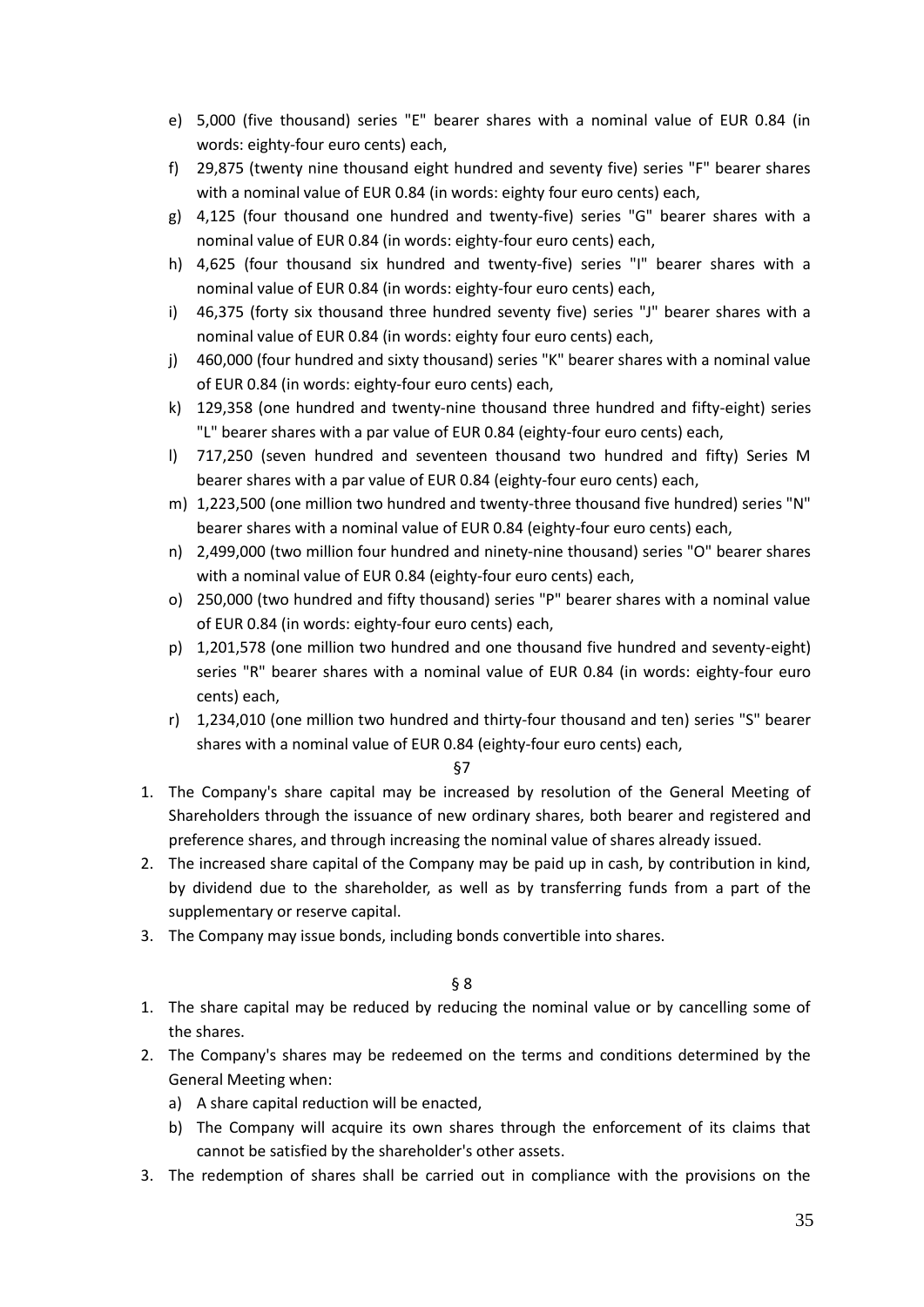reduction of share capital or from pure profit.

# THE COMPANY'S GOVERNING BODIES

### § 9

- 1. The Company has adopted a dualistic system of internal structure within the meaning of Article 38 b of Council Regulation (EC) No. 2157/2001 of 8 October 2001 on the Statute for a European Company (SE) (Official Journal of the European Union L No. 294, p. 1, as amended).
- 2. The bodies of the Company are:
- a) Board of Directors (governing body);
- b) Supervisory Board (supervisory body);
- c) General Assembly.
- 3. No person may simultaneously be a member of the Company's Management Board and Supervisory Board.

### MANAGEMENT BOARD

### §10

- 1. The Management Board of the Company consists of one or more members. The term of office of each member of the Management Board is independent of the term of office of the other members of the Management Board and lasts three years.
- 2. The Supervisory Board shall appoint the President of the Management Board and other members of the Management Board and specify their number.
- 3. The Supervisory Board may dismiss the President of the Management Board, a member of the Management Board or the entire Management Board before the end of the term of office of the Management Board.
- 4. A member of the Management Board may be reappointed once or more than once, each time for a period not exceeding three years.

### §11

- 1. The Management Board shall exercise all powers in the management of the Company, except for those reserved by law or by these Articles of Association for other bodies of the Company.
- 2. The Management Board's procedures, as well as the matters that may be assigned to individual members of the Management Board, are set out in detail in the Management Board Bylaws. The Regulations of the Management Board shall be adopted by the Management Board of the Company and approved by the Supervisory Board.
- 3. In particular, the Management Board is competent to issue bonds by the Company other than convertible bonds and bonds with priority rights.

### §12

If the Management Board consists of only one person, the President of the Management Board shall make declarations of will on behalf of the Company. If the Management Board consists of more than one person, two members of the Management Board acting together are required to make declarations of will regarding property rights and obligations of the Company and to sign documents on behalf of the Company.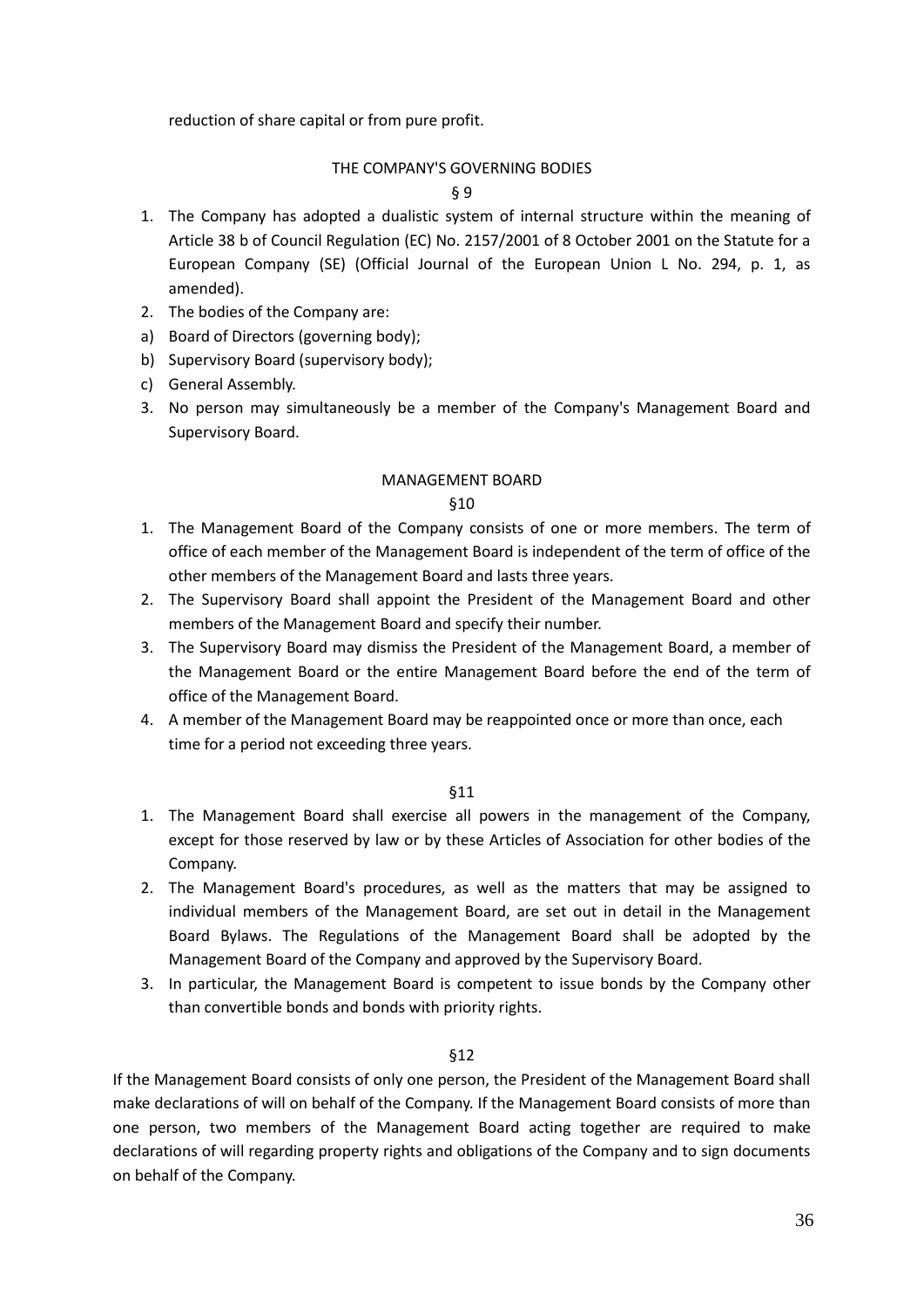§13

An authorized member of the Supervisory Board enters into agreements with members of the Management Board on behalf of the Company and represents the Company in disputes with members of the Management Board. The Supervisory Board may authorize, by way of a resolution, one or more of its members to perform such legal actions.

### §14

A member of the Management Board may not, during his term of office in the Company, without the consent of the Supervisory Board, engage in any competitive business or participate in a competitive company as a partner in a civil law partnership, a partnership or as a member of the authority of a joint stock company, or participate in another competitive legal person as a member of its authority.

#### §15

- 1. The Management Board shall report to the Supervisory Board at least once every three months on the conduct of the Company's affairs and the anticipated development of the SE's business.
- 2. Irrespective of the regular information referred to in  $\S$  15(1), the Management Board shall promptly inform the Supervisory Board of any matters which may significantly affect the SE's operation.

#### SUPERVISORY BOARD

#### §16

- 1. The Supervisory Board consists of at least five members. The term of office of each member of the Supervisory Board is independent of the term of office of the other members of the Supervisory Board and lasts three years.
- 2. Members of the Supervisory Board are elected and recalled by the General Meeting.
- 3. A member of the Supervisory Board may be reappointed once or more than once.
- 4. Members of the Supervisory Board shall perform their duties in person.

§17

- 1. The Supervisory Board shall elect a Chairman, Vice-Chairman and Secretary of the Supervisory Board from among its members.
- 2. The Chairman of the Supervisory Board or a person authorized by the Chairman convenes and chairs the meetings of the Supervisory Board. The Chairman of the outgoing Supervisory Board shall convene and open the first meeting of the newly elected Supervisory Board and chair it until a new Chairman is elected.

### §18

The Chairman of the Supervisory Board shall be obliged to convene a meeting at the request of the Company's Management Board or any Member of the Supervisory Board. The Chairman of the Supervisory Board shall convene the meeting within two weeks of receiving the request.

- 1. For a resolution of the Supervisory Board to be valid, all members of the Board must be invited to the meeting and at least half of the members must be present at the meeting.
- 2. Meetings of the Supervisory Board shall be convened by electronic mail sent at least 3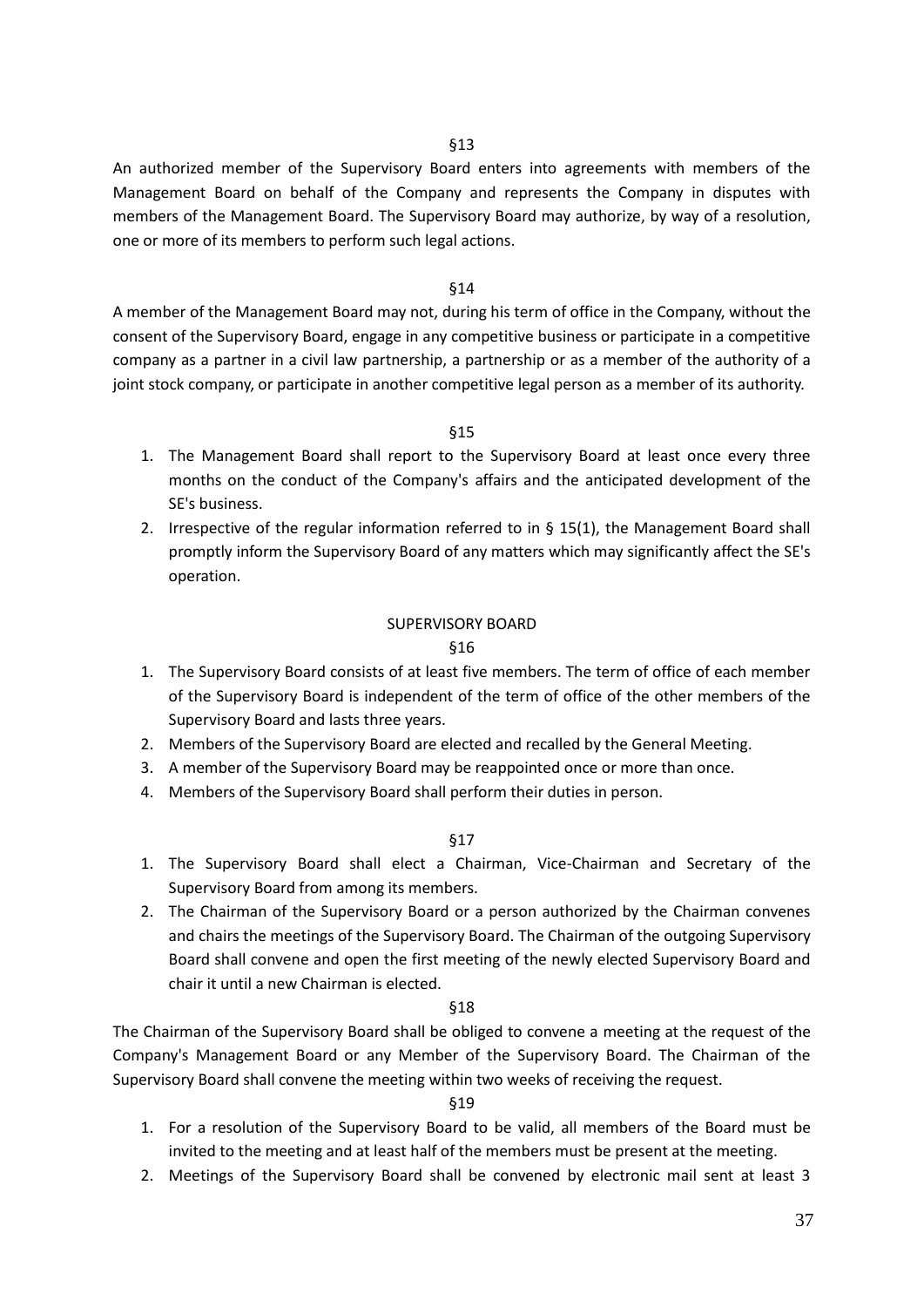(three) days prior to the date of the meeting to the electronic mail addresses indicated in writing by members of the Supervisory Board or by means of direct remote communication.

- 3. Resolutions of the Supervisory Board shall be adopted by an absolute majority of votes cast. If the vote remains inconclusive, the Chairman of the Supervisory Board shall have the casting vote.
- 4. The Supervisory Board may adopt resolutions in writing or using means of direct remote communication.

#### §20

The Supervisory Board shall hold its meetings in accordance with the Rules of Procedure of the Supervisory Board adopted by the General Meeting, at least once every quarter.

- 1. The Supervisory Board exercises constant supervision over the Company's activities in all areas of its operations.
- 2. In addition to the matters set forth in the Act, other provisions of these Articles of Association or resolutions of the General Meeting of Shareholders, the competence of the Supervisory Board shall include
- 1) Evaluate the financial statements of the Company's operations for consistency with the books, records and facts, and ensure that they are reviewed by auditors selected by the Company;
- 2) Evaluation and assessment of the Management Board report as well as assessment of the Management Board proposals regarding profit distribution and loss coverage;
- 3) Reporting to the General Meeting on the results of the activities specified in items. 1 i 2;
- 4) To prepare and submit to the General Meeting a written report on the results of the evaluation of the Company's situation and the evaluation of its own work as a body;
- 5) Granting consent to the establishment of branches of the Company at home and abroad;
- 6) Passing resolutions on giving opinions on the Board's motions;
- 7) Appointment of Board Members;
- 8) Delegating a Member or Members of the Supervisory Board to temporarily perform the duties of the Company's Management Board in the event the entire Management Board is suspended or dismissed or the Management Board is prevented from acting for other reasons;
- 9) Determining the principles and amounts of remuneration of the Company's Management Board Members;
- 10) Suspension of a Member of the Management Board or the entire Management Board;
- 11) Granting consent to purchase or sell shares and stocks in other companies and to establish a company or join associations and other organizations in cases where the value of the shares or stocks purchased or taken up exceeds EUR 250,000.00 (two hundred and fifty thousand EUR 00/100);
- 12) Granting consent to the issue of bonds, other than convertible bonds, by the Company's Management Board;
- 13) Granting consent to taking out and granting loans or credits, as well as granting collaterals with the value exceeding the amount of 250,000.00 (two hundred and fifty thousand EURO);
- 14) Granting consent to acquisition or disposal of real estate, perpetual usufruct or share in real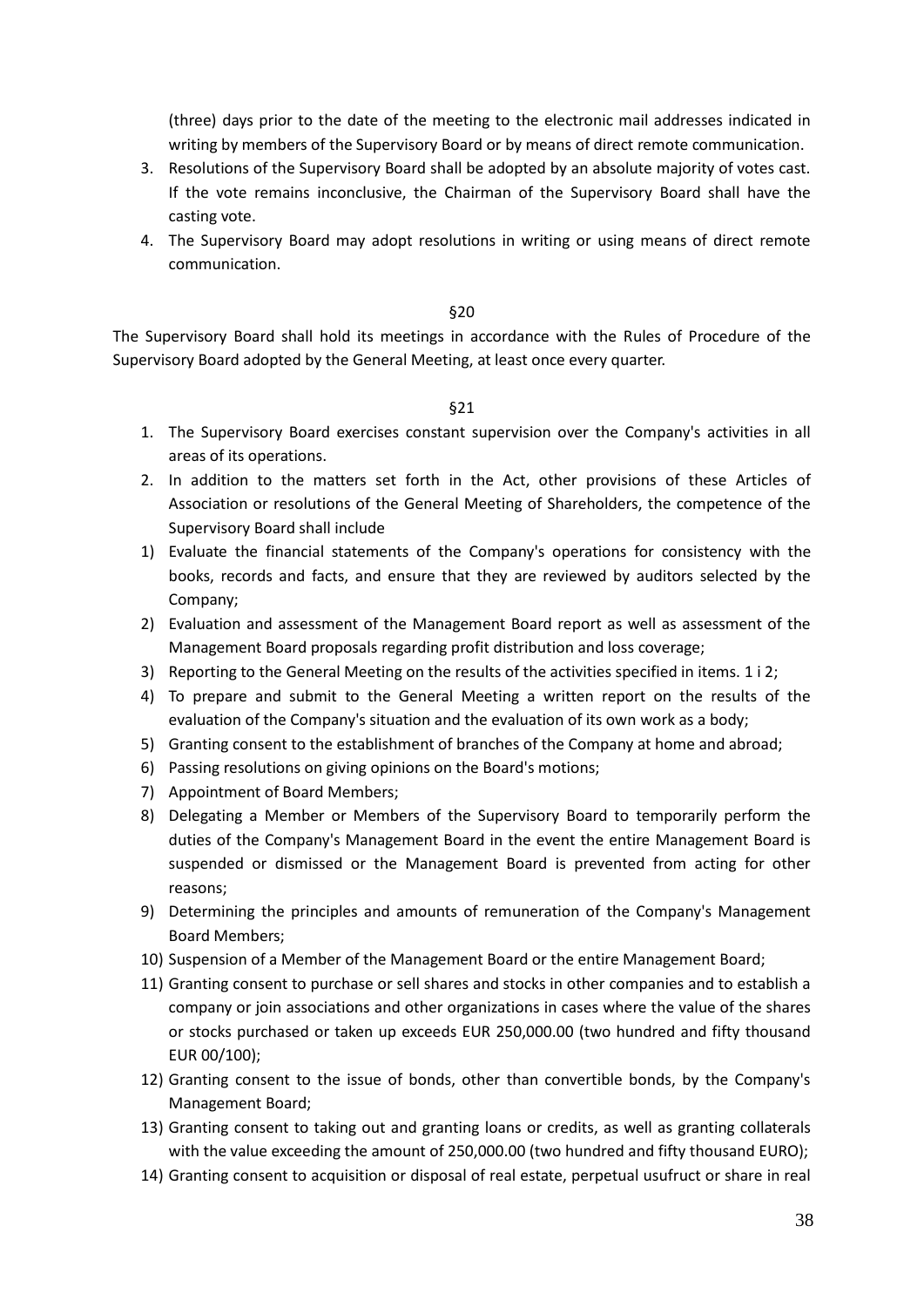estate, as well as establishing limited property rights on real estate;

- 15) determining, at the request of the Management Board, the directions of the Company's development, its strategy and long-term programs of its activities;
- 16) To select an auditor to audit the financial statements, in accordance with applicable laws, to ensure due independence of opinion;
- 17) Expressing opinions on draft resolutions of the General Meeting and materials to be presented to shareholders;
- 3. Remuneration of members of the Supervisory Board shall be determined by the General Meeting.

### GENERAL MEETING

### §22

The General Assembly may meet as an ordinary or extraordinary meeting.

### §23

General Meetings may be held at the Company's registered office.

### §24

- 1. The Ordinary General Meeting is convened by the Management Board within 6 months after the end of each financial year. The Supervisory Board shall convene the Ordinary General Meeting if the Management Board fails to convene it within the prescribed time limit.
- 2. The Extraordinary General Meeting is convened by:
- 1) Management;
- 2) An Extraordinary General Meeting of Shareholders shall be convened by the Company's Management Board on its own initiative or at the written request of the Supervisory Board, or at the written request of shareholders representing at least 1/20 (one twentieth) of the share capital, which request must include the proposed agenda;
- 3. The Extraordinary General Meeting should be convened within two weeks from the date of the request;
- 4. The Supervisory Board shall convene the General Meeting if the Management Board fails to convene the General Meeting within the prescribed time;
- 5. The agenda of the General Meeting shall be determined by the person convening the General Meeting.
- 6. A shareholder, or shareholders, may request that one or more additional items be placed on the agenda of the General Meeting. The procedures and time limits applicable to such requests shall be laid down by the national law of the Member State in which the Company has its seat.

§25

- 1. The General Meeting shall have the capacity to adopt resolutions irrespective of the number of shares represented, unless the relevant national laws of the Member State in which the Company has its seat provide otherwise.
- 2. Each share entitles to one vote at the General Meeting.
- 3. Resolutions shall be adopted by an absolute majority of the votes cast unless the applicable national law of the Member State in which the Company has its registered office provides otherwise.

§26

Voting at the General Meeting shall be open. A secret ballot shall be ordered for elections and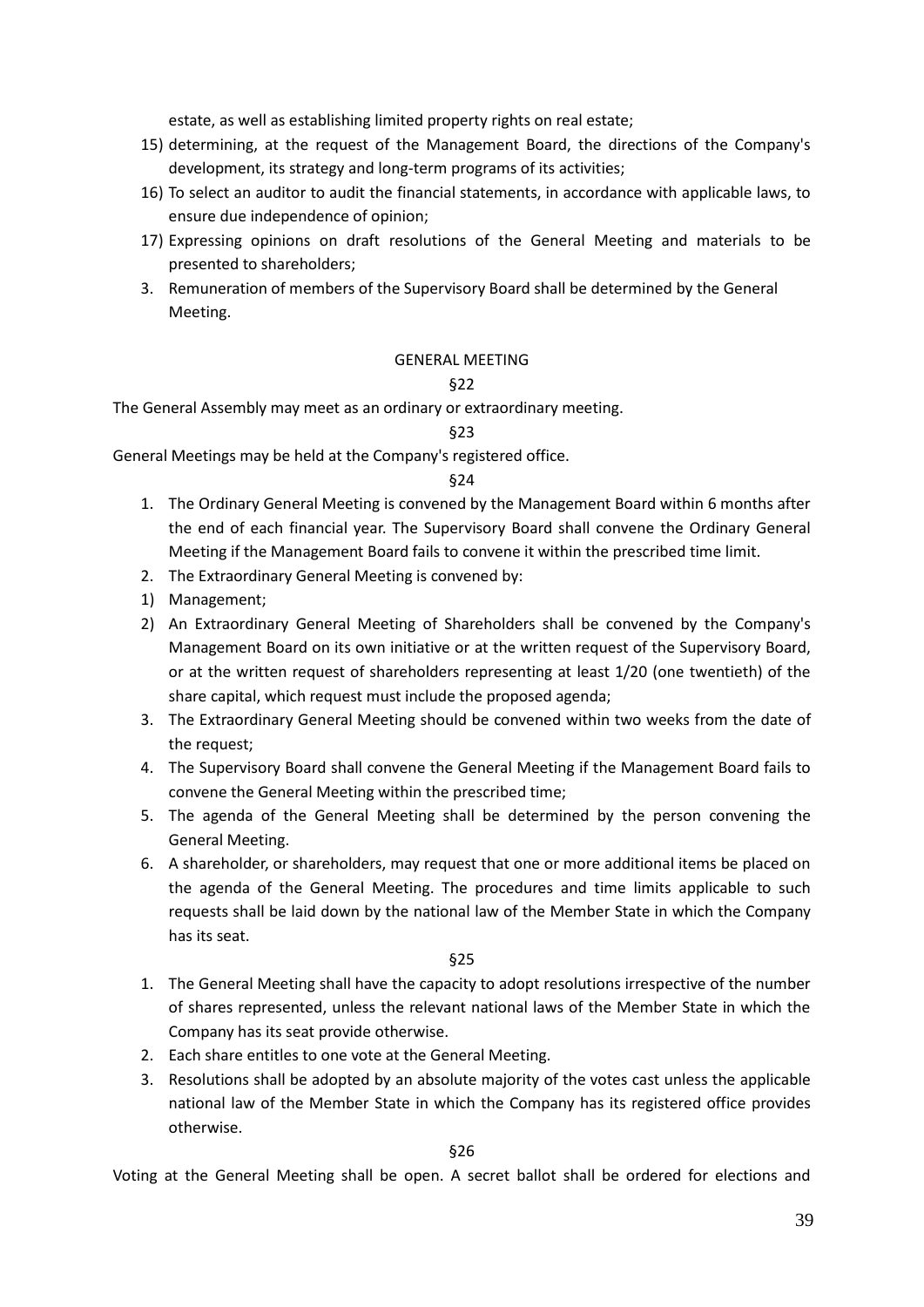motions to dismiss members of the Company's authorities or liquidators, or to hold them liable, as well as in personal matters.

### §27

- 1. The General Meeting is opened by the Chairman of the Supervisory Board or a person appointed by the Chairman, and if these persons are absent, the General Meeting is opened by the President of the Management Board or a person appointed by the Management Board, after which the Chairman of the Meeting is elected from among those entitled to vote.
- 2. The General Assembly shall determine its Rules of Procedure.

# §28

Shareholders participate in the General Meeting in person or by proxies appointed in writing.

### §29

- 1. The powers of the General Meeting include matters within the scope of:
- 1) Consideration and approval of the Board's reports, balance sheet and profit and loss account for the previous financial year;
- 2) Adopt resolutions on the distribution of profits and coverage of losses and the creation of special purpose funds;
- 3) Granting discharge to the Supervisory Board and the Management Board for performance of their duties;
- 4) Election and dismissal of members of the Supervisory Board;
- 5) Increase or decrease the share capital;
- 6) Amendments to the Company's Articles of Association;
- 7) Dissolution and liquidation of the Company;
- 8) Consider and resolve motions presented by the Board;
- 9) Adopting the Regulations of the Supervisory Board;
- 10) Determination of the dividend right date and dividend payment date;
- 11) Sale and lease of an enterprise and the creation of a usufruct or pledge thereon
- 12) Issuance of bonds convertible into shares and bonds with priority rights;
- 13) Merger, division or conversion of the Company;
- 2. In addition, resolutions of the General Meeting shall be required for other matters set forth in these Articles of Association and in applicable laws.

# COMPANY ECONOMY

### §30

The Company's financial year is the calendar year.

### §31

- 1. The pure profit of the Company may be used for:
- 1) Capital Reserve;
- 2) Investment Fund;
- 3) Capital Reserve;
- 4) Dividend;
- 5) Other purposes determined by resolution of the General Meeting.
- 2. Other special purpose funds may be created by resolution of the General Meeting. The resolution shall specify types and manner of creation (method of financing) of such funds.

§32

The dividend shall be paid on the date determined by the General Meeting. A resolution of the